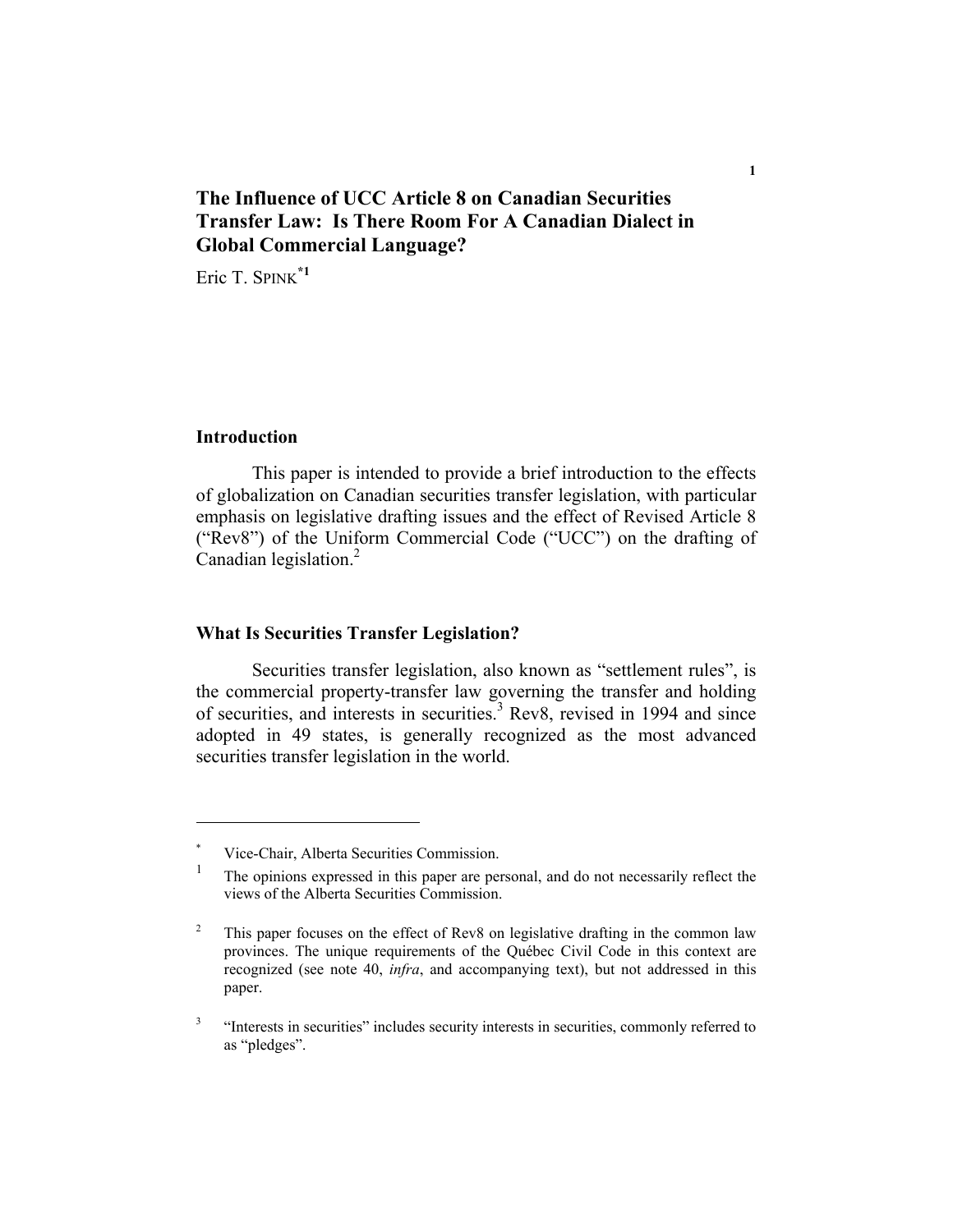Securities transfer legislation is long and complex and its technical details are somewhat arcane. The purpose of this paper is to focus only on how Rev8 impacts our general approach to drafting Canadian legislation, so it will discuss the purpose and function of such legislation in somewhat broad terms that are particularly relevant to drafting issues. Detailed context relating to the history and evolution of securities transfer legislation, and the concepts underlying the reforms reflected by Rev8, have been relegated to the Appendix. The body of this paper is crossreferenced to the Appendix where appropriate.

In order to properly understand the purpose and function of securities transfer legislation like Rev8, we must first recognize the very narrow, but important, role of such legislation within the context of the global securities markets. This may be illustrated by examining the distinction between securities transfer legislation and securities regulatory law.

All major commercial jurisdictions around the world have some form of securities regulatory law. In Canada, it is found in the provincial *Securities Acts*, rules and policies, together with the rules of selfregulatory organizations such as the Toronto Stock Exchange and the Investment Dealers Association. Securities regulatory law covers a vast area, closely regulating many aspects of how securities may be issued and traded. If we consider a typical "trade" in securities—a contract to buy or sell a security made through an exchange—we can see the pervasive effect of securities regulatory law. It governs, sometimes in minute detail, how the security was issued in the first place, the continuous-disclosure obligations on the issuer of the security, the qualifications and duties of the brokers or other intermediaries involved in the trade, and the operation of the stock exchange.

In contrast, securities transfer legislation deals only with one very narrow element of a typical trade in securities—the transfer of property that occurs in the settlement of the trade. That is separate from, and not addressed by, securities regulatory law.

There are two components to settlement: the transfer of property and the payment of money. Securities transfer legislation deals only with the specialized rules governing the transfer of property. The payment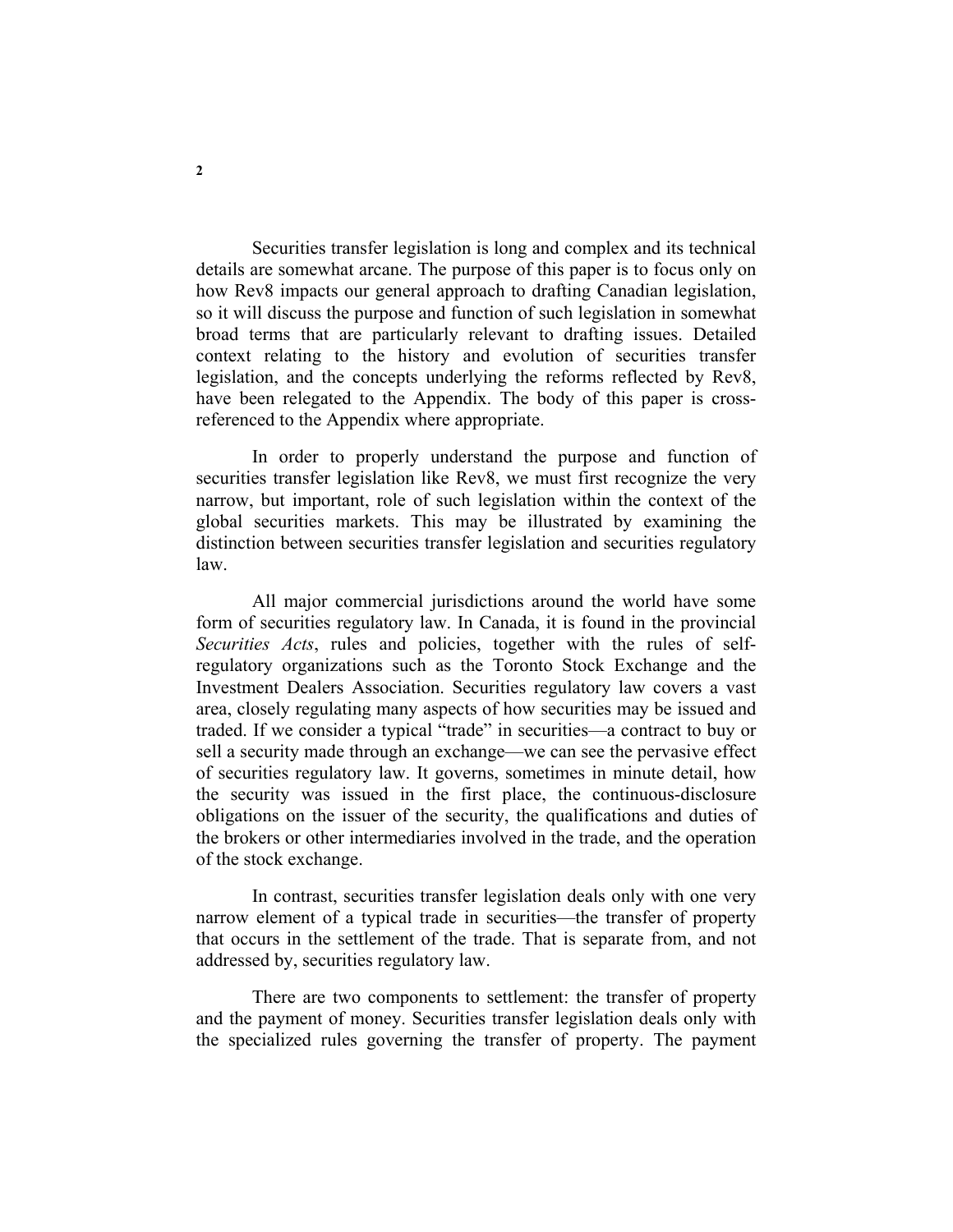system has its own specialized rules, which is another completely separate topic.<sup>4</sup>

## **The Relationship Between Securities Transfer Law and the Common Law**

We must also recognize that these narrowly-focused commercial property-transfer rules are not merely separate from securities regulatory law, they are a fundamentally different type of law. This difference affects both the drafting and interpretation of such law.

Securities regulatory law is "program legislation", which "addresses a large social or economic problem by establishing a program of regulation [...] and creating a department or other body to administer it".<sup>5</sup> Securities regulation has developed largely as a deliberate and calculated response to inefficiencies or abuses in securities markets.<sup>6</sup> The current trend towards uniformity in securities regulation is a similarly deliberate and calculated response to the globalization of securities markets. There is a tendency for the regulatory approach of larger and stronger securities markets to set the course for smaller jurisdictions, $<sup>7</sup>$  but</sup>

<sup>4</sup> See Appendix, footnote 102 and accompanying text.

<sup>5</sup> See *Driedger on the Construction of Statutes*, 3<sup>rd</sup> ed. by R. Sullivan (Toronto and Vancouver: Butterworths, 1994) ("*Driedger"*) at pp. 42-3.

<sup>6</sup> One of the earliest examples of this was the collapse of the South Sea Company, which provoked a somewhat feeble attempt at securities regulation through the English "Bubble Act" of 1720. The first comprehensive licensing system statute was passed in Kansas in 1911, where the term "blue sky law" was coined to describe legislation aimed at promoters who "would sell building lots in the blue sky in fee simple". The stock market crash of 1929 led to the U.S. Securities Act of 1933 and Securities Exchange Act of 1934. For a full history, see L. Loss and J. Seligman, *Securities Regulation*, 3<sup>rd</sup> ed. (Boston: Little, Brown and Co., 1989) Vol. 1, at ch. 1; J. Williamson, *Securities Regulation in Canada* (Toronto: University of Toronto Press, 1960) at ch. 1; and D. Johnston and K. Rockwell, *Canadian Securities Regulation*,  $2<sup>nd</sup>$  ed. (Toronto: Butterworths, 1998) at ch. 2, where the authors note that "The first 'law' of securities regulation is that fraud spawns legislative activity." (at 14, n. 30).

<sup>7</sup> In 1996, secondary market trading of securities in Canada totaled over \$10 trillion, but this represents only about 3% of the global securities market.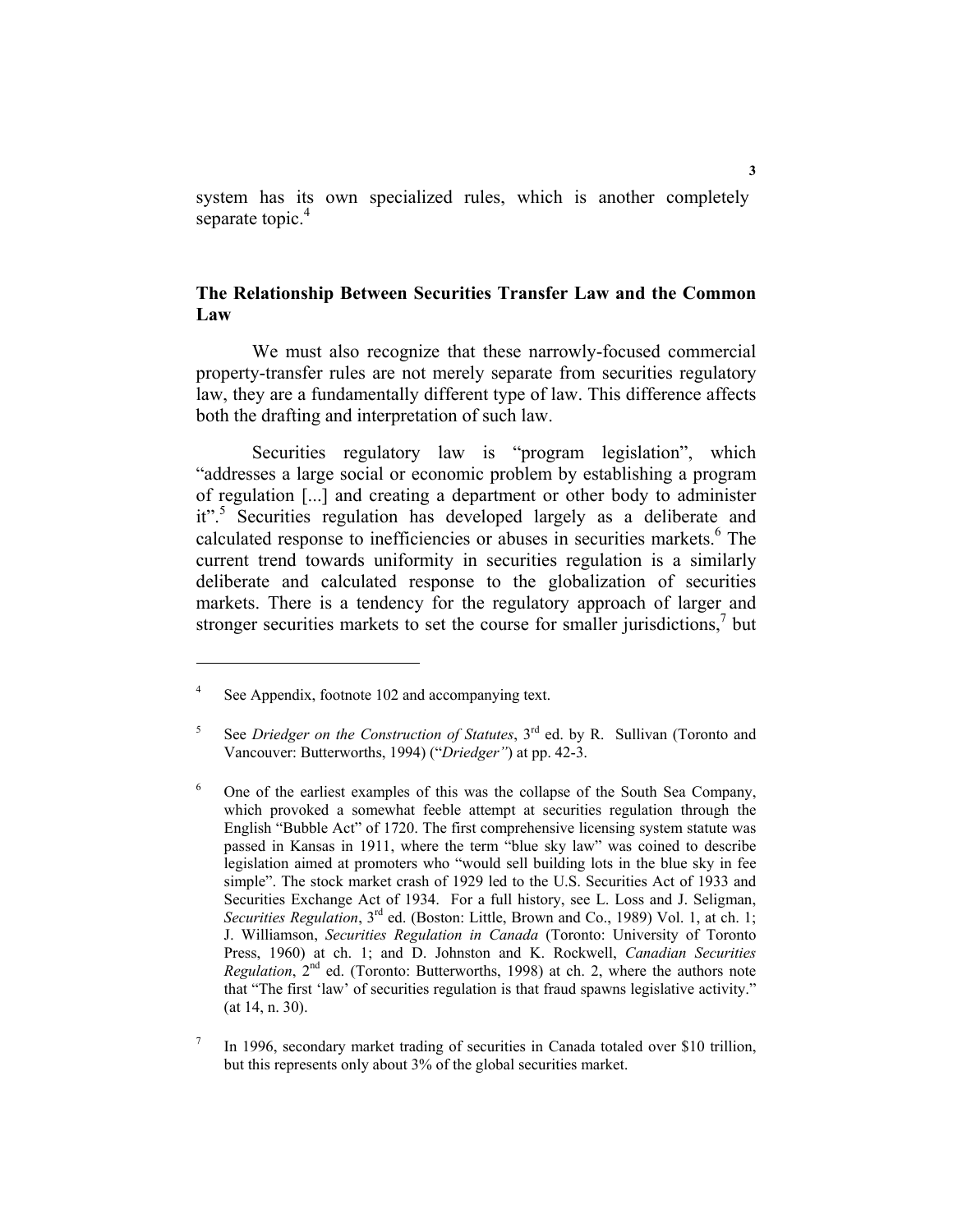it is important to note that there is no naturally-occurring "model" for uniform securities regulation.

Again, securities transfer law is very different. It is "reform legislation", which introduces rules to modify or supplement the existing private law regime in, essentially, a common law framework.<sup>8</sup> When interpreting reform legislation according to the purposive approach, the primary interpretive challenge is, as *Driedger* describes it, "to master the relationship between the new rules and existing law".<sup>9</sup>

With securities transfer law, the central feature of this relationship has been the fact that commercial practice evolved with a natural tendency towards uniformity within securities markets, with the common law supporting this evolution by recognizing the customs or usages of the securities markets. Commercial practice and the common law provided uniform commercial law in this area prior to any codification, as well as a naturally-occurring model for codification. Codification merely confirmed, and provided a legal foundation for, existing commercial practice.<sup>10</sup>

This close relationship with commercial practice and the common law has been evident throughout the history of securities transfer law. The current influence of commercial practice may be stronger than ever because the globalization of securities markets is producing globalization of commercial practices. This, in turn, produces a compelling demand for globalization of uniform commercial law to support such practices, $<sup>11</sup>$ </sup> which is exactly what is now occurring with securities transfer law.

9  *Ibid.*

 $10$  See Appendix at pp. 19-25.

<sup>8</sup> See *Driedger*, *supra*, note 5 at pp. 41-2.

<sup>&</sup>lt;sup>11</sup> See R.D. Guynn, "Modernizing Securities Ownership, Transfer and Pledging Laws: A Discussion Paper on the Need for International Harmonization", International Bar Association Section on Business Law, Capital Markets Forum, February 1996 ("Modernizing Securities Ownership, Transfer and Pledging Laws").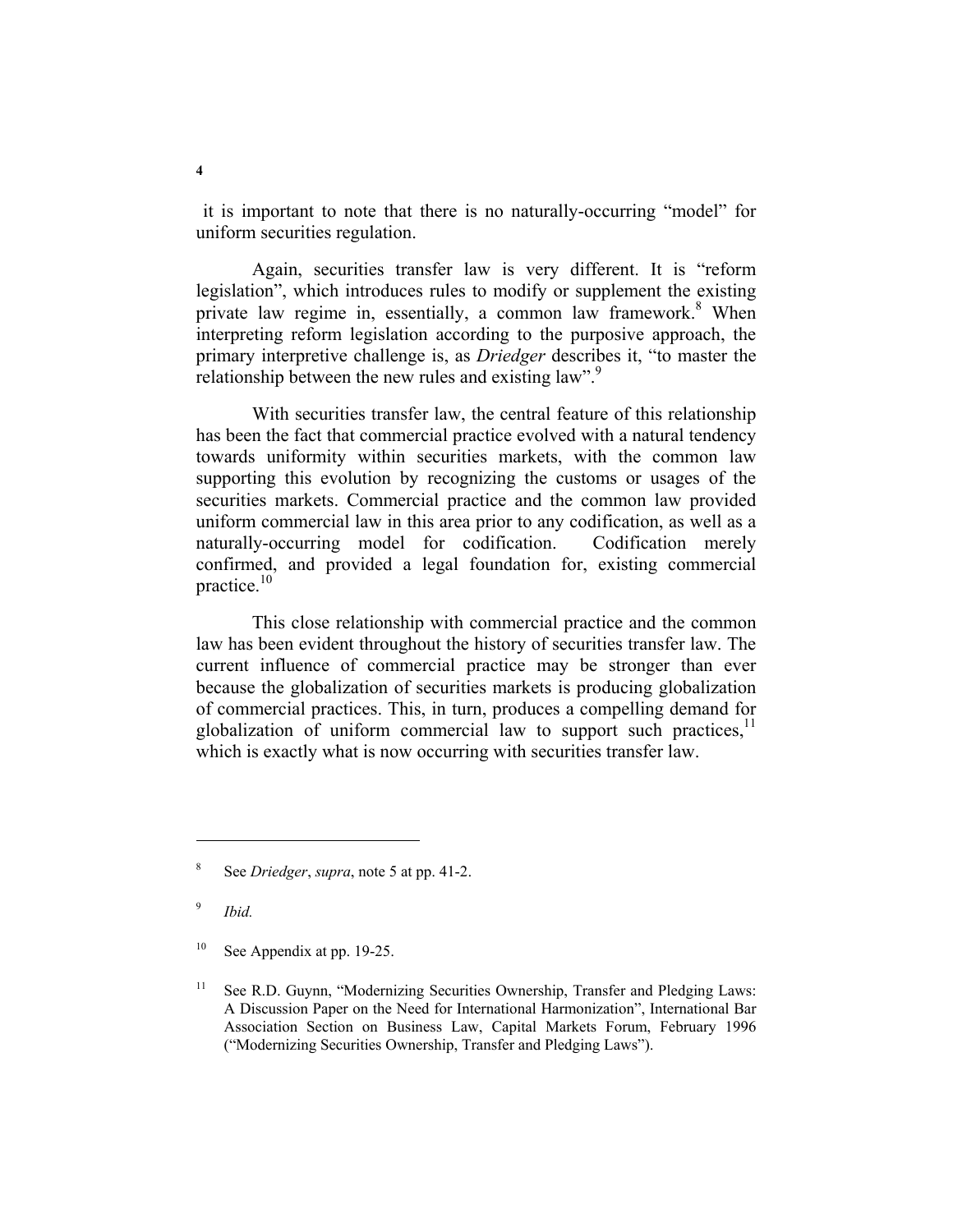#### **Fundamental Policy Objectives of Securities Transfer Law**

Some of the fundamental policy objectives that have shaped the evolution of commercial practices and securities transfer law also have a powerful effect on legislative drafting. These objectives, which overlap considerably, include *controlling systemic risk*, *achieving finality of settlement* and *avoiding legal risk*.

## **Controlling Systemic Risk**

Systemic risk is "the risk that the inability of one institution to meet its obligations when due will cause other institutions to be unable to meet their obligations when due".<sup>12</sup> "Put bluntly, the absence of mechanisms for control of systemic risk is why disturbances in the financial system used to be called 'panics'."13 Securities trading is an inherently risky business and, despite regulatory safeguards, it must be expected that some institutions will fail. The control of systemic risk has been the impetus for the development of various commercial practices and regulatory systems. The 1994 revisions to UCC Article 8 are recognized as playing a critical role in controlling systemic risk.<sup>14</sup>

<sup>12</sup> Bank For International Settlements, *Cross-Border Securities Settlements* (Basle: 1995) ("*Cross-Border Securities Settlements"*) at 40. Another source describes systemic risk as "the risk that if a sufficiently broad amount of interdependency risk were realized the financial system as a whole would be threatened", where "interdependency risk is the risk that one failed transaction will cause other transactions to fail, or that a disruption in the operations of one firm will cause disruptions at other firms". See *Cross-Border Clearance, Settlement, and Custody: Beyond the G30 Recommendations* (Morgan Guaranty Trust Company of New York, Brussels office, as Operator of the Euroclear System, 1993) ("*Cross-Border Clearance"*) at 12.

<sup>&</sup>lt;sup>13</sup> J.S. Rogers, "Policy Perspectives on Revised U.C.C. Article 8", (1996) 43 U.C.L.A. L. Rev. 1431 ("Policy Perspectives") at 1437.

<sup>&</sup>lt;sup>14</sup> Alan Greenspan, Chairman of the Board of Governors of the Federal Reserve System, said in 1995 that "the greatest risk to the liquidity of our financial markets is the potential for disturbances to the clearance and settlement processes for financial transactions". He noted that in assessing the adequacy of the clearance and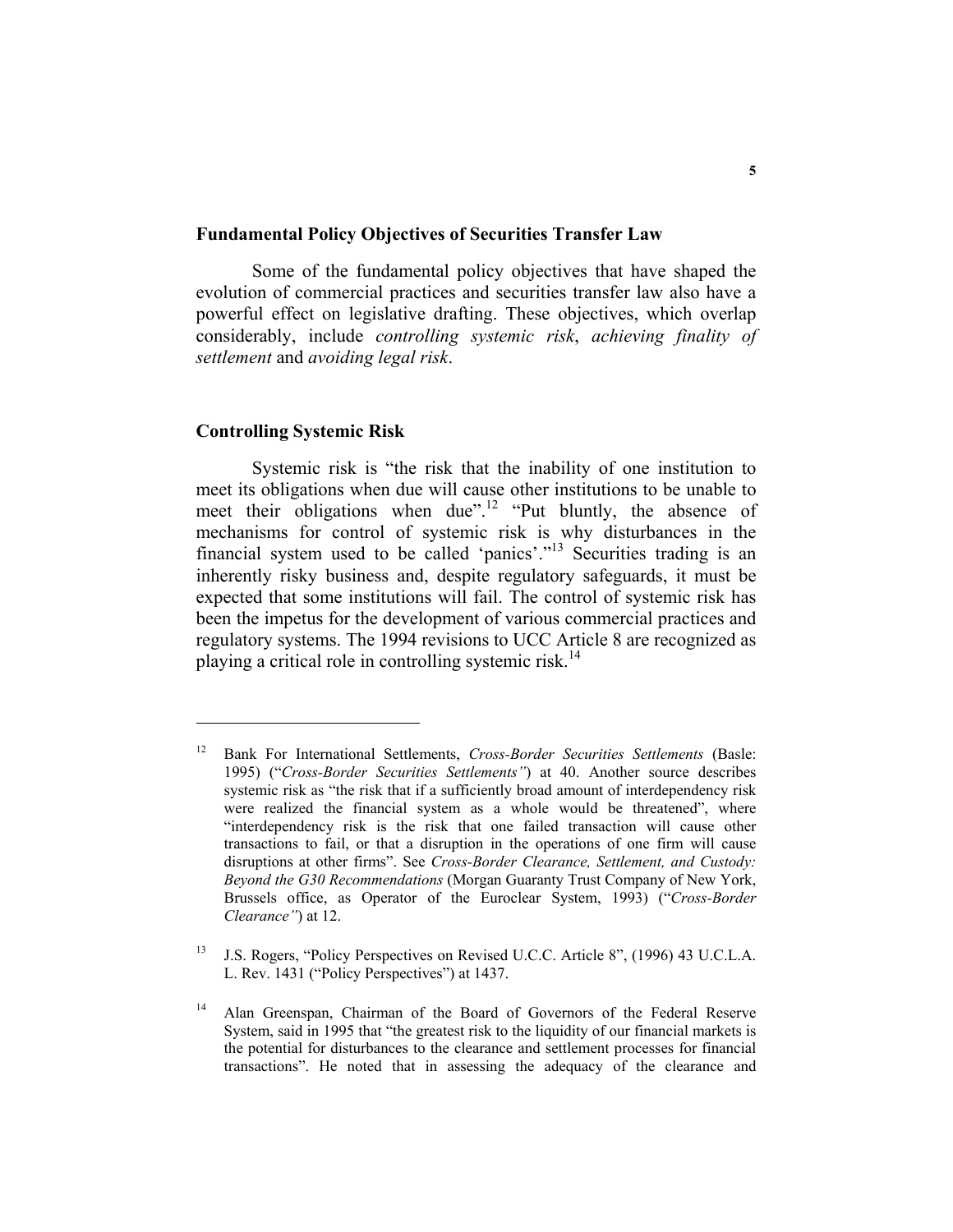The importance of controlling systemic risk in the securities settlement system cannot be over-emphasized. Rev8 has aptly been described as part of "Armageddon planning" for the financial system.<sup>15</sup>

### **Achieving Finality of Settlement**

Finality of settlement means that the transfer of a security, if performed according to certain rules, cannot be unwound. Without finality of settlement, every securities transaction would remain subject to the risk of an adverse claim from someone earlier in the chain of title. Since securities markets have long been characterized by rapid turnover,  $16$  the prospect of unwinding trades is obviously antithetical to the needs of the markets and the reduction of systemic risk.

Commercial practices developed to provide some degree of finality of settlement well over 100 years ago.<sup>17</sup> A large part of the evolution of commercial practice and securities transfer law reflects an effort to improve finality of settlement through the application of negotiability principles to security certificates.<sup>18</sup> The main reason for the original UCC Article 8 (developed in the 1940s and 1950s) was to apply the finality principle to all forms of securities, using negotiability principles.<sup>19</sup>

- 15 J.S. Rogers, "Policy Perspectives", *ibid.* at 1436.
- <sup>16</sup> See Appendix, footnote 90 and accompanying text.
- 17 See Alberta Law Reform Institute, *Report No. 67—Transfers of Investment Securities* (June, 1993) ("ALRI Report") at 14-5.
- <sup>18</sup> See Appendix at pp. 19-25.
- 19 J.S. Rogers, "Policy Perspectives", *supra*, note 13 at 1462.

settlement system, "the most important set of concerns relates to the legal and institutional foundations of book-entry settlement systems," and he urged other countries to follow the lead of the United States in eliminating legal uncertainties by modernizing their legal rules as has been done in the Article 8 revision project. See J.S. Rogers, "Policy Perspectives", *ibid.* at 1438.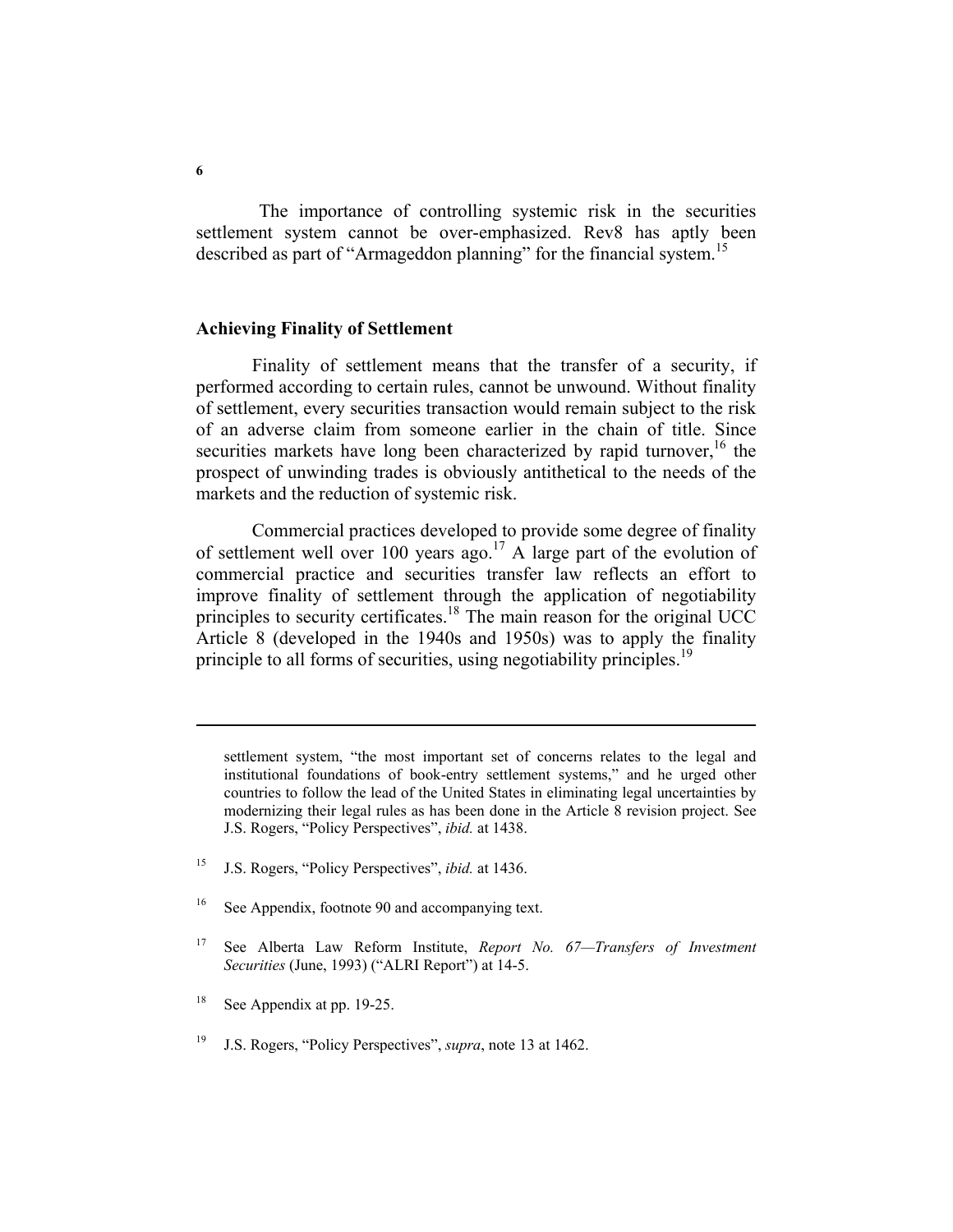More recently, commercial practice and securities transfer law has evolved beyond negotiability, and away from negotiability principles, into the law of financial accounts.<sup>20</sup> This recent evolution does not, however, reflect any change in the underlying policy objectives—Rev8 reflects the continued application of the finality principle.<sup>21</sup> It is simply that negotiability concepts, which were essential to providing finality within the old paper-based settlement system, were incapable of providing finality within the electronic book-entry settlement system.

## **Avoiding Legal Risk**

Legal risk is the risk associated with a transaction due to the legal rules applicable to the transaction. Modern securities transactions often involve counterparties or intermediaries in several different jurisdictions.<sup>22</sup> The laws of any such jurisdiction (especially the choice of law rules) may create a risk that the transaction will not be considered legally final in that jurisdiction. That risk may cause market participants in other jurisdictions to avoid dealing with counterparties or intermediaries in that jurisdiction.

The adoption of Rev8 in the U.S. and the modernization of securities transfer law in Europe to reduce legal risk has increased the gap between modernized and non-modernized jurisdictions. It has also heightened all market participants' sensitivity to legal risk.<sup>23</sup>

## **The Close Relationship Between Canadian and U.S. Securities Transfer Law**

<sup>&</sup>lt;sup>20</sup> See Appendix at pp. 28-37.

<sup>21</sup> See J.S. Rogers, "Policy Perspectives", *supra* note 13 at 1460-73.

 $22$  See Appendix, note 117 and accompanying text.

<sup>23</sup> See *Cross-Border Clearance*, *supra*, note 12 at 17-35; J.S. Rogers, "Policy Perspectives", *supra*, note 13 at 1436-8; and R.D. Guynn, "Modernizing Securities Ownership, Transfer and Pledging Laws" *supra*, note 11.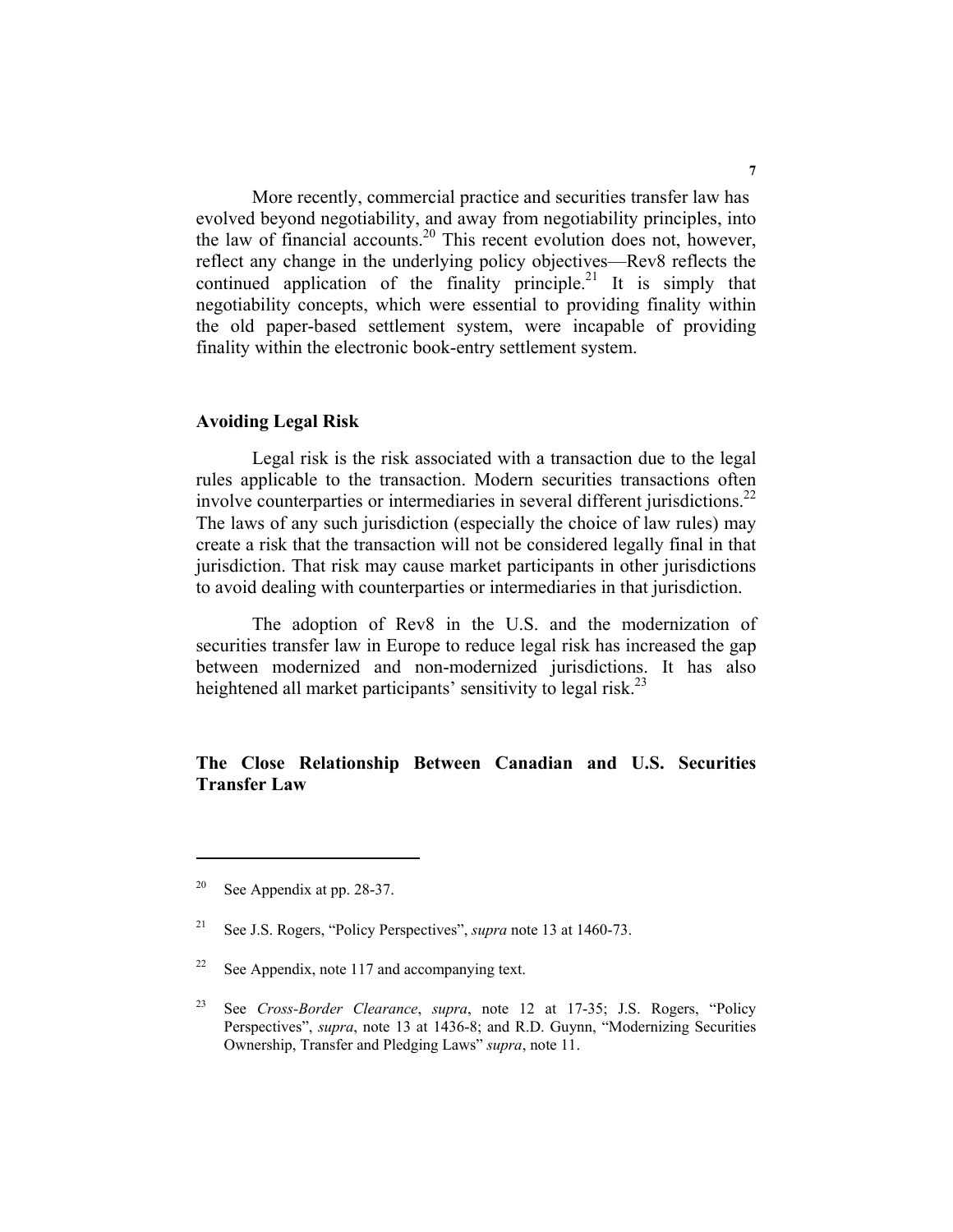As described in the Appendix, Canadian commercial practices and legislation in this area have followed those in the U.S. quite closely. The 1967 Lawrence Report<sup>24</sup> and the 1971 Dickerson Report<sup>25</sup> both advocated modelling Canadian securities transfer legislation closely upon UCC Article 8 on the basis that doing so would accord with existing commercial practices. In neither case did the resulting legislation (the OBCA and CBCA) come as close to the UCC model as had been recommended and, over time, Canadian legislation has fallen further and further behind commercial practices and UCC Article 8.

As a natural consequence of globalization, current commercial practices in Canada are more similar to those in the U.S., and our securities markets are more highly integrated, than ever before. For example, the links between the Canadian clearing agency/depository, The Canadian Depository for Securities Limited ("CDS"), and its U.S. equivalent, the Depository Trust and Clearing Corporation ("DTCC"), for processing cross-border transactions are the most extensive bilateral links among clearing agencies in the world.

The Uniform Law Conference of Canada Production Committee's review of Rev8 did not reveal any areas where major policy changes are required. It found the principles reflected in Rev8 to be appropriate and applicable to Canadian market practices. It concluded that Canadian settlement rules should use the same basic concepts and approach as Rev8.<sup>26</sup> In substantive or functional terms, there is no policy reason to change anything about Rev8 in order to have it apply in Canada.

There are, of course, a number of adjustments that will be necessary, but these are relatively minor. Some differences in terminology must be accommodated. For example, an "investment company security" in the U.S. is a "mutual fund security" in Canada, and the U.S. definition

 $24$  See Appendix, note 79 and accompanying text.

<sup>&</sup>lt;sup>25</sup> See Appendix, note 81 and accompanying text.

<sup>&</sup>lt;sup>26</sup> Uniform Law Conference of Canada, Tiered Holding System—Uniform Legislation Project, Report of the Production Committee, Eric Spink—Reporter, April 30, 1997 ("ULCC Production Committee Report"). The Report is available at the ULCC website at http://www.law.ualberta.ca/alri/ulc/current/etiered.htm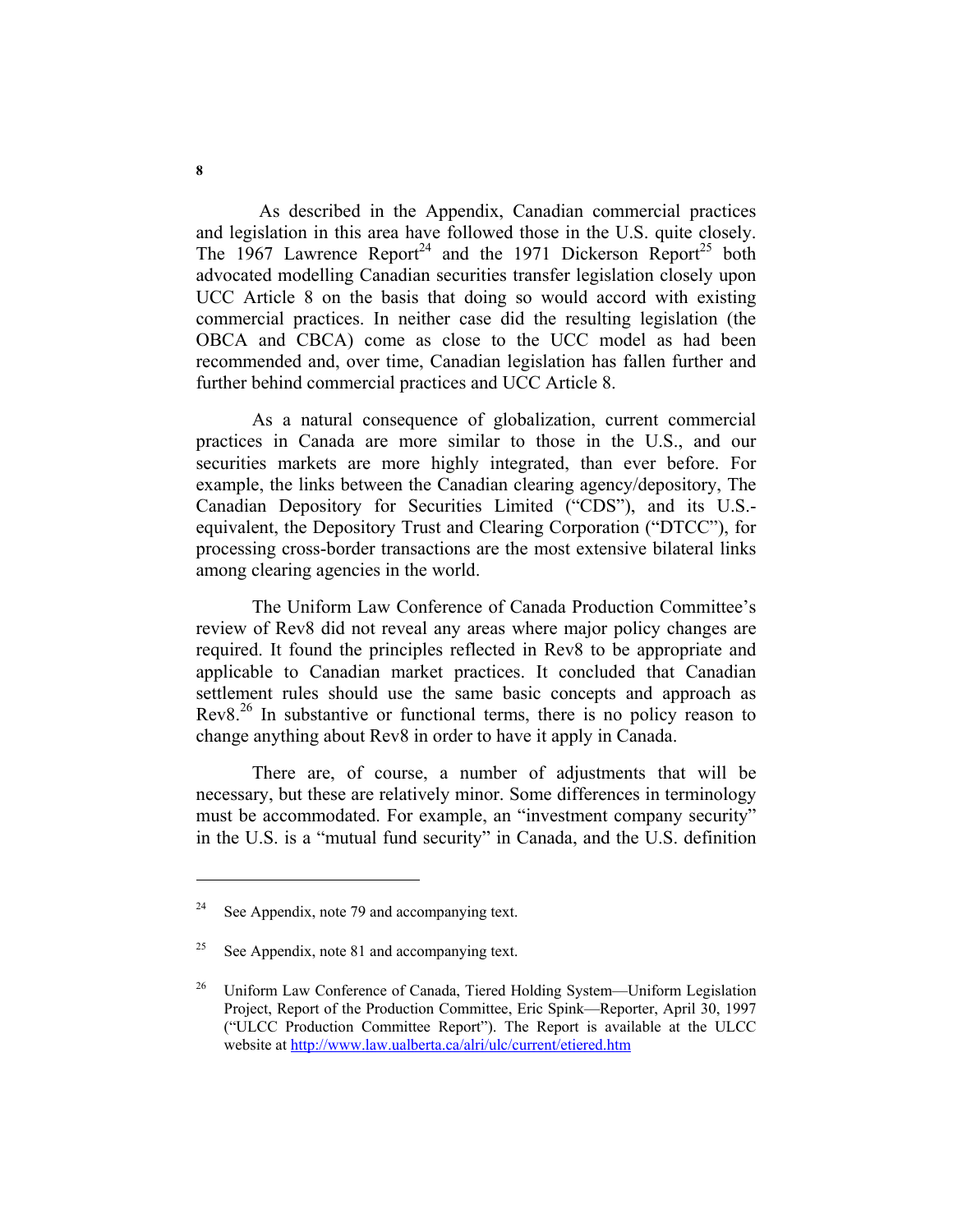of "clearing corporation" will have to be modified. It will also be necessary for Canadian legislation to include some additional provisions modeled after those in Article 1 of the UCC, which are used in Rev8. These types of adjustments are evident in existing Canadian law modeled after previous versions of UCC Article 8.

As a practical matter, the historical similarity between Canadian and American law and practice is an enormous advantage for Canada because it allows us to adopt the Rev8 model with few modifications and thereby join the leaders in the quest for international harmonization in this area. $27$ 

### **The Impact of Rev8 on Drafting Canadian Legislation**

As noted above, Canada already has a history of patterning its securities transfer legislation closely upon previous versions of UCC Article 8. The following sections will address the impact of Rev8 on the drafting of the next generation of Canadian securities transfer legislation.

#### **Rev8 Works**

Rev8 is immensely influential because it works. It has been used for some time in the U.S. to transfer over \$1 trillion worth of property daily, without any significant problems or litigation. Because it works, and because it works in the world's largest capital market, Rev8 is the natural standard for global securities transfer law. Every commercial jurisdiction<sup>28</sup>

<sup>&</sup>lt;sup>27</sup> See R.D. Guynn, "Modernizing Securities Ownership, Transfer and Pledging Laws: A Discussion Paper on the Need for International Harmonization", *supra*, note 11.

 $28$  This includes each state and province in the U.S. and Canada. Following the October 1987 market break, studies in the U.S. identified the lack of uniformity in the various states' versions of Article 8, and resulting choice of law uncertainties, as a significant problem. Potential and actual non-uniformity among the states was identified as the major problem with the commercial law foundation of the securities clearance and settlement system addressed by the federal Market Reform Act of 1990, which gave the SEC authority to adopt rules overriding state law in this area. The Market Reform Act of 1990 was a major impetus for the 1994 revision to UCC Article 8. See J.S.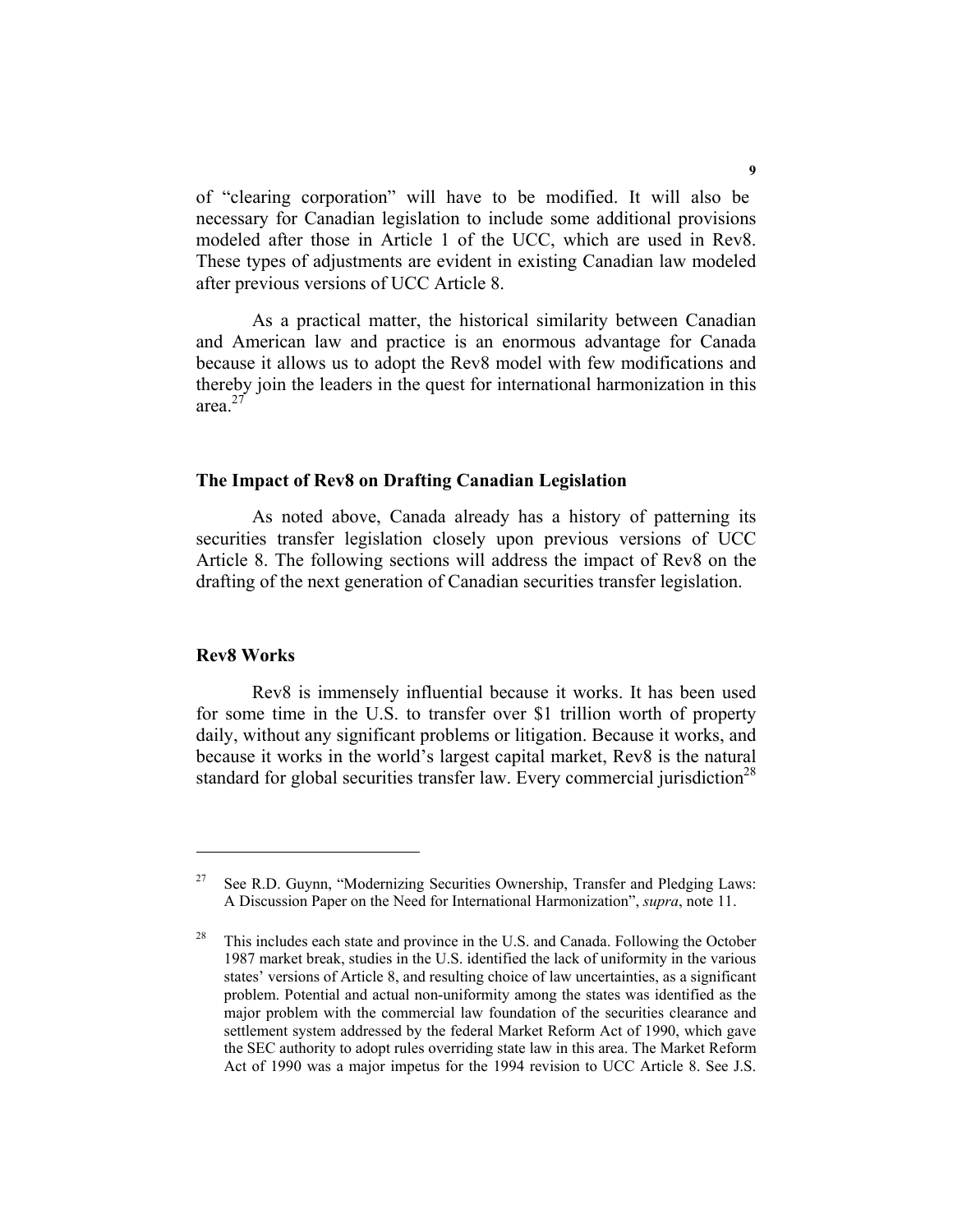wants what Rev8 provides: a reliable legal system that can accommodate modern securities holding and transfers involving tiered intermediaries in multiple jurisdictions. Every commercial jurisdiction wants that because, without it, they are not integrable with the U.S. market, or any other market with similarly-modernized law. Without it, they are marked as a jurisdiction with special *legal risk*, likely to be quarantined by modernized jurisdictions and kept away from the mainstream of the major securities markets.

All market participants naturally want to use a system that provides *finality of settlement* to control *systemic risk*. This motivates market participants in modernized jurisdictions to avoid dealing with anyone in a non-modernized jurisdiction. It also motivates them to avoid dealing with anyone in a modernized jurisdiction who deals with anyone in a nonmodernized jurisdiction.<sup>29</sup> In effect, the Rev8 standard becomes the

Rogers, "Policy Perspectives", *supra*, note 13 at 1542, and ALRI Report, *supra*, note 17 at 129.

<sup>&</sup>lt;sup>29</sup> There are indications that this natural inclination will be augmented by regulatory law. The SEC has recently adopted and amended rules under the Investment Company Act (1940) requiring global custodians of U.S. investment funds to analyze and monitor the custody risks of using a foreign depository. This requirement may implicitly include requiring the global custodian to monitor the underlying legal risk in such foreign jurisdiction. Rule 17f-7 and amended Rule 17f-5 under the Investment Company Act (1940) provide for the placement of registered management investment company assets with custodians outside the U.S. The rules establish basic standards for foreign depositories that funds may use and generally require that a fund's contract with its global custodian obligate the custodian to analyze and monitor the "custody risks of using a depository". The custodian must also provide information about the risks to the fund or its adviser as well as any information regarding material changes in the risks. Decisions to maintain assets with a depository would be made by the fund or its adviser based upon information provided by the global custodian. Note the following SEC discussion regarding the requirement to analyze and monitor the custody risks of using a depository, "...[the] risk analysis requirements of the rule [are written] broadly to provide custodians with flexibility to tailor the risk analysis to the specific risks involved in the use of each particular depository. The rule does not prescribe specific factors or types of risk to be considered in a risk analysis. As a general matter we expect that an analysis will cover a depository's expertise and market reputation, the quality of its services, its financial strength, any insurance or indemnification arrangements, the extent and quality of regulation and independent examination of the depository, its standing in published ratings, its internal controls and other procedures for safeguarding investments, and any related legal protections" (footnotes omitted). Although there is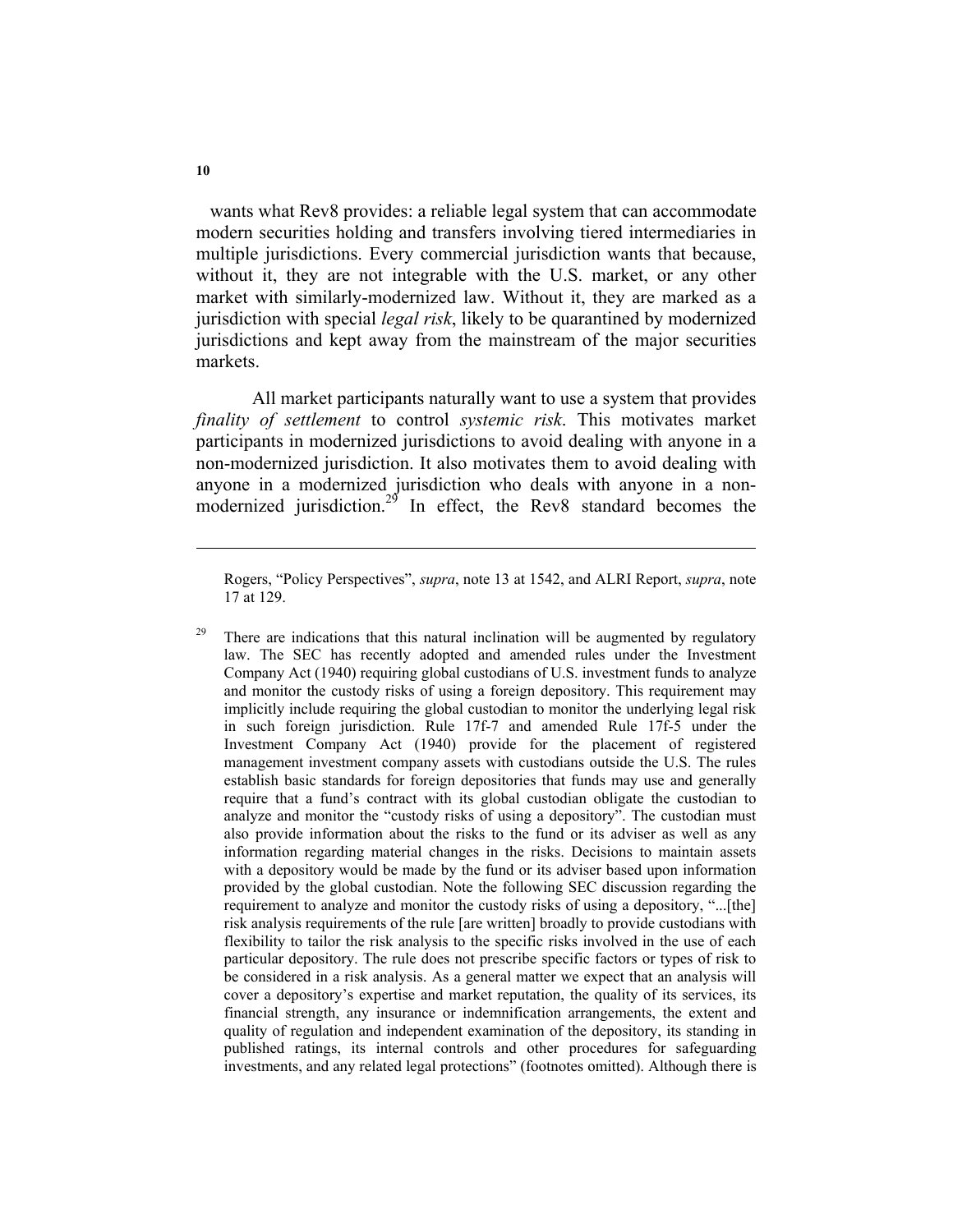admission-ticket to the global securities market, and jurisdictions without that ticket are excluded.

This exclusionary effect may seem sinister, but it is purely motivated by risk control. Securities markets also naturally seek the liquidity that comes with increased participation, so there is no incentive, other than risk control, to exclude jurisdictions from the global market.<sup>30</sup>

### **Clarity and Formalism**

Joseph Sommer describes how Rev8 achieves an exceptional level of reliability by abolishing almost all disputable facts, and operating on symbols alone.<sup>31</sup> In this sense, the Rev8 securities transfer system resembles other information systems, like computer systems, that provide a logically determinative output based solely on the data content of the input. $32$ 

In addition to providing exceptional reliability, this characteristic of Rev8 has an important implication for any other jurisdiction that wants to use the Rev8 system: *they should use the same symbols*. The global securities settlement system is becoming very much like a network computer system—you can connect to the global system/network only if your local system is compatible. If it is not compatible, then the global system/network will not recognize or respond to your input.

no mention of underlying securities settlement legal risks in the above enumeration, it seems implicit that such legal risks would constitute a "custody risk".

 $30$  The same exclusionary phenomenon may be seen in early securities markets, where risk control measures were largely a function of stock exchange membership. Before stock certificates achieved full negotiability, "street certificates" were treated as negotiable provided they were either registered in the name of a stock exchange member and duly endorsed, or otherwise registered and endorsed with the endorsement guaranteed by a stock exchange member. If there was an adverse claim to such a certificate, the stock exchange member was expected to make good the loss or, presumably, face the loss of membership in the exchange.

 $31$  See Appendix, footnotes 111 and 112 and accompanying text.

 $32$  See Appendix, footnote 112 and accompanying text.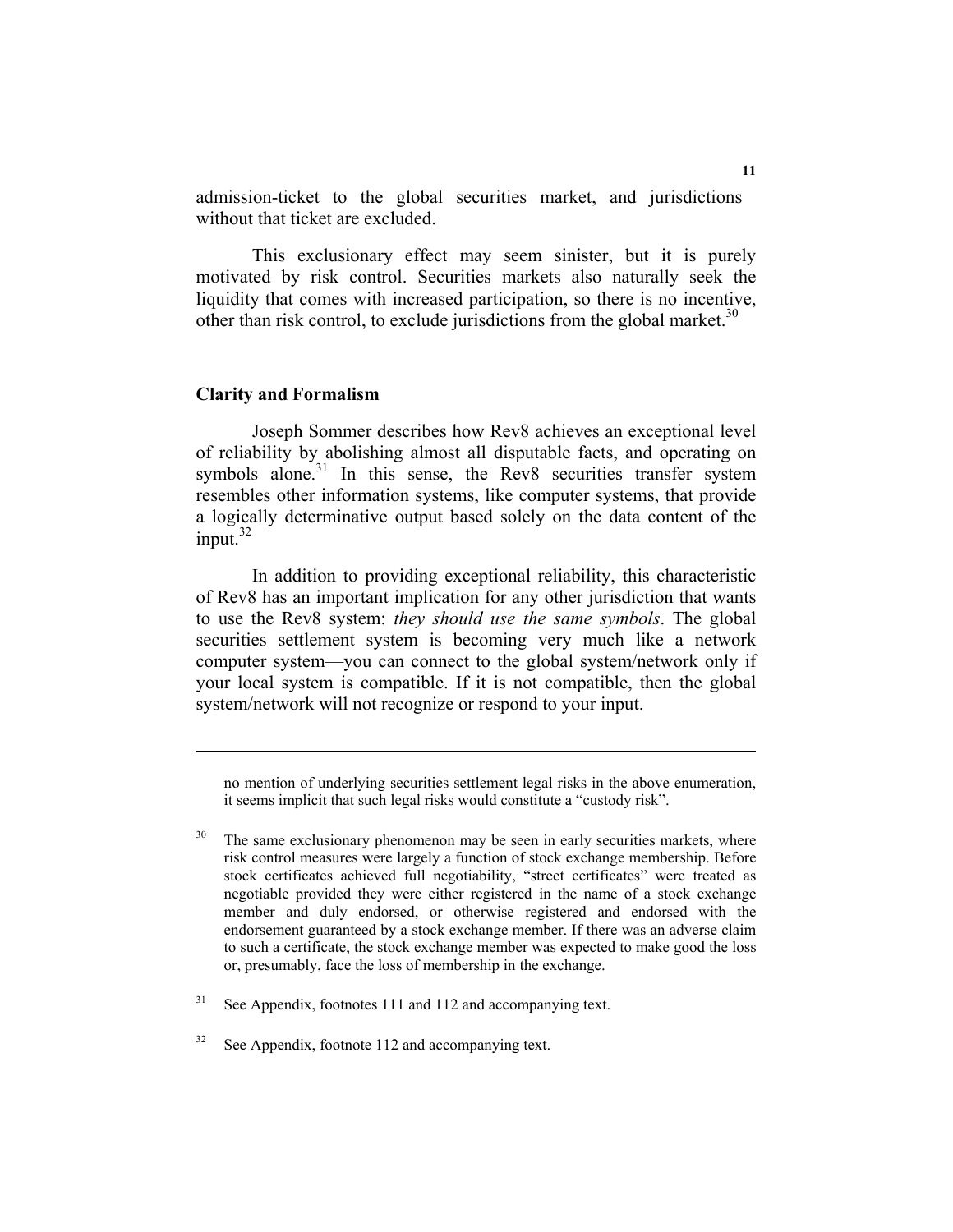Again, the effect may be exclusionary but, again, the exclusionary effect is merely a by-product of the risk control mechanisms of the system. The symbolic inputs described by Rev8 are the modern electronic equivalent of the "magic words" that constituted negotiability in paper-based transactions.<sup>33</sup> In both cases, the objective is to produce absolute clarity of legal result.

The symbolic inputs described by Rev8 may be seen as establishing a new common language in this area of commercial law, in much the same way as a common language was established in negotiable instruments law over a century ago with the enactment of the *Bills of Exchange Act, 1882*. 34 The spread of the common language of negotiable instruments law was considerable, but ultimately limited by the physical nature of instruments, the communication systems of the day, and the development of electronic funds-transfer systems. The common language of Rev8 faces no such limitations, and may evolve into a form of global commercial law. We can only speculate about such long-term developments, but it seems clear that, for the foreseeable future, Rev8 language appears likely to dominate commercial law in this area.

## **Clarity for Whom?**

Almost everyone who reads Rev8 for the first time finds it daunting. Rev8 is undeniably technical, complex, specialized and formalistic. Lawyers who have studied Rev8, and are familiar with the intricacies of modern securities transfers, are generally quite comfortable with it, but the initial reaction of most lawyers is to wonder whether the law could be drafted in more accessible terms.

<sup>&</sup>lt;sup>33</sup> See Appendix, footnotes 47 and 54 and accompanying text.

<sup>&</sup>lt;sup>34</sup> In the Introduction to *Chalmers on Bills of Exchange*,  $3<sup>rd</sup>$  ed. (London: Stevens & Sons Ltd., 1883), the author notes that negotiable instruments are "the most cosmopolitan of all contracts". He refers to a comment in *Swift* v. *Tyson* (16 Peters, 1) where Mr. Justice Storey said (citing Cicero and Lord Mansfield): "The law respecting negotiable instruments may be truly declared...not the law of a single country only, but of the whole commercial world."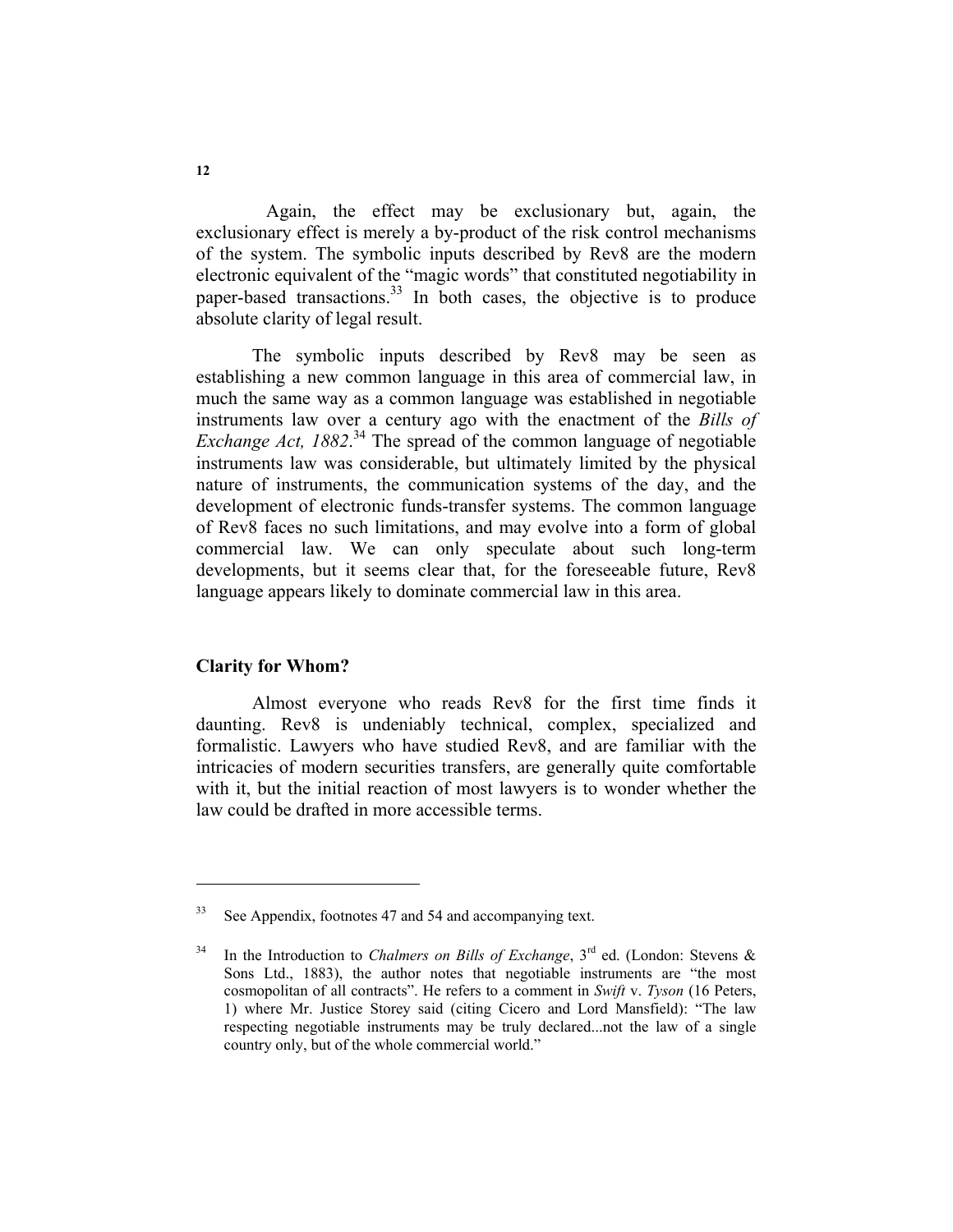Perhaps it could, but before addressing that possibility (as I do in the next section of this paper) it is important to recognize that the technical complexity and formalism of Rev8 actually improves accessibility for users of the securities settlement system.

 The vast majority of users (e.g. investors and intermediaries) simply expect that securities transfers will occur according to their instructions in the normal course of business. As with the payment system, people use the securities settlement system everyday, without the benefit of legal advice, because they assume that the system will operate reliably.<sup>35</sup> As Joseph Sommer explains it:

This presupposes simple user rules, which in turn presuppose absolutely reliable system rules. If the underlying system rules are unreliable, then users cannot take them for granted and the user rules cannot be simple. If this seems too abstract, consider ordinary consumer goods, such as a television. A television, with unspeakably complex innards, contains only a few controls on the front panel. A child can use a television because the circuitry within is so reliable that only the front-panel interface is significant. If the circuitry responded unpredictably to the frontpanel interface, or if the television broke down frequently, then only technicians would operate televisions, never children.

Payment and securities transfer law, therefore, usually provides simple rules for users. The system rules are transparent to the users. This transparency relies on the extreme clarity of the law. The users, therefore, are under the illusion that they are dealing with "money" or "securities", not intermediated choses of action. Except in rare cases, such as bank insolvencies, the complex system responds in accordance with the simple user rules. Usually, only the technicians of the system need to poke inside the chassis. [footnotes omitted] $36$ 

<sup>&</sup>lt;sup>35</sup> J.H. Sommer, "A Law of Financial Accounts: Modern Payment and Securities Transfer Law" (1998), 53 Bus. Law. 1181 ("A Law of Financial Accounts") at 1197.

<sup>36</sup> *Ibid.* at 1197-8.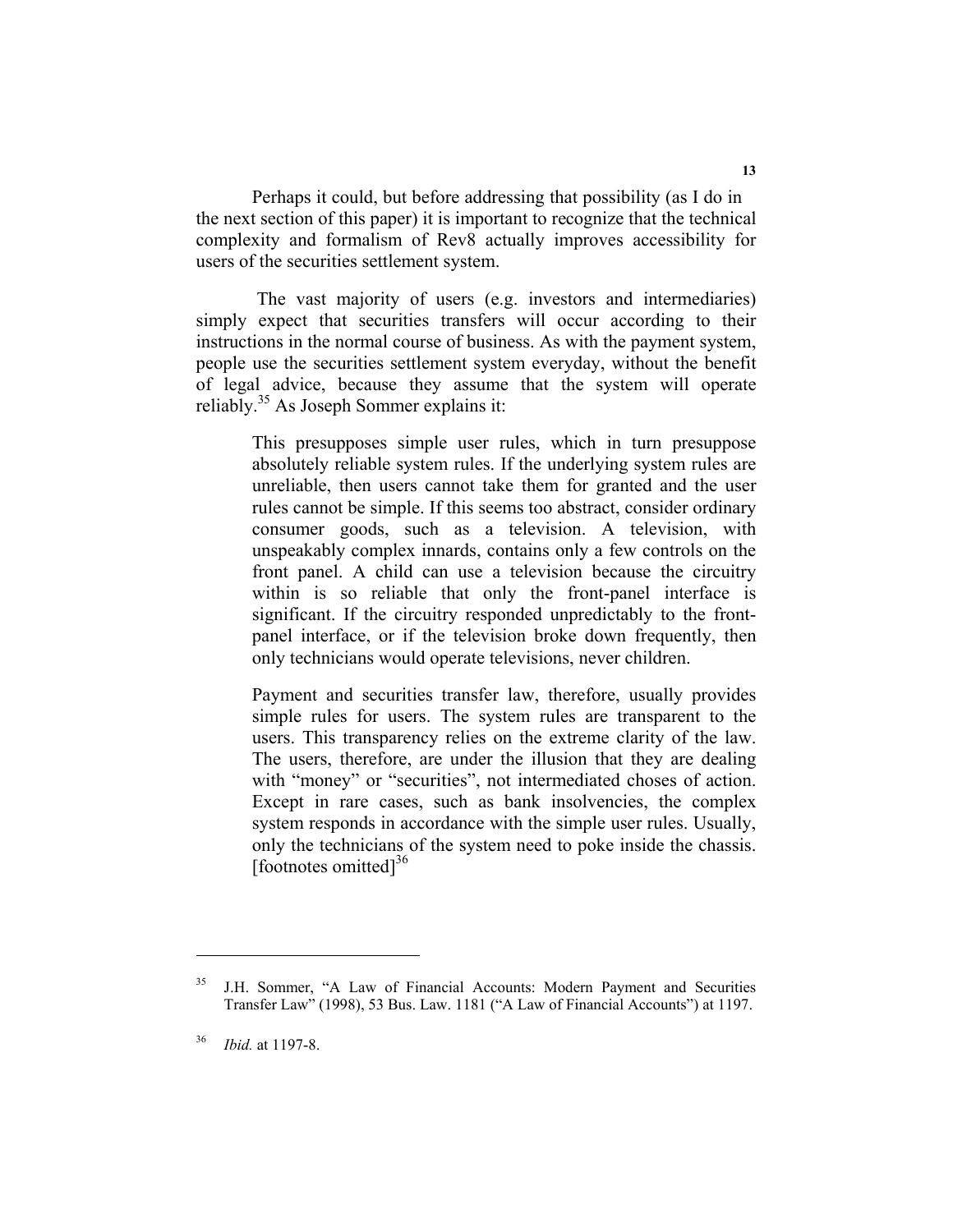Rev8 is not perfect but, by providing an unprecedented level of legal clarity to modern securities transfers (an unavoidably arcane subject), it makes itself invisible to most users of the system.

Who are the "technicians" of the securities settlement system? Professor Rogers describes the Article 8 revision as "the product of many years of work, involving a large group of knowledgeable lawyers and business people from all sectors of the securities industry, as well as representatives from all of the securities regulatory agencies and central banking authorities that have responsibility for the securities clearance and settlement system. Perhaps equally, if not more important, the drafting process for revisions of the Uniform Commercial Code is structured in such a fashion that many, if not most, of the key players were not narrowly focused experts but intelligent and dedicated generalist lawyers."37

From a plain-language perspective, Rev8 is arguably the plainest expression of securities transfer law in existence, simply because it is the most commonly-understood version. One might quibble with whether all users of Rev8 actually understand it at a detailed level, but the fact that they use and rely upon it must imply that they understand it at whatever level they need to. In that sense, Rev8 will remain the plain-language version of this branch of commercial law until some other version becomes more commonly-used.

#### **Could We Improve upon Rev8?**

It has been suggested that we could improve on Rev8, either by producing exactly the same substantive effect by using simpler or clearer language, or by producing better substantive law that might give Canada a competitive advantage. Both these suggestions, although well-intended, reveal fundamental misunderstandings about the purpose and function of securities transfer legislation.

Securities transfer legislation is not designed to produce a competitive advantage—its purpose is to remove obstacles and uncertainties that would otherwise impede commercial activity. Its

<sup>37</sup> Rogers, "Policy Perspectives", *supra* note 13 at 1544.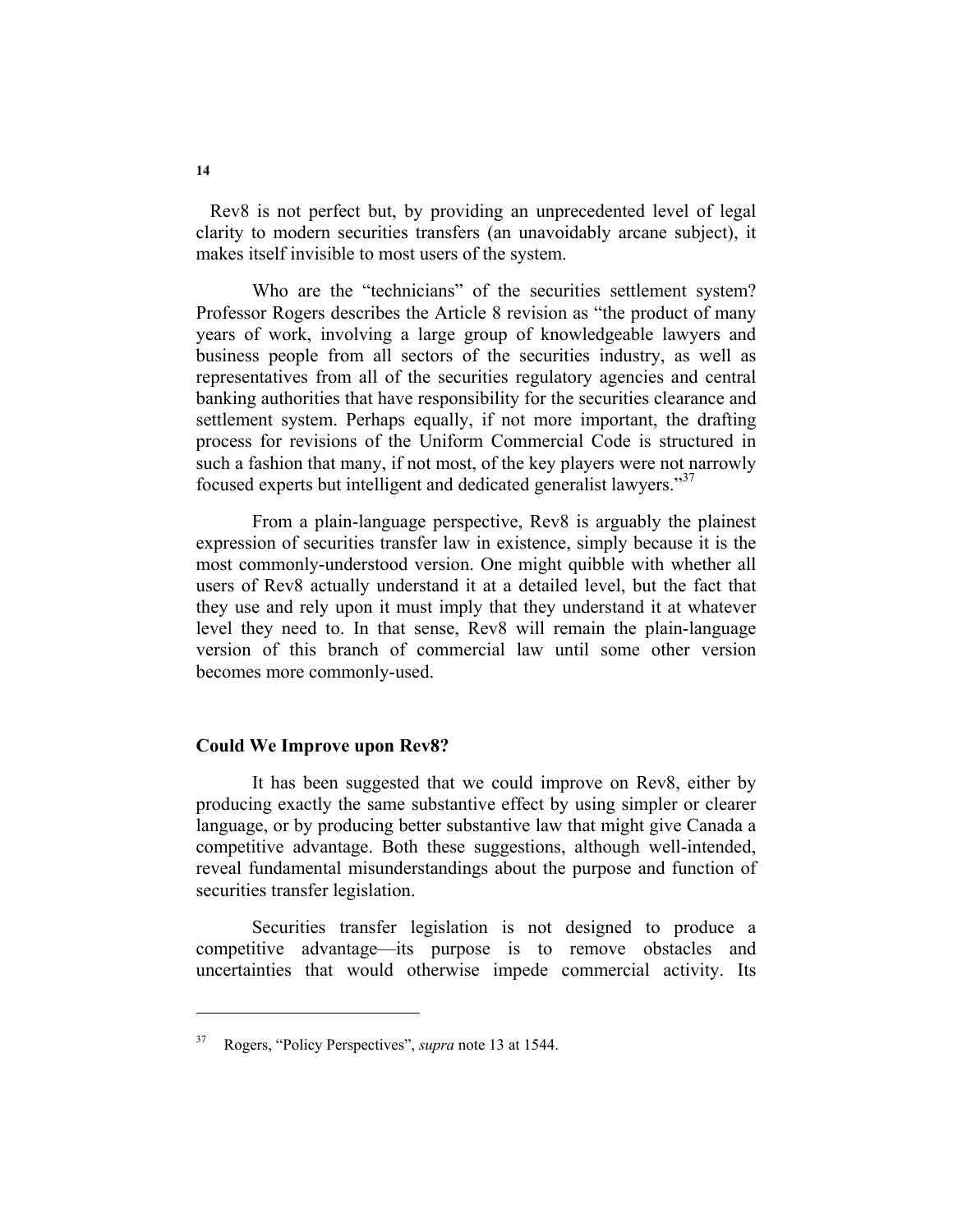primary function is to support commercial activity without attempting to define or shape that activity. Settlement rules do not dictate how securities settlement systems work—settlement practices dictate what rules are needed. Optimally, the law will also accommodate continuing innovations and the evolution of commercial practice, but it should not attempt to influence the direction of such developments.<sup>38</sup>

To the extent that existing law does not support existing commercial practices, then reformed securities transfer legislation may be said to remove a competitive disadvantage. That is very different from seeking a unique competitive advantage, because it is in everyone's commercial interests to share the reformed system with their trading partners.

Similarly, there is no advantage to be gained by finding a unique method of expressing the law to produce the same substantive effect as Rev8. For market participants, the pinnacle of achievement for commercial law is *uniform law that works*. Legal innovation that does not address a recognized deficiency in the existing law, and which produces non-uniformity, is highly undesirable. It imposes extra costs (e.g. legal opinions to assess risk) and creates uncertainty that may isolate the jurisdiction with non-uniform commercial law.

One of the most remarkable characteristics of securities transfer law is the lack of case law interpreting it. This may be seen as a tribute to its effectiveness, but it also has important implications for how we assess this law. In the absence of litigation, the assessment must be based on how much *confidence* users have in the system ("system-confidence"). Systemconfidence becomes a matter of consensus among all the users in the global securities market. For some users, system-confidence is based primarily on exhaustive legal analysis, but for most users, systemconfidence is based on more general perceptions, and reliance upon the assessment of others.

Once we recognize the importance of system-confidence in assessing securities transfer law, it becomes difficult to see how or why

<sup>&</sup>lt;sup>38</sup> This has been referred to as the "neutrality principle" reflected in the drafting approach to Rev8. See the Prefatory Note to Revised (1994) Article 8 of the Uniform Commercial Code.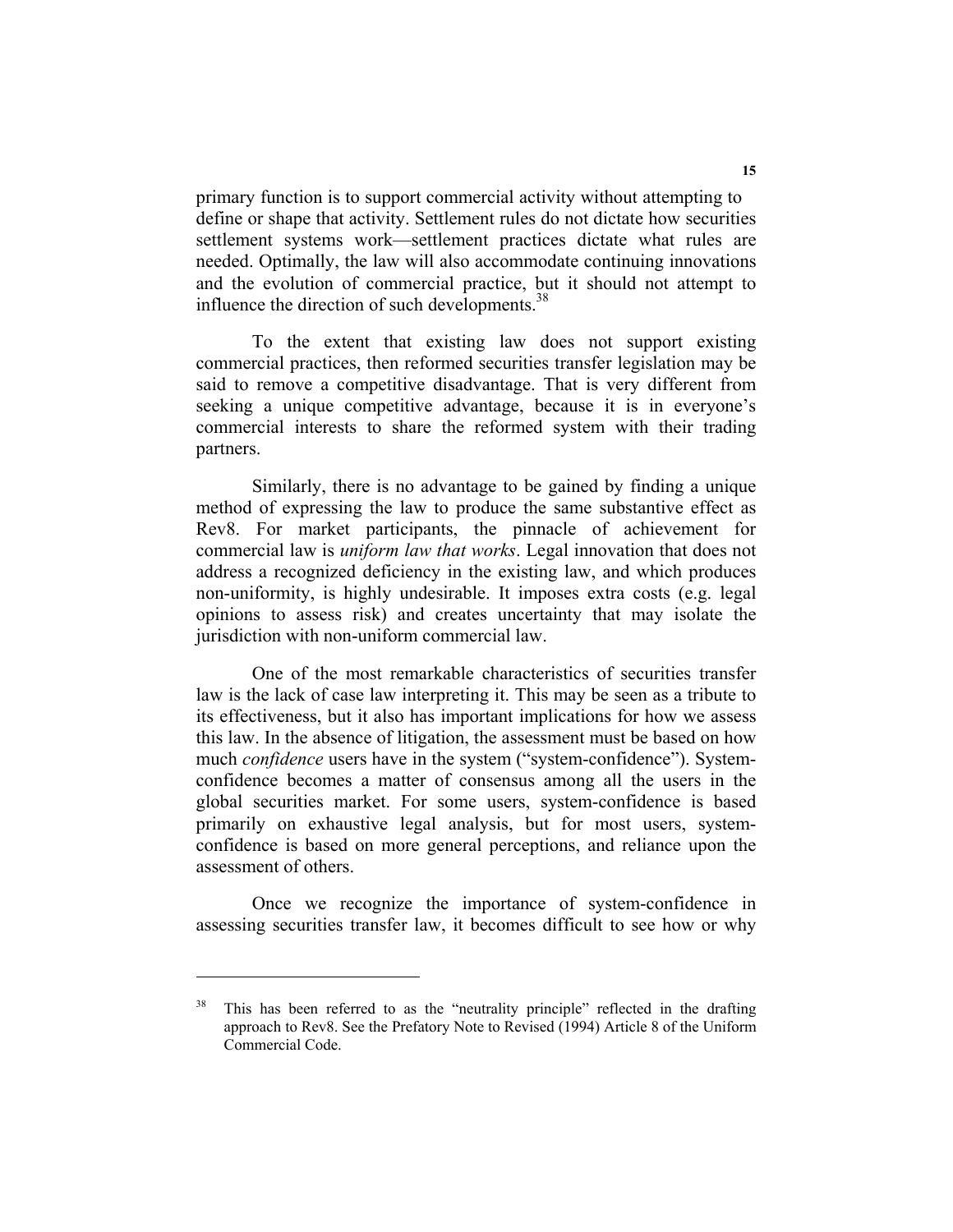any single jurisdiction (except the U.S.) would attempt to improve upon a system like Rev8, which already enjoys the collective confidence of the global securities market. If we try to make improvements in a Canadian version, and then try to convince the world that our version is actually better than Rev8, would anybody listen? Would market participants in other jurisdictions do an exhaustive legal analysis of Canadian securities transfer law, endorse our version, and spread that confidence throughout the global securities market? Or would we be branded as a jurisdiction with special legal risk?

These are crucial and delicate questions. There is much at stake, and it is impossible to know in advance how much system-confidence unique Canadian legislation would inspire. It seems obvious that the easiest and safest path is for Canada to exploit its historical links with the U.S. and model Canadian settlement rules closely upon Rev8, thereby achieving the same level of system-confidence as the U.S. now enjoys.

#### **Future Developments**

Securities markets have evolved more rapidly than most other markets. We must expect that evolution to continue, and anticipate that we will eventually need to revise our securities transfer law again. That prospect points to some of the practical impacts of Rev8, and the benefits of uniformity.

Future developments in securities transfer law will most likely take the form of amendments to  $\text{Rev8}^{39}$  If that is correct, those jurisdictions with existing legislation modeled closely upon Rev8 ("uniform jurisdictions") will be in the best position to participate in the process, to assess and respond to the amendments.

Mr. Sommer's analogy between securities transfer systems and computer systems legislation is particularly appropriate in this context an off-the-shelf system upgrade only works if your existing system is

<sup>&</sup>lt;sup>39</sup> This is because the U.S. has, through the National Conference of Commissioners on Uniform State Laws and the American Law Institute, the most responsive process for developing and enacting such amendments.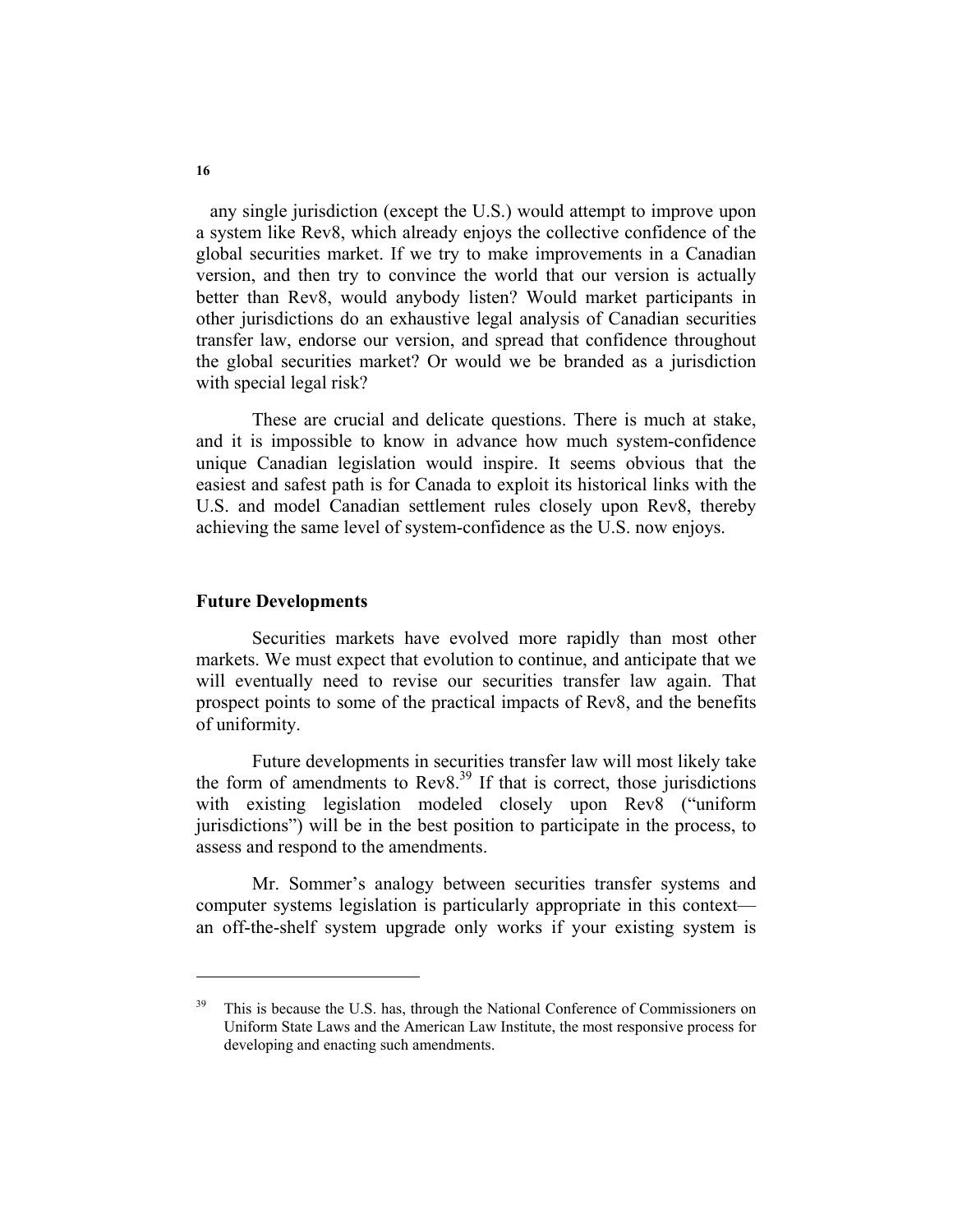compatible. If your existing system is compatible, then your views on its shortcomings, or how it could be improved, are of interest to all other users of that system, and may be addressed during work on the next upgrade. If your existing system is not compatible, then your problems are your own, and you must develop your own system upgrade, which can be prohibitively expensive.

It is also possible that future developments in securities transfer law will occur through litigation and case law interpreting Rev8. In that event, uniform jurisdictions will again be in the best position to participate in the process, to assess and respond to the situation. Assuming that such litigation involves some alleged uncertainty in Rev8, history suggests that the courts will make every effort to interpret Rev8 to support global commercial practices. A positive outcome would immediately restore and confirm system-confidence, but only in uniform jurisdictions. The effect in non-uniform jurisdictions may be just the opposite but would, in any event, likely provoke a re-assessment of legal risk.

If the outcome of the litigation were unfavorable, uniform jurisdictions would presumably turn to the amendment process described above. Non-uniform jurisdictions would have to assess the consequences individually.

### **Achieving Uniformity**

We have a mandate for uniformity within the common-law provinces of Canada, and as-much-uniformity-as-possible with Rev8.<sup>40</sup>

<sup>&</sup>lt;sup>40</sup> The Uniform Law Conference of Canada has asked the Canadian Securities Administrators ("CSA") to prepare a draft Uniform Securities Transfer Act and commentaries, and to publish such draft for comments. The CSA agreed, and approved a proposal by the CSA Settlement Rules Task Force to use a consortium of legislative counsel representing Alberta, BC, Ontario and Quebec to draft the legislation. The general instructions to legislative counsel were to prepare a draft Act suitable for provincial enactment in accordance with the Report of the ULCC Production Committee. More specifically, legislative counsel were instructed to address the following priorities (in this order), using the best ideas and resources available: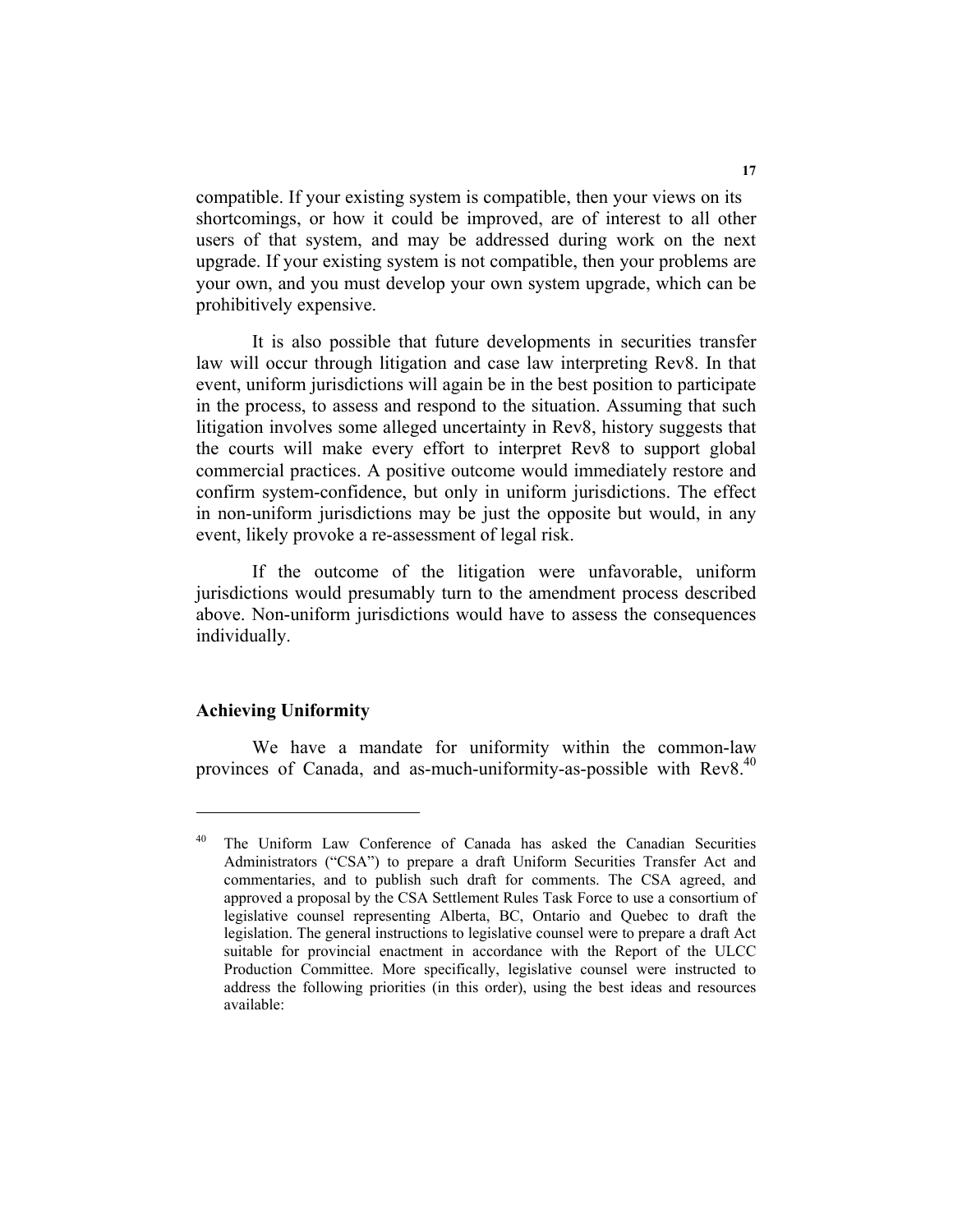Leaving aside the challenges of achieving uniformity within Canada for the time being, this section will identify two challenges to achieving uniformity with Rev8, and the following sections will discuss them in more detail.

The first challenge arises from the fact that the general drafting style of Rev8 is quite different from Canadian legislative drafting. Rev8 uses a different style of numbering and organization. Some of its definitions include more substantive law than is normally found in Canadian definitions. Many of its provisions reflect a considerably more narrative style than is found in Canadian law. Quite simply, Rev8 does not come close to complying with Canadian drafting protocols, and the issue is what to do about that.

 The second challenge arises from the significance of the Official Comment<sup>41</sup> to Rev8. The Official Comment is roughly 3 times longer than the actual legislative provisions of Rev8. Although it is not formally a part of the legislation, the Official Comment is a practically indispensable interpretive tool for users of Rev8. The Official Comment presents a challenge because it is needed to ensure that Canadian courts give Canadian law the same substantive effect as Rev8, and that users have the same system-confidence in Canadian law as they do in Rev8.

#### **The Official Comment and General Issues of Interpretation**

- 2) The final product should be as uniform and harmonious as possible with Rev8.
- <sup>41</sup> Including the Prefatory Note.

<sup>1)</sup> The final product must be implementable in each province without amendment. This assumes uniformity in the common law provinces, and as close-to-uniformity-aspossible in Quebec having regard to Quebec's civil code requirements. In other words, we want legislative counsel in the common law provinces to find a way to compromise their individual provincial drafting protocols to the extent necessary to produce an implementable uniform statute.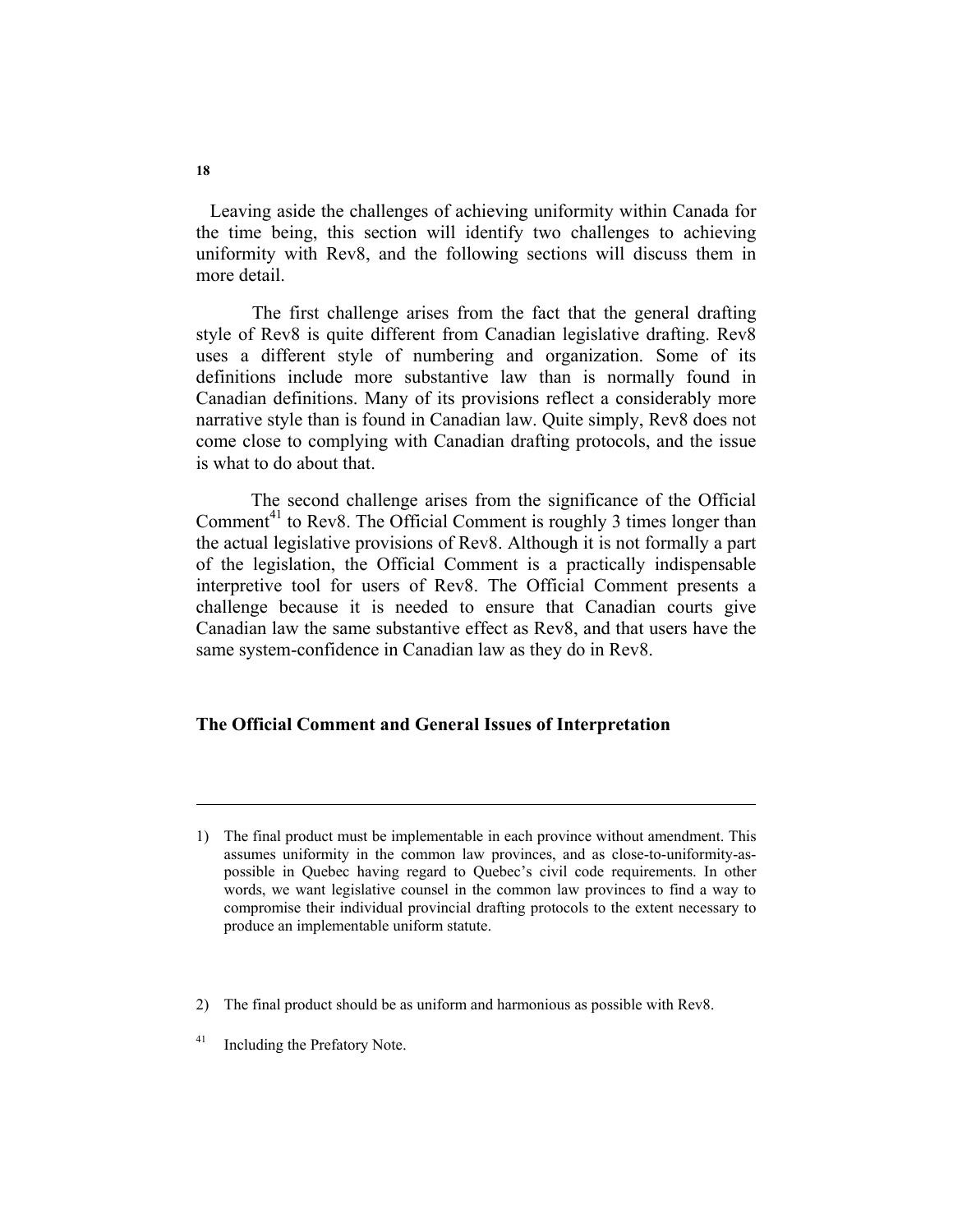If Canadian Courts were ever called upon to interpret Canadian securities transfer legislation that was modeled closely upon Rev8, it appears that they would have access to Rev8, its history, related academic commentary, and the Official Comment.

The purposive interpretation of legislation will include consideration of related legislation.<sup>42</sup> This review of related legislation also extends to an examination of the policy considerations and other external facts relevant to the legislation of other jurisdictions.<sup>43</sup>

It could perhaps be argued that the Official Comment is not available to the courts as an interpretive tool because it is an "extrinsic aid"<sup>44</sup> that falls within either the "partial exclusion rule",  $45$  or the more general "exclusion rule".<sup>46</sup> In practice, however, it appears that the "partial" rule is partially ignored, while the general rule is generally ignored.<sup>47</sup> There are a number of Canadian decisions that refer to the

43 See *Hills* v. *Canada (A.G.)*, [1988] 1 S.C.R. 513 at 528 and 534-6.

44 Extrinsic aids are all materials, other than the text of legislation, that could prove useful in interpreting the legislation. See *Driedger*, *supra*, note 5 at 427.

<sup>45</sup> This rule applies to reports of government commissions or other bodies that have investigated a condition or problem and recommended a legislative response. The rule permits such material to be used as evidence of external facts, or to expose the mischief or condition addressed by the legislation addressed, but not as direct evidence of legislative meaning or purpose. *Ibid.* at 432-5.

<sup>46</sup> This rule applies to other material making up the legislative history of an enactment, with the exception of commission reports as described in the preceding footnote. Such material cannot be used as either direct evidence of legislative intent, not as evidence of external facts or the mischief or condition addressed by the legislation. *Ibid.* at 435-449.

<sup>47</sup> *Ibid.*

<sup>42</sup> In *Barrette* v. *Crabtree Estate* [1993] 1 S.C.R. 1027, the Supreme Court of Canada was called upon to interpret section 114(1) of the *Canada Business Corporations Act*. The Court considered the background of the provision as the starting point for its interpretation. L'Heureux-Dubé J. examined New York corporate law dating from 1848, and its evolution over time, with reference to law review articles describing the purpose and effect of various amendments during that period. She did the same with Canadian legislation, referring also to Canadian texts, in order to establish the legal context within which to interpret the provision.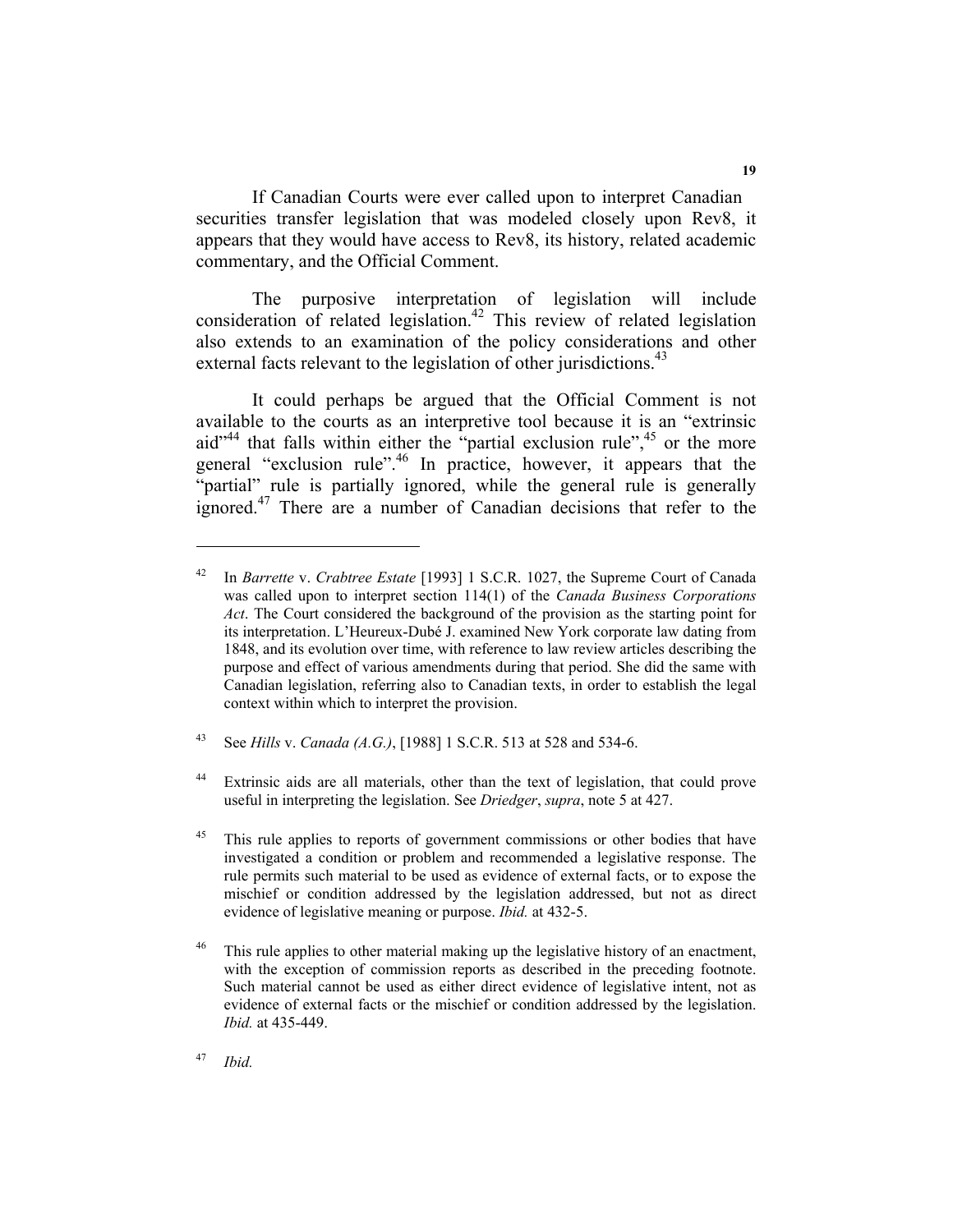Official Comment to other Articles of the UCC in interpreting related Canadian legislation,<sup>48</sup> so it seems clear that we can obtain the benefit of the Official Comment to Rev8 provided Canadian legislation, on its face, appears intended to mean the same thing as Rev8. The cases involving cross-jurisdictional comparison demonstrate that differences in wording will be examined carefully to determine whether a different meaning is intended.

In *Morguard Properties Ltd.* v. *City of Winnipeg*<sup>49</sup>, the Supreme Court of Canada interpreted a provision in Manitoba legislation by contrasting it with similar legislation from two other provinces. The Court observed that it was "not without significance" that the Manitoba legislature had before them the legislation of the other two provinces when they prepared and enacted the Manitoba provisions. The Court concluded that differences in wording between the Manitoba provisions and the legislation of the other two provinces were deliberate and signified a different intention.

In the *Morguard* case, the differences in wording were not particularly subtle. A more troubling Canadian decision involving crossjurisdictional comparison is *Re Canada Labour Code*<sup>50</sup>, where the Supreme Court of Canada was called upon to interpret a provision in the Canadian *State Immunity Act*. The Court found it useful to consider first the common law antecedents to the *Act*, and then to compare Canada's

**20** 

<sup>48</sup> See *Westpac Banking Corp.* v. *Duke Group Ltd.* (1994), 20 O.R. (3d) 515 (Ont. Gen. Div.), referring to the Official Comment to UCC '5-103; *R.C.L. Operators Ltd.* v. *National Bank of Canada*, [1995] N.B.J. No. 545 (N.B.C.A.), referring to the Official Comment to UCC Article 3; *Camco Inc.* v. *Frances Olson Realty (1979) Ltd.*, [1986] S.J. No. 519 (Sask. C.A.), referring to the Official Comment to UCC '9- 307; *Bank of Nova Scotia* v. *McIvor* (1986), 57 O.R. (2d) 501 (Ont. D.C.), referring to the Official Comment to UCC Article 9; *Agricultural Credit Corp. of Saskatchewan* v. *Royal Bank of Canada*, [1994] S.J. No. 313 (Sask. C.A.), referring to the Official Comment to UCC Article 9; and *Spittlehouse* v. *Northshore Marine Inc.*, [1994] O.J. No. 809 (Ont. C.A.), referring to the Official Comment to UCC Article 9.

 $^{49}$  (1983), 3 D.L.R. (4<sup>th</sup>) 1 (S.C.C.).

<sup>50 [1992]</sup> S.C.R. 50.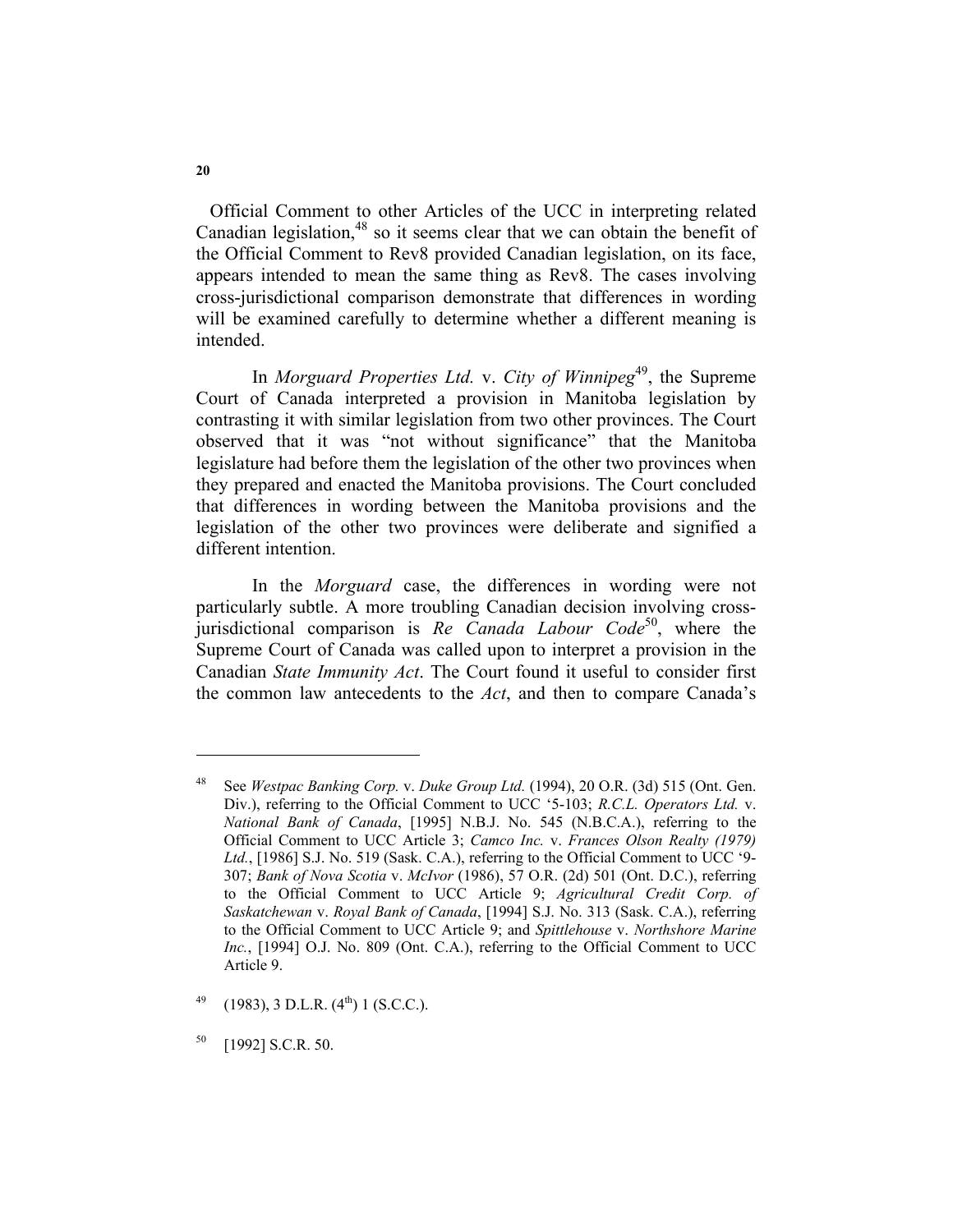codification of the common law with the statutory model in the United States, upon which the *Canadian Act* was patterned.

The relevant provision in the *Canadian Act* said:

"commercial activity" means any particular transaction, act or conduct or any regular course of conduct that by reason of its nature is of a commercial character; [emphasis added]

The equivalent provision in the United States statute said:

A "commercial activity" means either a regular course of commercial conduct or a particular commercial transaction or act. The commercial character of an activity shall be determined by reference to the nature of the course of conduct or particular transaction or act, rather than by reference to its purpose. [emphasis added]

The issue was whether the definition in the Canadian *Act* was intended to mean something different from the U.S. statute. The Canada Labour Relations Board and the Federal Court of Appeal both found that what is explicit in the U.S. definition—the exclusion of consideration of the purpose of the activity—is implicit in the Canadian definition. The Supreme Court disagreed. La Forest J., for the majority, said:

By excluding the qualifying language found in the American model, Parliament, it seems to me, must have intended that purpose was to have some place in determining the character of the relevant activity. $51$ 

Cory J., dissenting on another point, interpreted the provision the same way, saying:

The material shows that the drafters of the *Canadian Act* were aware of the particular wording of the American legislation. I would infer that they departed from it intentionally.<sup>52</sup>

<sup>51</sup> *Ibid.* at 74.

<sup>52</sup> *Ibid.* at 106.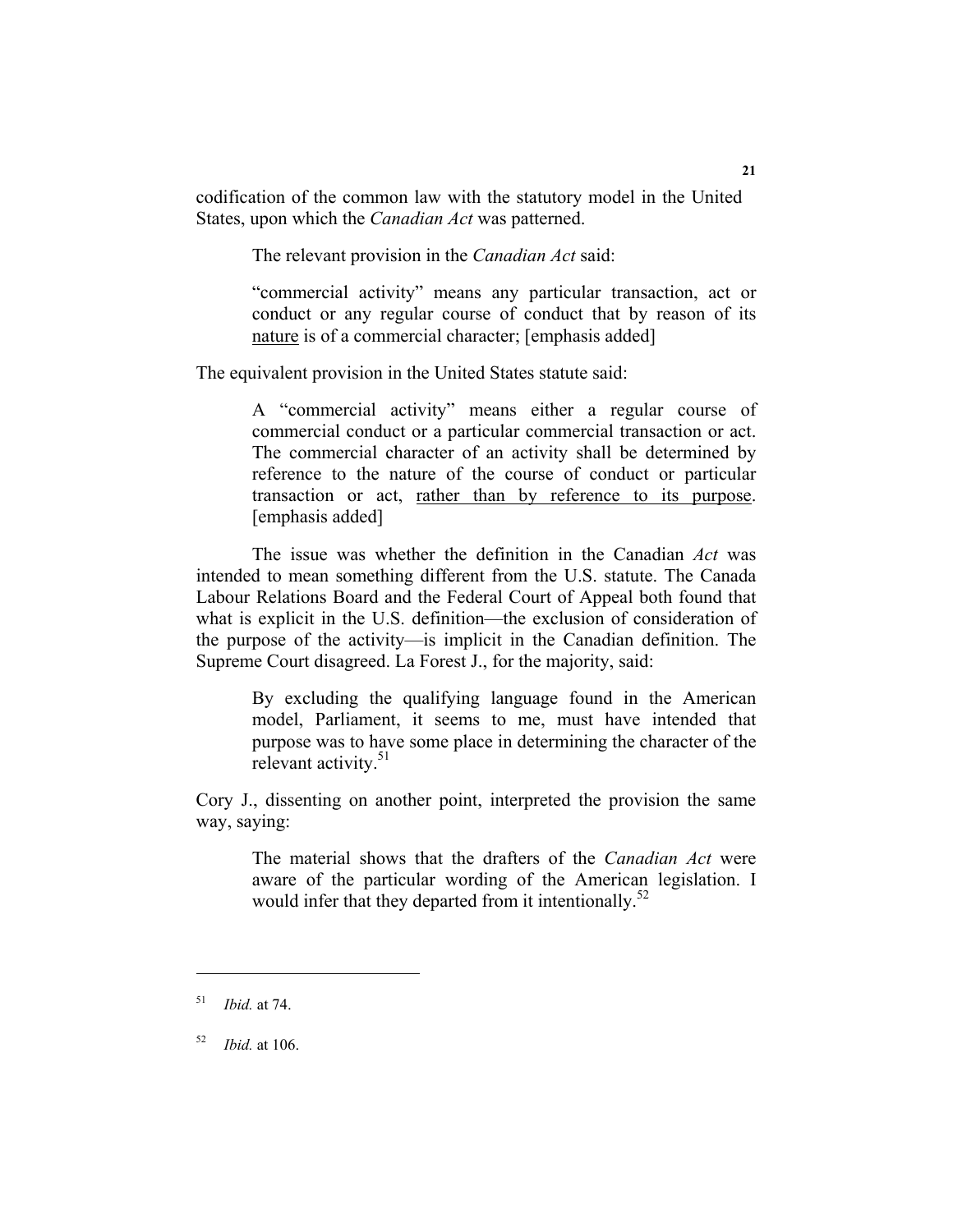A close examination of this case reveals that the Supreme Court's interpretation probably produced the most uniform interpretation of the Canadian and American legislation.<sup>53</sup> That is, however, small comfort for any drafter assigned the task of reproducing the substantive effect of Rev8 in Canadian legislation, because this case clearly illustrates the potential hazards of using non-uniform language to say the same thing.

## **Drafting Protocols**

Drafting protocols are a sensitive subject, because every jurisdiction is naturally somewhat defensive of their own. Also, drafting protocols are an important part of the intellectual capital of legislative drafters, and they are naturally reluctant to part with that, or to see it devalued in any way. Drafting protocols serve a necessary and valuable purpose for most legislation. However, adherence to drafting protocols is problematic with uniform legislation because it has a tendency to introduce non-uniform elements without any intent to produce substantive differences in the legislation.

Drafting protocols are by no means the only, or even the major, obstacle to uniformity in Canada. There is also a very significant political element involved. There are strong arguments for relaxing drafting protocols, and mobilizing political will, in order to produce and enact uniform commercial legislation, such as a Canadian equivalent to Rev8. These are essentially that same arguments that have existed since 1918 when the Uniform Law Conference of Canada was founded to promote uniform legislation in Canada, largely in response to the success of the National Conference of Commissions on Uniform State Laws. It is unfortunate that these arguments have not been as effective in Canada as

 $53$  Justice La Forest's analysis shows that, notwithstanding the explicit exclusion of any consideration of purpose in the American statute, American courts actually applied a contextual approach to the characterization of state activity, which included some consideration of purpose. See *ibid.* at 74-6 and at 106-7, where Cory J. reaches essentially the same conclusion.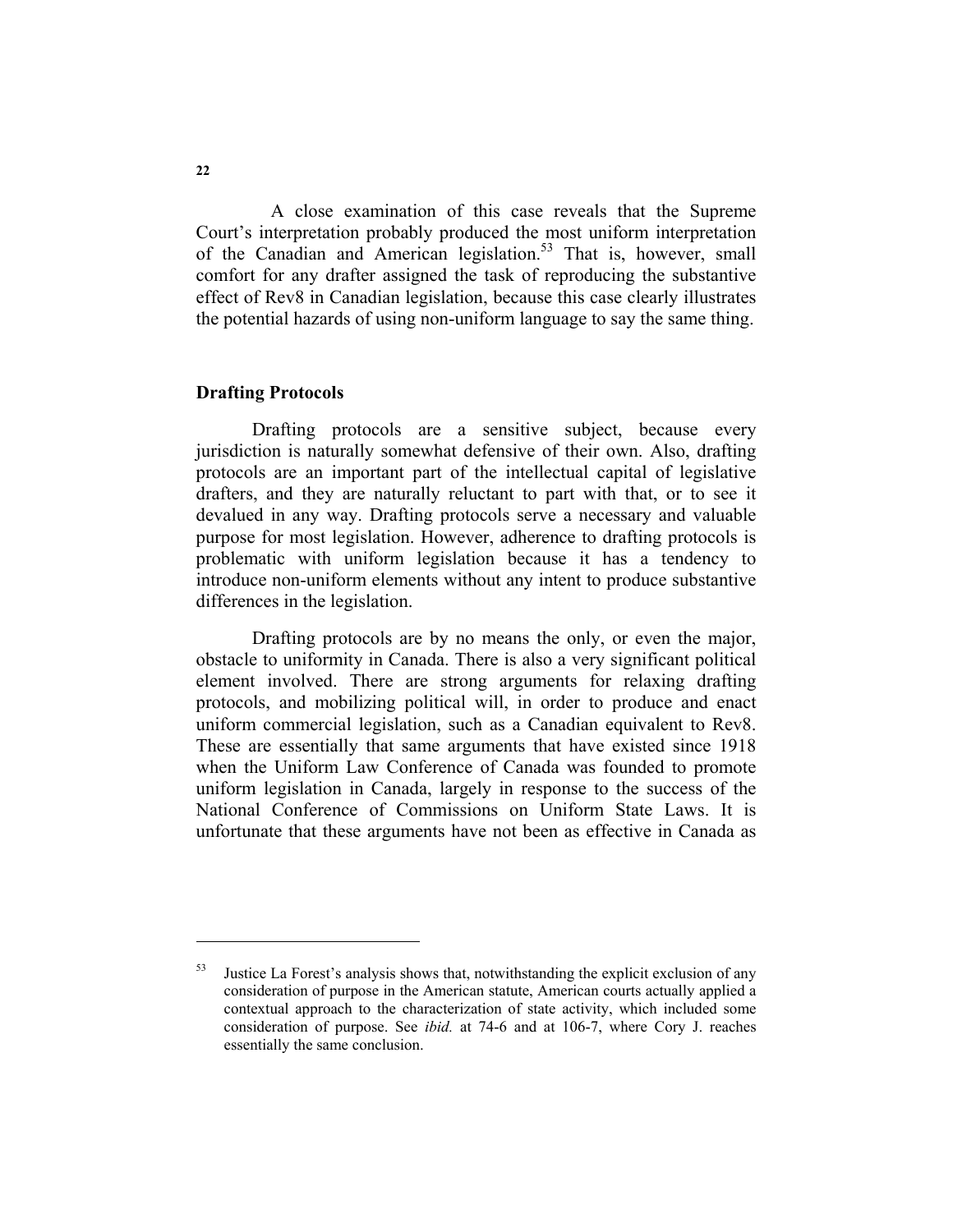they have in the U.S., as reflected by Canada's relative lack of uniform commercial law.54

For the reasons described throughout this paper, Rev8 is an extremely powerful impetus for a uniform, global securities transfer law. In order to produce a uniform Canadian version of Rev8, it will be necessary to bend, break and otherwise abuse our Canadian drafting protocols.

I suggest that we should not hesitate to depart from our drafting protocols when dealing with global uniform law, and that we should anticipate increasing pressures to do so, especially in other branches of commercial law.

#### **Globalization and Language**

It may be useful to consider the effects of globalization on legislative language as just one manifestation of a more general effect of globalization—the disappearance of local languages and dialects as young people choose to learn and use more dominant languages.<sup>55</sup> This process has nothing to do with the inherent value or virtues of any particular language—it has everything to do with the usefulness of particular languages. Languages like English or Spanish dominate, not because they are better, but because they are more ubiquitous and, therefore, more useful than local languages.

<sup>&</sup>lt;sup>54</sup> The adoption of Rev8 by the New York legislature illustrates how they valued and preserved uniformity. The legislature identified a lack of clarity in some of the new provisions of Part 5 but, instead of enacting non-uniform provisions, the legislature made a statement of "legislative intent and declaration" describing how it intended the uniform provisions to be interpreted. See L.997, c.566, §1.

<sup>&</sup>lt;sup>55</sup> There are approximately 6,000 languages spoken in the world today. As many as 1,000 have died in the past 400 years. Linguists predict that, in the next 100 years, 50-90% of existing languages will die. See D.L. Wheeler, "The Death of Languages" in The Chronicle of Higher Education, April 20, 1994, v. 40; M. Brace, "Mind Your Languages" in Geographical, November 1999; and E. Shorris, "The Last Word" in Harper's Magazine, August 2000.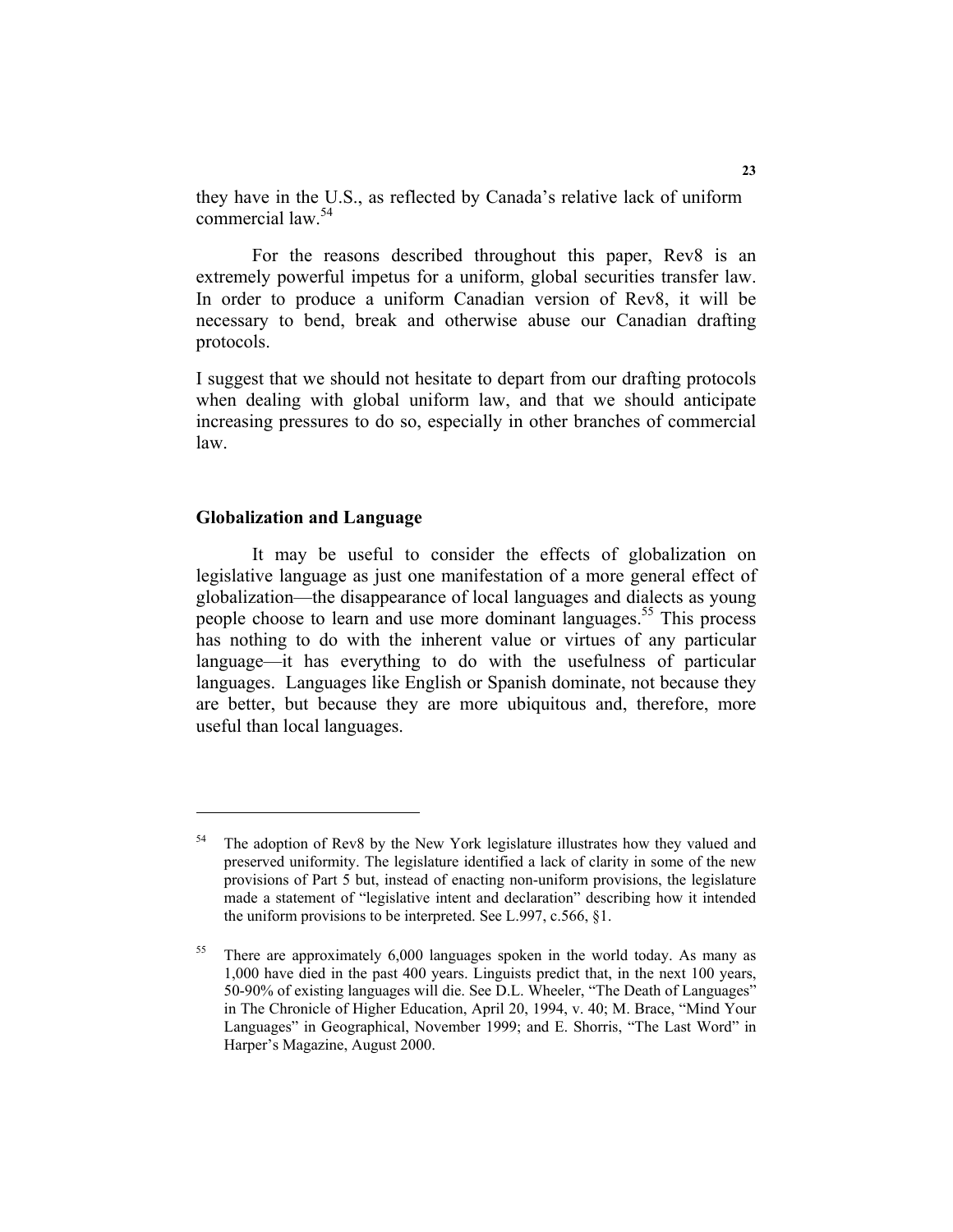Rev8 is, in effect, a dominant legislative language. We should recognize that the legislative language in the Canadian version of Rev8 is only useful if it is recognized to say *the same thing* as Rev8. We should not resist using common language for this purpose. It makes sense to do so because it achieves the fundamental objective, even if it may seem to entail a certain loss of individuality or national pride.<sup>56</sup> It seems odd that we might consider trying to create a "Canadian dialect" of securities transfer law when we can see that globalization is everywhere pushing such dialects towards extinction at the hands of more common language.

<sup>&</sup>lt;sup>56</sup> Consider the decision by Air France to order its pilots to speak English to air-traffic controllers at Charles de Gaulle airport in Paris. See The Globe and Mail, March 29, 2000, p. 1.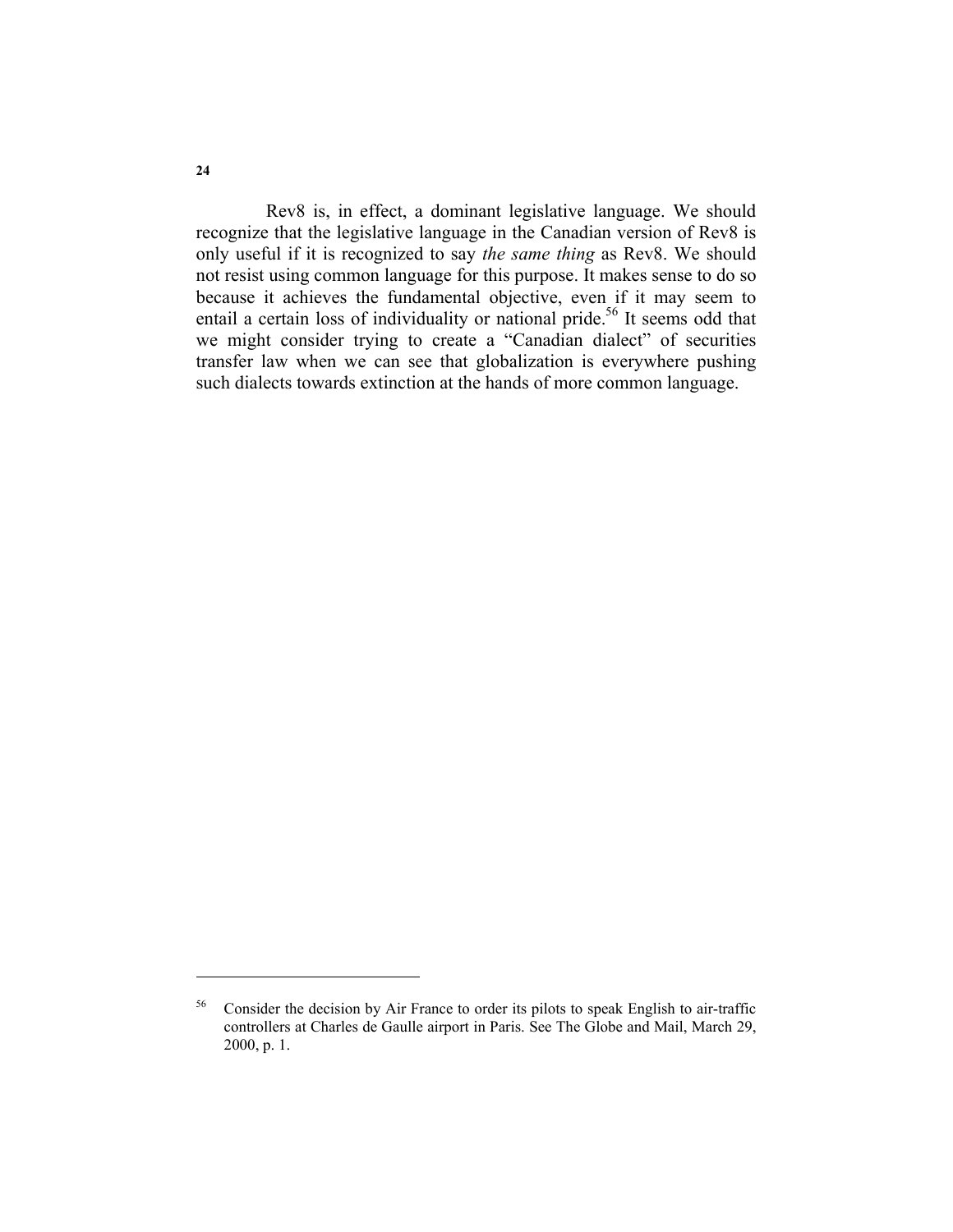## **APPENDIX**

## **Proposed Reforms to Canadian Securities Transfer Law: History and Background**

#### **Introduction**

This appendix is intended to provide some additional context for a discussion of drafting issues. It will briefly examine the evolution of securities transfer law, the relationship between Canadian and American law in this area, and the relationship between commercial practice, securities transfer law and codification. It will also provide a general conceptual description of the proposed reforms to Canadian securities transfer law<sup>57</sup>

 $57$  This Appendix is partially based upon an earlier summary of the policy issues and some of the technical details of the proposed reforms in the ULCC Production Committee Report, *supra*, note 26. That Report draws heavily upon U.S. materials on this subject. The essential U.S. materials on this subject include a series of articles published in Volume 12 of the Cardozo Law Review (1990): C. Mooney, "Beyond Negotiability: A New Model for Transfer and Pledge of Interests in Securities Controlled by Intermediaries" ("Beyond Negotiability") at 305; M.J. Aronstein, "The New/Old Law of Securities Transfer: Calling a 'Spade' a 'Heart, Diamond, Club or the Like'" at 429; E. Guttman, "Transfer of Securities: State and Federal Interaction" at 437; J.S. Rogers, "Negotiability, Property, and Identity" at 471; M.E. Don and J. Wang, "Stockbroker Liquidations Under the Securities Investor Protections Act and Their Impact on Securities Transfers" at 509; and J.L. Schroeder and D.G. Carlson, "Security Interests Under Article 8 of the Uniform Commercial Code" at 557. See also the Prefatory Note and Official Comments to American Law Institute & National Conference of Commissioners on Uniform State Laws, Uniform Commercial Code Revised Article 8CInvestment Securities (With Conforming and Miscellaneous Amendments to Articles 1, 4, 5, 9, and 10) (1994 Official Text with Comments). The most current and complete summary of the U.S. material is J.S. Rogers, "Policy Perspectives", *supra*, note 13. Professor Rogers served as Reporter to the Drafting Committee to revise U.C.C. Article 8, and the ULCC Production Committee Report draws particularly heavily upon Professor Rogers' article. The Canadian perspective on this subject is reviewed in the ALRI Report, *supra*, note 17, copies of which are available upon request from the Alberta Law Reform Institute at 402 Law Centre, University of Alberta, Edmonton, Alberta, T6G 2H5; fax (403) 492-1790; email: reform"alri.ualberta.ca.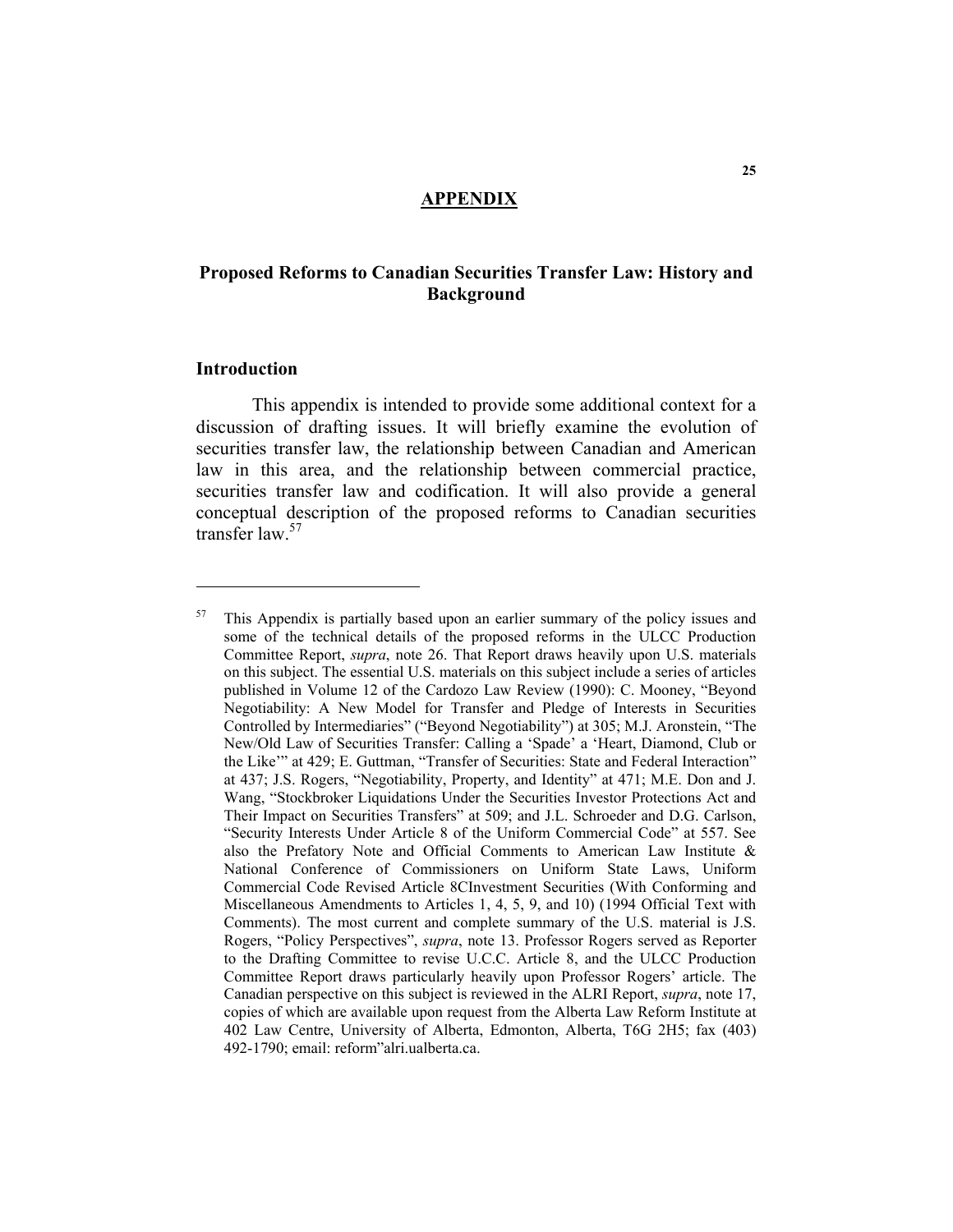## **The First Era in the Evolution of Securities Transfer Law—in Pursuit of Negotiability**

Most of Canada and the U.S. $<sup>58</sup>$  inherited the British common law</sup> tradition, and many aspects of British commercial law. Where there are differences between British and U.S. commercial and corporate law, and especially in the area of securities transfers, Canadian law has shown a definite tendency to depart from the British tradition and to follow the U.S. approach. Canadian law governing securities transfers developed more slowly than U.S. law, but in very much the same direction, because the practices in the Canadian securities industry have always tended to follow U.S. practices.<sup>59</sup> Because Canadian law has always tended to follow U.S. law in this area, it is useful to first examine the evolution of U.S. law, and then examine Canadian law.

#### **Evolution and Codification of U.S. Law up to 1977**

 Early Anglo-Canadian and Anglo-American law provided that shares were transferable only by registration on the books of the company. This process was too slow and cumbersome to meet the needs of the growing stock market, which required a faster and more reliable method of transferring shares. By the late 1800's, it was common practice for share certificates, endorsed in blank, to be traded on organized markets as though the certificates were the physical embodiment of the shares

Louisiana and Québec are civil law jurisdictions.

<sup>59</sup> In *Clarke* v. *Baillie* (1911), 45 S.C.R. 50, Mr. Justice Anglin stated (at page 76):

 <sup>&</sup>quot;It is common knowledge that the business of stock-brokers in this country is conducted in a manner more closely resembling that which prevails in the United States, and particularly in the State of New York, than that which obtains in England. Many customs and usages of English brokers are unknown in Canada; and many practices prevalent in our markets, which have come to us from the United States, would not be recognized on the London Stock Exchange."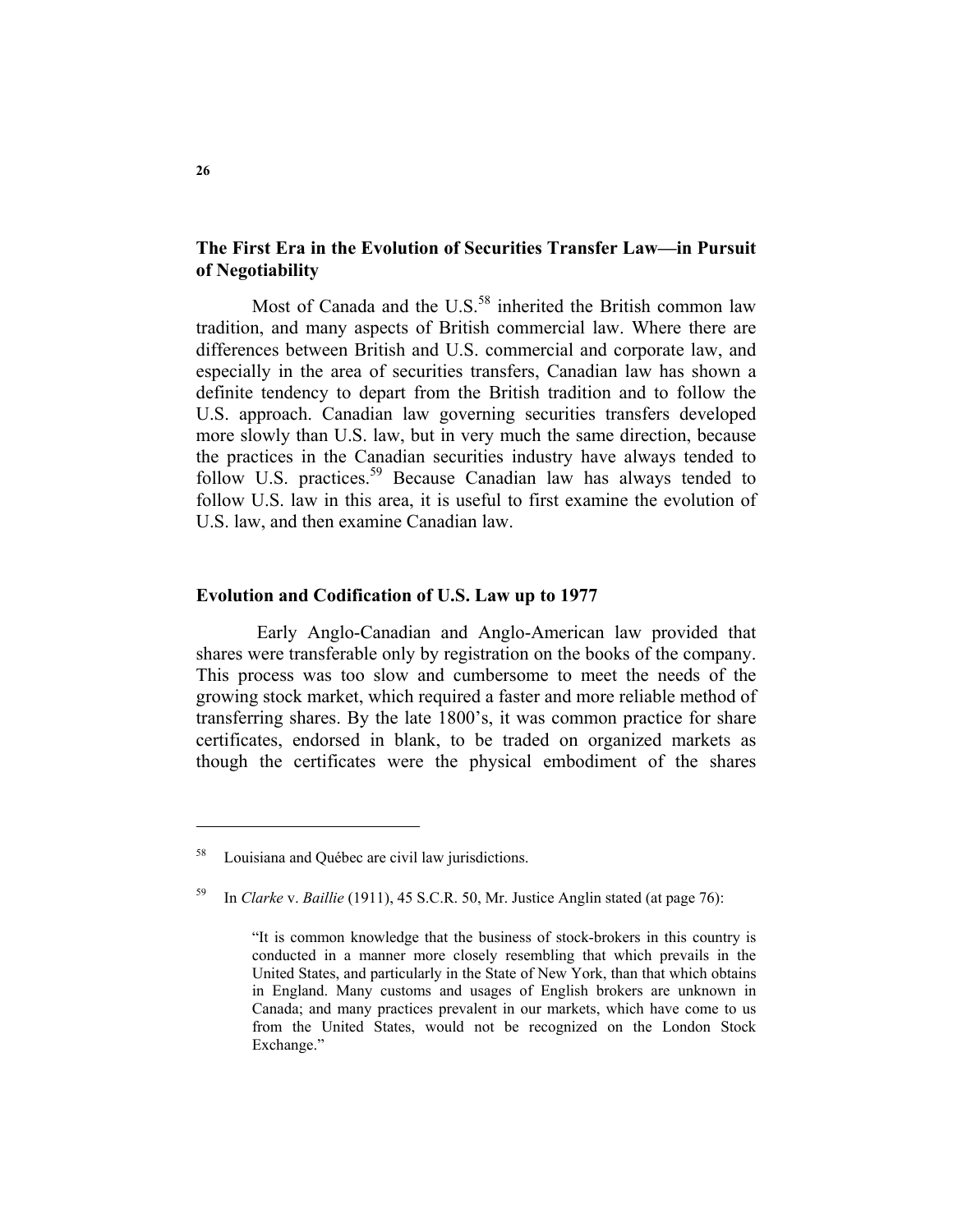themselves.<sup>60</sup> In other words, the commercial practice was to treat such certificates as if they had certain attributes of negotiability.<sup>61</sup>

At that time, the common law was clear that share certificates were not full-fledged negotiable instruments in the sense that bills of exchange and promissory notes were negotiable. However, the common law had evolved to accept and support the commercial practices of the stock market by giving share certificates certain attributes of negotiability.<sup>62</sup>

62 In *McNeil* v. *The Tenth National Bank* (1871), 46 N.Y. 325, the New York Court of Appeals said (at p. 331):

"The common practice of passing the title to stock by delivery of the certificate with blank assignment and power, has been repeatedly shown and sanctioned in cases which have come before our courts."

 In *Knox* v. *Eden Musee Americain Co., Ltd.* (1896), 42 N.E. 988 the New York Court of Appeals said of share certificates (at p. 992):

"They are not negotiable in form, they represent no debt, and are not securities for money. But the courts of this country, in view of the extensive dealing in certificates of shares in corporate enterprises, and the interest both of the public and the corporation which issues them in making them readily transferable and convertible, have given to them some of the elements of negotiability. The owner of shares may transfer his title by delivery of the certificate with a blank power of attorney indorsed thereon, signed by the owner of the shares named in the certificate. Such a delivery transfers the legal title to the shares as between the parties to the transfer, and not a mere equitable right." [citing *McNeil* v. *The Tenth National Bank*]

<sup>60</sup> This practice depended on the equitable doctrine of estoppel. See J.R. Dos Passos, *A Treatise on the Law of Stock Brokers and Stock Exchanges* (New York: Harper & Bros., 1882; reprinted by Greenwood Press, 1968) at 595-97.

 $61$  Negotiability at common law generally means that: an instrument is transferable by delivery (this mode of transfer is known as "negotiation"); and that a transferee who becomes a "holder in due course" or a "*bona fide* purchaser" (by acquiring an instrument that is complete and regular on the face of it, in good faith, for value, and without notice of any defect in the title of the transferee) obtains title free from any defect in (and sometimes the lack of) title of the transferor. See Crawford and Falconbridge, *Banking and Bills of Exchange*, 8th ed. (Toronto: Canada Law Book Inc., 1986) at 1173.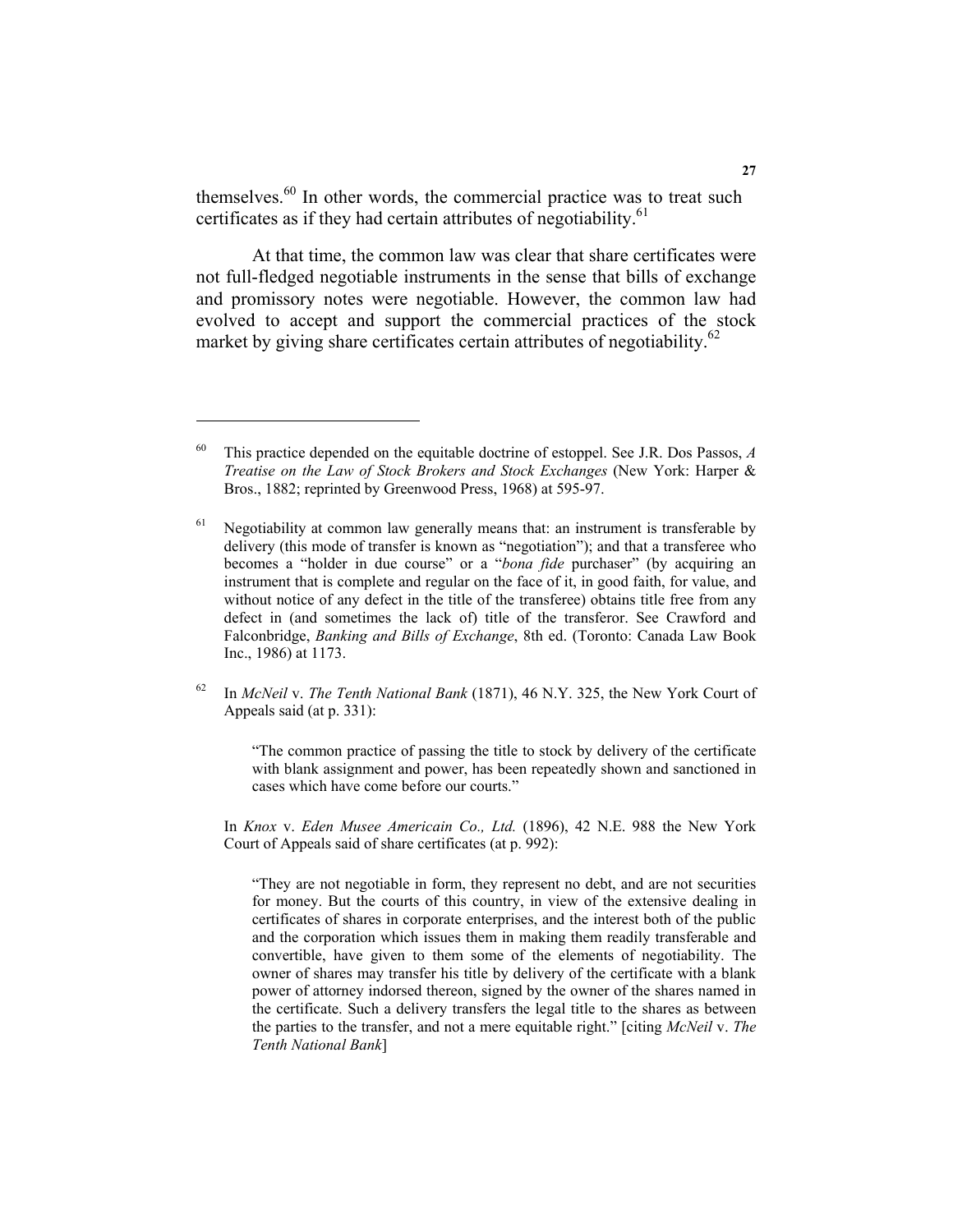Even so, share certificates had not acquired all the attributes of negotiability. One particular shortcoming in the common law was that, if the properly endorsed share certificate had been lost or stolen, even a *bona fide* purchaser did not obtain good title to it.<sup>63</sup> This shortcoming produced an element of risk, however small, in every transaction. Moreover, it was practically impossible to protect against that risk because to do so would require tracing back the chain of ownership of every certificate.

It was recognized in the U.S. that this situation was unacceptable as a matter of policy,  $64$  but legislation was required in order to overcome the problem. This came in the first codification of securities transfer law in 1909 when the National Conference of Commissioners on Uniform State

"Perhaps the most striking industrial feature of modern times is the accumulation of personal property, and the investment of that property, not in landed estates, but in the stocks and bonds of corporations.... It would hardly be an exaggeration to say that the law governing stocks and bonds, in the magnitude of the interests, the number of persons affected, and the variety of legal principles involved, is more important than all other branches of law combined....It is fitting, in these days of the formative period of the law governing corporations and stock, that the principles governing the transfer of certificates should favor the protection and security of the investing public, and should be against secret liens, attachments, claims, and negligence of both the corporation and third persons."

 The author goes on to cite *Masury* v. *Arkansas Nat. Bank* (1899), 93 Fed. Rep. 603, where the U.S. circuit court of appeals said:

"In the great majority of cases when stock is merely pledged for a loan, no record of the transfer is made on the books of the corporation, and in the judgment of laymen the making of such a record seems to be a needless formality. The trend of modern decisions has been to encourage the free circulation of stock certificates in the mode last indicated, on the theory that they are a valuable aid to commercial transactions, and that the public interest is best subserved by removing all restrictions against their circulation, and by placing them as nearly as possible on the plane of commercial paper."

<sup>63</sup> See F.L. Dewey, "The Transfer Agent's Dilemma: Conflicting Claims to Shares of Stock" (1939) 52 Harv. L. Rev. 553 at 555.

<sup>64</sup> The general attitude was well summarized in *Cook on Corporations*, 6th ed. (Chicago: Callaghan and Co., 1908) Vol. 2 at 1143-4, where the author said: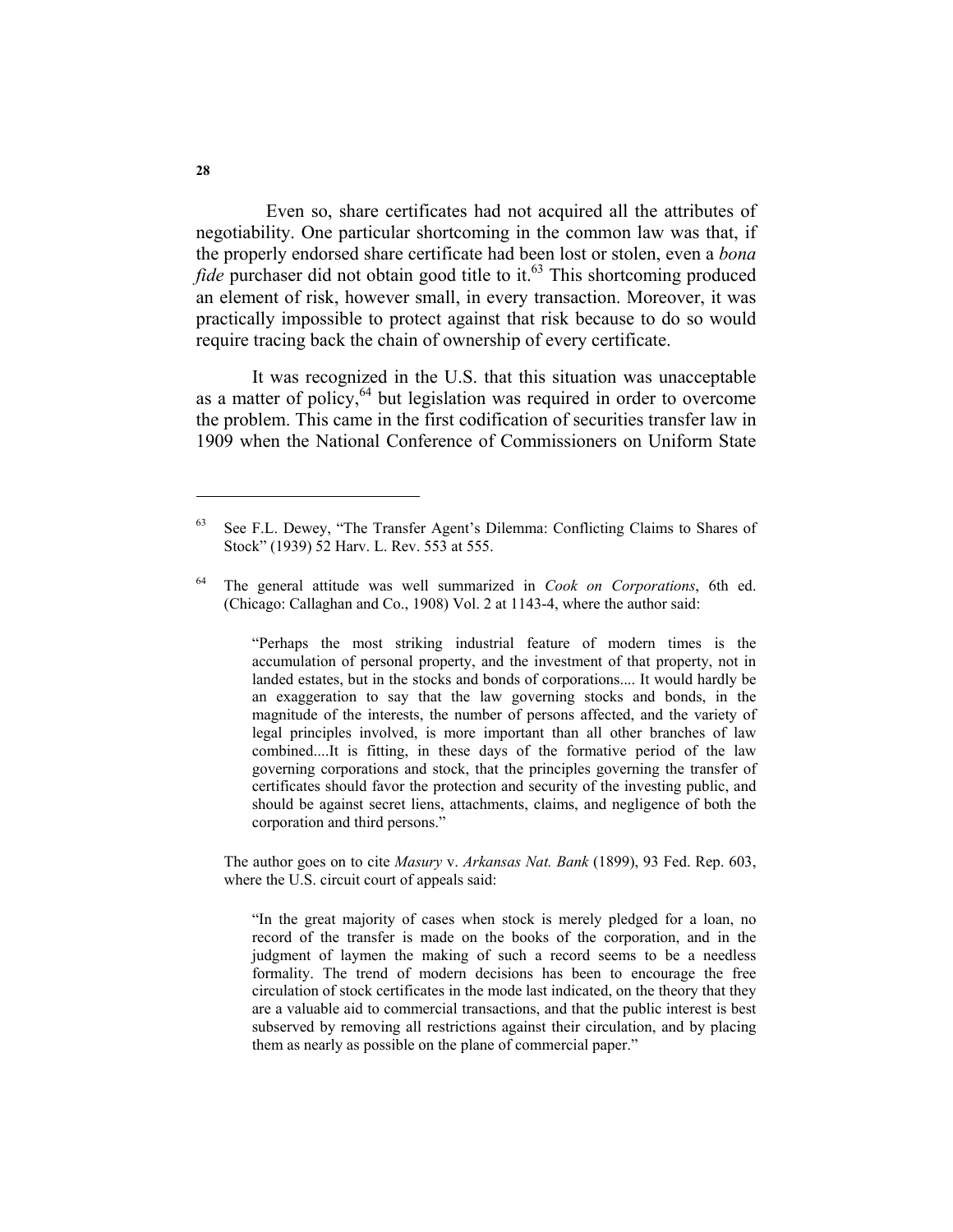Laws introduced the *Uniform Stock Transfer Act*, which was eventually adopted by all 50 states.

Section 1 of the *Uniform Stock Transfer Act* provided that title to a certificate and to the shares represented thereby could be transferred only by delivery of the certificate, even where the issuer or the certificate itself provided that the shares were transferable only on the books of the corporation or by its registrar or transfer agent. The Commissioners' Note accompanying this section states:

The provisions of this section are in accordance with the existing law [citation omitted] except that the transfer of the certificate is here made to operate as a transfer of the shares, whereas at common law it is the registry on the books of the company which makes the complete transfer. The reason for the change is in order that the certificate may, to the fullest extent possible, be the representative of the shares. This is the fundamental purpose of the whole act, and is in accordance with the mercantile usage. The transfer on the books of the corporation becomes thus like the record of a deed of real estate under a registry system.<sup>65</sup>

The *Uniform Stock Transfer Act*, unlike the common law, protected a *bona fide* purchaser of certificates endorsed in blank by the owner, even where the certificates were stolen from the owner.<sup>66</sup>

The *Uniform Stock Transfer Act* dealt only with transfers of corporate shares because, at that time, the market was truly a "stock market". By the time work began on the UCC in 1942, the market had changed and there was a need for transfer rules governing debt and noncorporate securities, as well as shares.

The UCC was first introduced in 1952.<sup>67</sup> UCC Article 8 was described as "a negotiable instruments law dealing with securities".<sup>68</sup>

 $6 \text{ U.L.A. at 2.}$ 

<sup>66</sup> *Turnbull* v. *Longacre Bank* (1928), 163 N.E. 135 (Court of Appeals of New York).

 $67$  Significant revisions to the original Article 8 were made in 1958, 1962, 1977 and 1994. The first state to adopt the UCC was Pennsylvania in 1953, but most states did not adopt the UCC until after the 1958 revision. All 50 states have adopted that version or later versions. 49 states (plus Puerto Rico and the District of Columbia)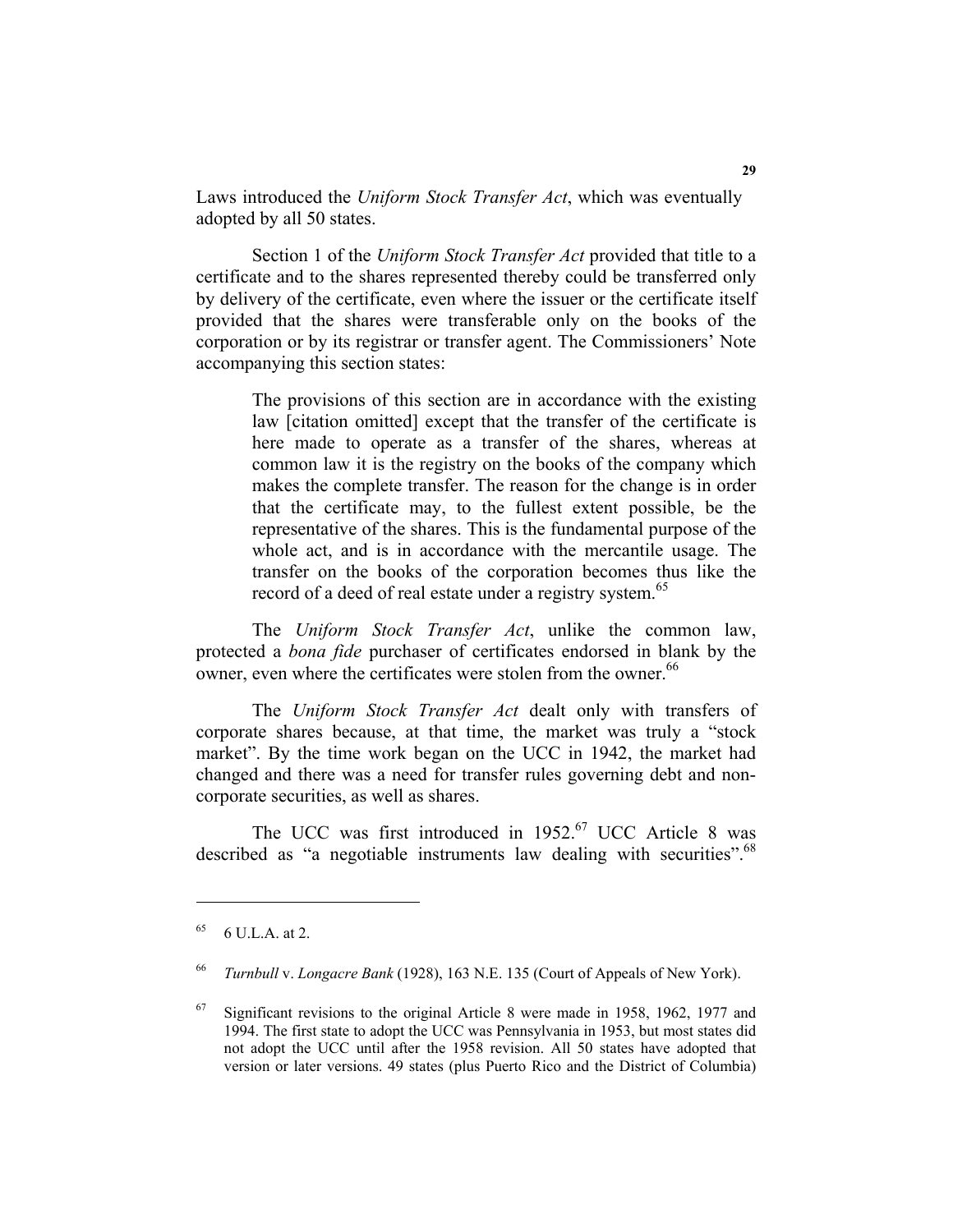Article 8 was generally "intended to codify the better case law and commercial practice in the securities field rather than to change the law".<sup>69</sup>

Article 8 provided that securities certificates were negotiable instruments, $\frac{70}{10}$  which provided an effective legal foundation for the practice of settling securities transactions by delivering physical certificates. That practice worked well enough until the late 1960s, when a sharp increase in trading volumes overwhelmed the paper-based system.<sup>71</sup> This provided the impetus for a number of legal and operational innovations to clearance and settlement systems.

The major legal innovation was the 1977 revision to UCC Article 8, which introduced a new set of provisions designed to permit the use of uncertificated securities. At that time, it was thought that a certificateless system might evolve where issuers would not issue certificates at all. Transfers would be settled by registration on the books of the issuer according to an "instruction" provided to the issuer by the previous registered owner. The 1977 revision was not entirely successful because, as it turned out, the system evolved in quite a different direction, which eventually led to the need for the 1994 revision to UCC Article 8.

Before examining the developments leading up to the 1994 revision to UCC Article 8, it is convenient to pause here to review the evolution and existing state of Canadian securities transfer law because Canadian law is currently at approximately the stage of development as U.S. law was with the 1977 revision.

have adopted the 1994 revision. It has been introduced to the legislature in the remaining state, South Carolina, in 2000.

<sup>68</sup> Uniform Code Comment to §8-101, 1958 Official Text.

<sup>69</sup> C. Israels, "Investment Securities as Negotiable Paper—Article 8 of the Uniform Commercial Code" (1958) 13 Bus. Law. 676 at 679.

 $70 \quad 88-105$ .

<sup>&</sup>lt;sup>71</sup> This event, known as the "back-office crisis", "paperwork crunch" or "paperwork crisis", is described in some detail in the ALRI Report, *supra*, note 17 at 20-23.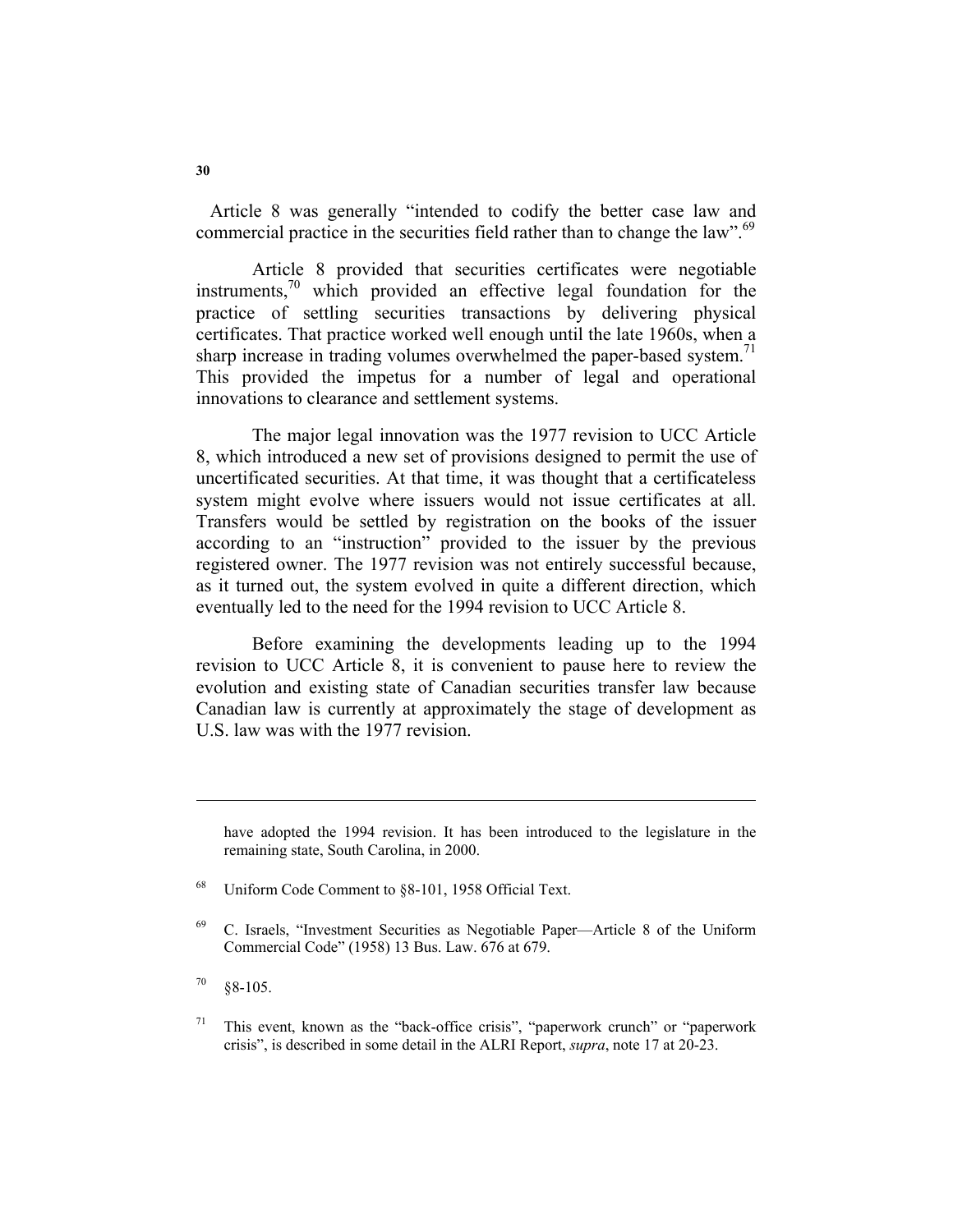## **Evolution of Canadian Securities Transfer Law Prior to Codification**

Canada does not have a Uniform Commercial Code.72 Because of this, securities transfer legislation has generally been located in corporate statutes. Prior to the 1970's, the securities transfer provisions in Canadian corporate statutes were very brief, and could not be described as any kind of comprehensive codification.

Prior to codification, there were a number of Canadian cases dealing with the question of whether share certificates endorsed in blank were negotiable instruments. These cases generally followed the same path as U.S. common law prior to the Uniform Stock Transfer Act of 1909, holding that such certificates were not negotiable instruments. If the owner delivered such certificates to a broker, and the broker fraudulently sold or pledged them, then the owner was estopped from asserting any claim as against a *bona fide* purchaser for value.73 But if such certificates were lost or stolen, estoppel did not arise, and the true owner's claim could defeat the interest of a subsequent *bona fide* purchaser for value.<sup>14</sup>

The Uniform Law Conference of Canada is working towards a "Commercial Law Strategy" that would produce more uniform commercial legislation in Canada. See "Towards a Commercial Law Framework for Canada" at www.law.ualberta.ca/alri/ulc . Information about the project is available from the National Coordinator of the Commercial Law Strategy, Hélène Yaremko-Jarvis, email: hmyj@hotmail.com. See also J. Babe "Uniform commercial law-an impossible dream?" in The Lawyers Weekly, September 15, 2000 at p. 9.

<sup>73</sup> See *Smith* v. *Rogers et al.* (1898), 30 O.R. 256 (C.A.); *Macdonald* v. *Bank of Vancouver* (1915), 25 D.L.R. 567 (B.C.S.C.); *McLeod* v. *Brazilian Traction L. & P. Co., Ltd.*, [1927] 2 D.L.R. 875 (Ont. S.C.); *Robinson* v. *Bank of Toronto and R.P. Clark & Company*, [1932] 2 W.W.R. 91 (B.C.S.C.); and *Melanson* v. *McCleave* (1958), 11 D.L.R. (2d) 579 (N.S.S.C.). In *Melanson* v. *McCleave*, the Court suggests that perhaps the certificates were negotiable instruments, but stops short of deciding that they were (see p. 590).

See *Chartered Trust & Executor Co. v. Pagon*, [1950] 4 D.L.R. 761 (Ont. H.C.); *Whitehead* v. *Bridger, Hevenor & Co.*, [1936] 3 D.L.R. 408 (Ont. C.A.); *Aitken* v. *Gardiner and Watson et al.* (1956), 4 D.L.R. (2d) 119 (Ont. H.C.); and *Goodbody* v. *Bank of Montreal* (1974), 4 O.R. (2d) 147 (H.C.J.). In *Aitken* v. *Gardiner and Watson*, the Court notes that its position is the same as the common law position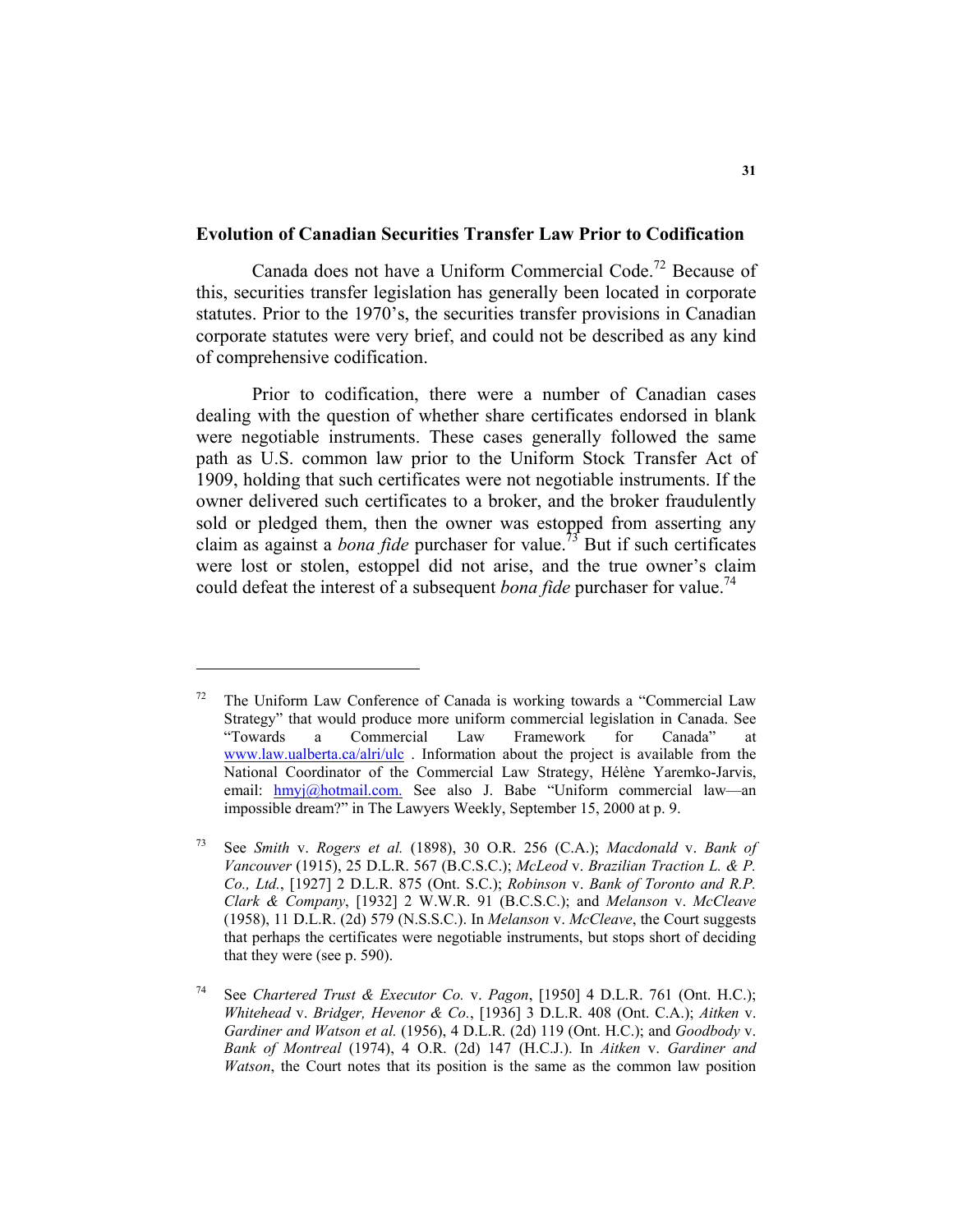The British Columbia Court of Appeal was the only Canadian court to hold that share certificates endorsed in blank were negotiable instruments at common law. In *Patrick* v. *Royal Bank of Canada*, 75 Mr. Patrick endorsed share certificates in blank and gave them to his broker, who wrongfully pledged the certificates to the bank. The Court held that the bank was entitled to the shares on the basis that the certificates were negotiable instruments, taken by the bank in good faith.

The most significant aspect of the *Patrick* decision was the way the Court reached the conclusion that the share certificates were negotiable instruments. The Court noted that this particular transaction was made in the ordinary course of business, like thousands of others that occur daily. The Court adopted the commercial practice, custom or usage regarding the negotiability of certificates and the use of signature guarantees.<sup>76</sup> In accepting the evidence of usage or custom as establishing negotiability, the Court referred77 to *Goodwin* v. *Robarts*78, the leading decision on how the English courts accepted the evolving customs or usages of merchants and traders (the "law merchant") as part of the common law.

## **Codification of Canadian Securities Transfer Law**

The first comprehensive codifications of securities transfer law in Canada arose from corporate law reform initiatives in the late 1960's. These codifications had two consistent objectives: 1) to make the law consistent with prevailing commercial practices; and 2) to achieve uniformity with the UCC.

- 75 [1932] 2 W.W.R. 257, reversing [1931] 3 W.W.R. 100 (B.C.S.C.).
- <sup>76</sup> *Ibid.* at 269-70.

- <sup>77</sup> *Ibid.* at 262-3.
- 78 (1876), 1 App. Cas. 476 (H.L.); affirming (1875), L.R. 10 Exch. 337; affirming (1875), L.R. 10 Exch. 76.

taken in U.S. courts, aside from the operation of the Uniform Stock Transfer Act (see pp. 132-3).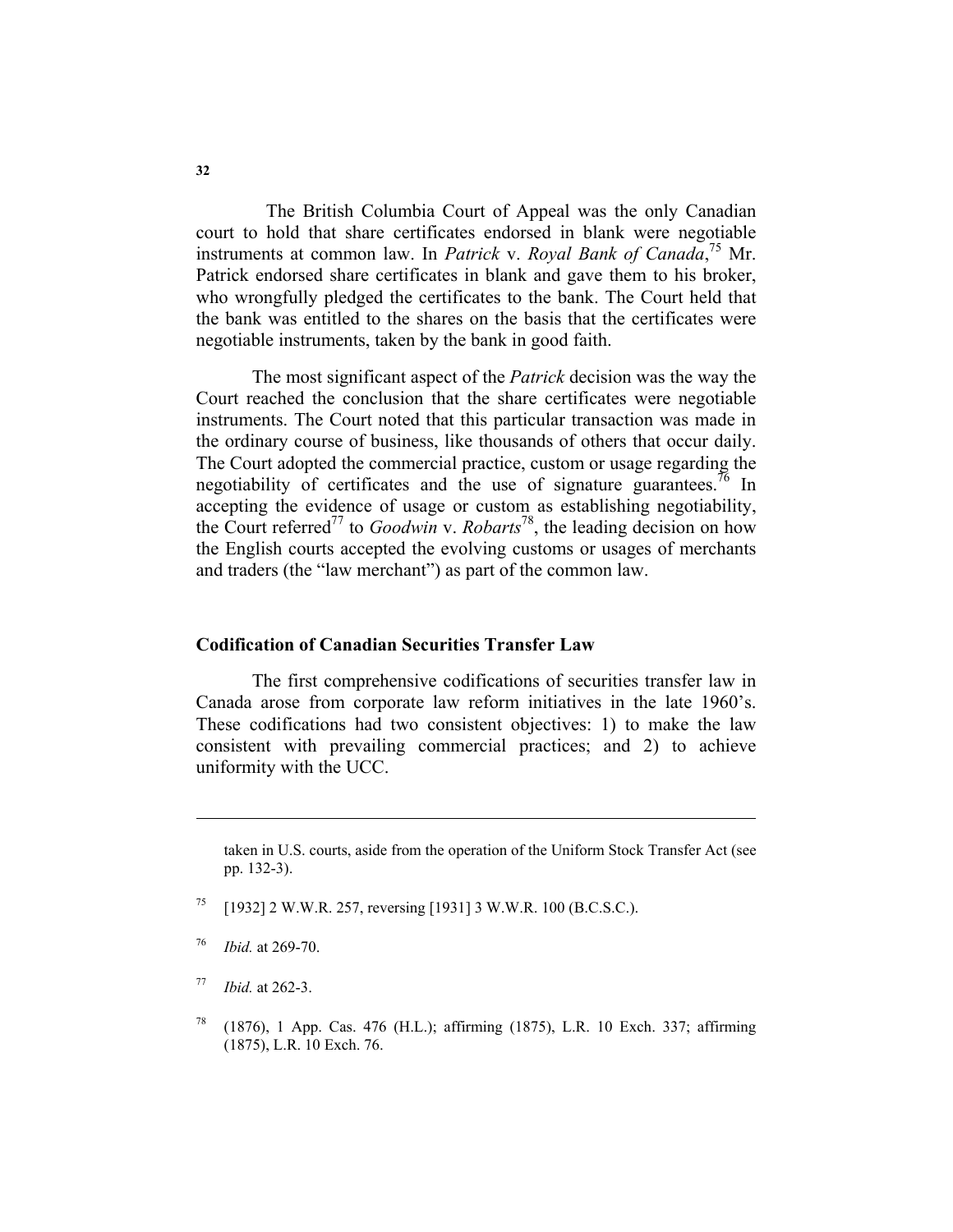In 1967, the Interim Report of the Select Committee on Company Law in Ontario made a number of recommendations regarding share transfer legislation.<sup>79</sup> It concluded that existing law was incompatible with existing commercial practices, and that the law should be changed by deleting the existing provisions and "substituting therefore a corporate securities transfer code modelled closely after Article 8 of the UCC with appropriate changes in terminology". The Report went on to say:

The adoption of such a securities transfer code should not, it is submitted, interfere adversely with the developed practices of Canadian stock exchanges and the financial community generally. In fact, one of the effects of the adoption of such a code would be to bring the statutory law in line with such practices and, in the opinion of the Committee, would significantly upgrade the prevailing practices to the mutual benefit and advantage of the investing public, the stock exchanges, and transfer agents and brokers. The code would broadly define the "securities" to which it applies and would state that such securities would be negotiable instruments.<sup>80</sup>

The Report led to the *Ontario Business Corporations Act*, 1970 ("OBCA") but, unfortunately, the securities transfer provisions in that Act fell considerably short of the expectations described in the Report. It did not, for example, specify that security certificates were negotiable instruments, and it made a number of modifications to the Article 8 model.

At this same time, the federal government was re-examining the *Canada Corporations Act*. A task force was appointed in 1967 which produced the 1971 *Dickerson Report*. 81 It criticized the modifications of the UCC model made by the OBCA, and advocated the advantages of uniformity with Article 8. The *Dickerson Report* says:

Interim Report of the Select Committee on Company Law, Chairman A.F. Lawrence, Ontario Legislative Assembly: 1967 at pp. 40-45; paras. 6.1.1 to 6.2.3.

<sup>80</sup> *Ibid.* at 44.

<sup>81</sup> R. Dickerson, J. Howard and L. Getz, *Proposals For A New Business Corporations Law For Canada, vol. I, Commentary; vol. II, Draft Canada Business Corporations Act* (Ottawa: Minister of Supply and Services, 1971).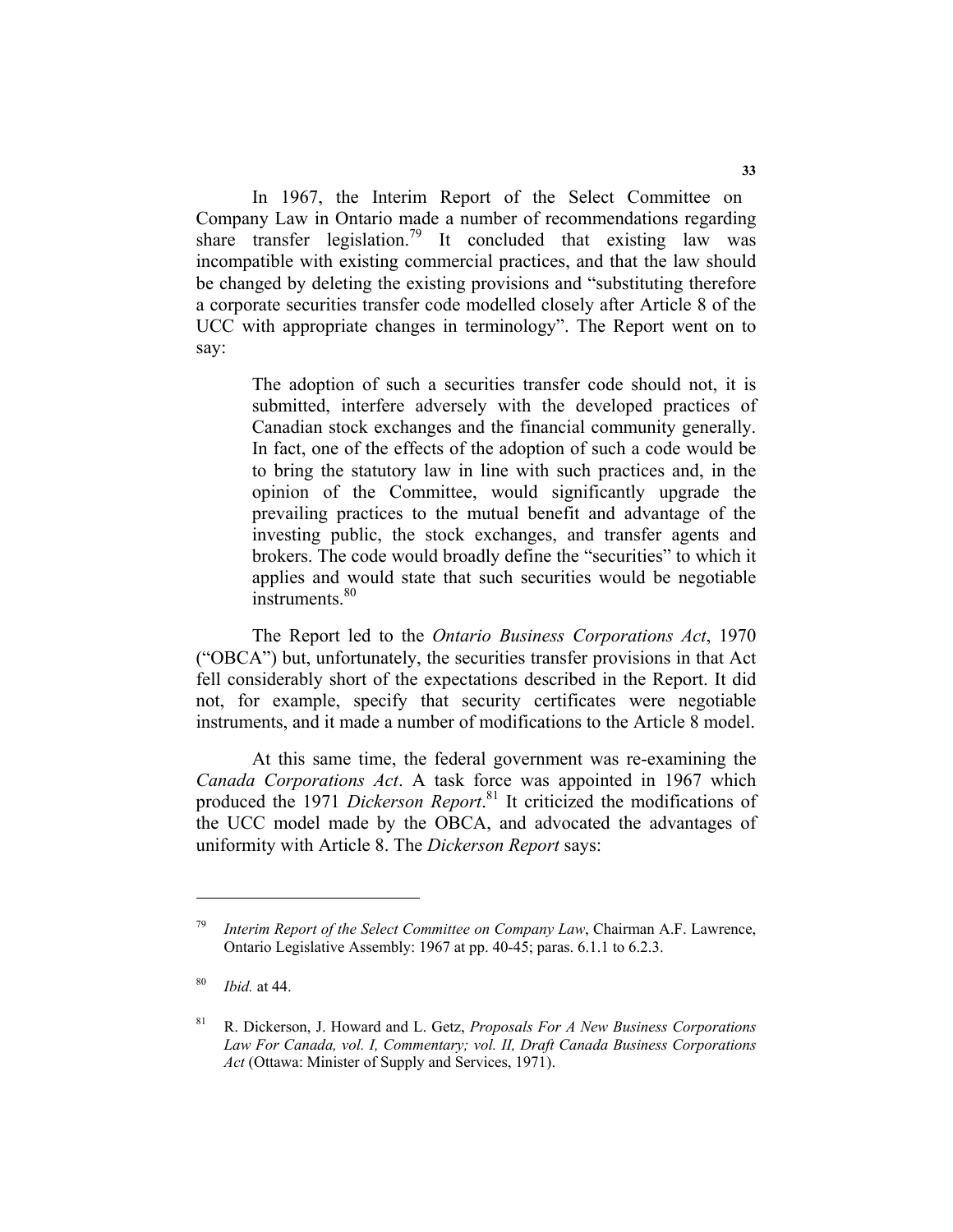Given the inherent complexity of security transfer problems—and the obvious need for uniform laws within the North American securities markets—it is unfortunate that the provisions of the [OBCA] depart in substance from the Uniform Commercial Code model which its draftsmen purported to adopt.... Some have deprecated the adoption of the U.C.C. model. For the above reasons we think that such adoption is obviously justified. And even if the language of the U.C.C. is frequently inelegant or the system sometimes lacks logical symmetry, U.C.C. Article 8 has two unassailable advantages: first, it is written in the language of transfer agents, reflecting business reality; second, it has worked for a considerable time in many jurisdictions without the need for substantial judicial interpretation. In the light of this experience, tampering with a demonstrably good model hardly appears warranted.<sup>82</sup>

The *Dickerson Report* formed the basis for *The Canada Business Corporations Act* ("CBCA").<sup>83</sup> The securities transfer provisions in the CBCA are very similar to the pre-1977 version of Article 8.

The CBCA was used as a model by several provincial corporate statutes, including the *Alberta Business Corporations Act*. 84 In 1982, the *OBCA* was amended to conform quite closely with the securities transfer provisions of the *CBCA*. Since then, the *OBCA* has been amended twice (in 1986 and 1995) in an effort to keep its securities transfer provisions compatible with current commercial practices relating to book-entry settlement of securities transactions. Those amendments incorporate some aspects of the 1977 amendments to *UCC* Article 8 relating to uncertificated securities, but still rely upon the concepts of possession and delivery of negotiable security certificates to complete a transfer or to perfect a pledge.

84 S.A. 1981, c. B-15.

<sup>82</sup> *Ibid.* vol. I at 59-60.

<sup>83</sup> *Canada Business Corporations Act*, originally enacted as S.C. 1974-75-76, c. 33, now R.S.C. 1985, c. C-44.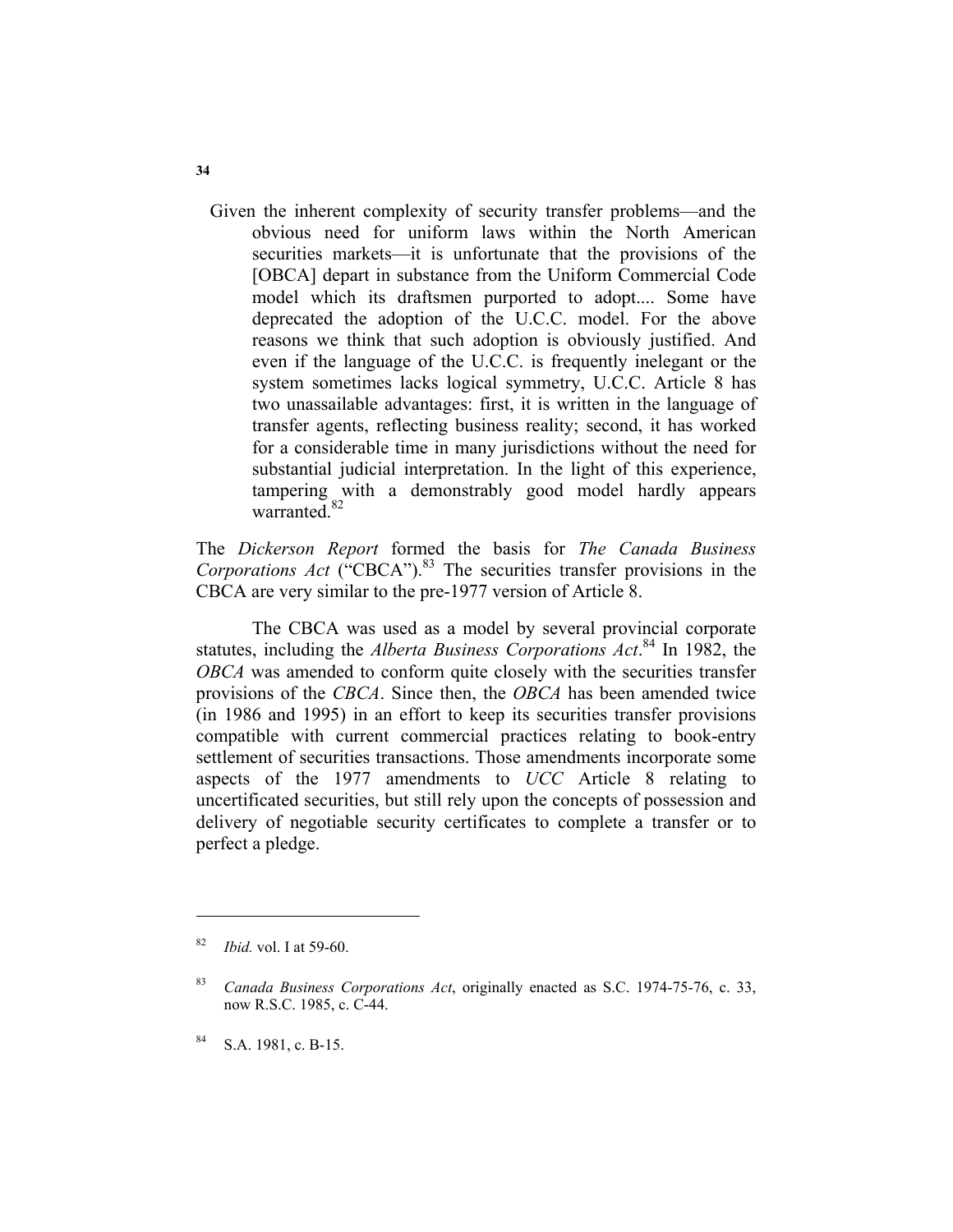#### **Book-entry Settlement and the Indirect Holding System**

As noted earlier, the 1977 amendments to *UCC* Article 8 were "based upon the assumption that changes in ownership of securities would still be effected either by delivery of physical certificates or by registration of transfer on the books of the issuer."85 That assumption proved to be wrong. Although some issuers have started using a book-entry-only or certificateless system, most securities are still issued in traditional certificated form. To date, the problems with the physical handling of certificates have been alleviated mainly by the increased use of intermediaries to hold securities on behalf of others. Although some investors still take actual possession of security certificates and are registered with the issuer, most investors now hold securities through intermediaries, and securities settlement is handled by "accounting entries on the books of a multi-tiered pyramid of securities intermediaries".<sup>86</sup>

At the lower tier, the intermediaries are brokers, banks or trust companies holding securities on behalf of their customers. These brokers, banks and trust companies are typically participants in the upper-tier intermediary—a securities depository/clearing agency such as the Canadian Depository for Securities Limited ("CDS").

CDS receives securities from its participants and holds them in fungible bulks. $87$  CDS registers these securities in the name of a CDS

<sup>&</sup>lt;sup>85</sup> See the Prefatory Note to Revised (1994) Article 8.

<sup>86</sup> *Ibid.* In this Appendix, the discussion is limited to a basic two-tier system: e.g. a customer deals with a broker (lower tier); the broker deals with the depository (upper tier). There may be more than two tiers. For example, in the context of what were formerly called "service arrangements", now "introducing and carrying broker arrangements", the customer may deal with and introducing broker (lower tier), who deals with a carrying broker (middle tier), who deals with the depository (upper tier). See Investment Dealers Association of Canada Compliance Interpretation Bulletin C-111, March 4, 1997. See also the definition of "multi-tiered securities holding system" in *Cross-Border Clearance*, *supra*, note 12 at 55. The additional tier (or tiers) do not significantly affect the system.

<sup>&</sup>lt;sup>87</sup> Current Canadian law, which is based on UCC 1-201(17), defines fungible to mean "...in relation to securities, securities of which any unit is, by nature or usage of trade, the equivalent of any other like unit". See for example *CBCA* s. 48(2), where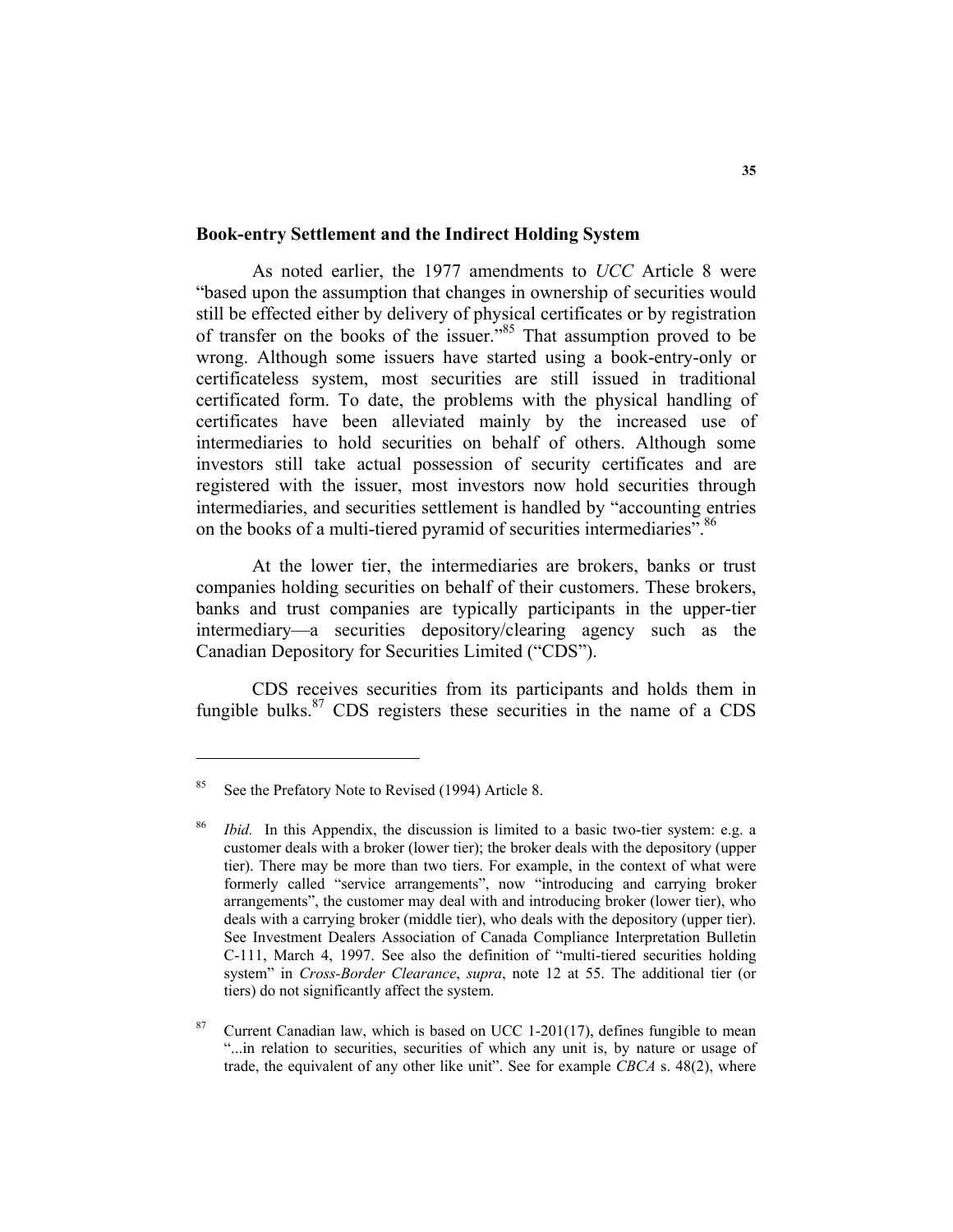nominee, and maintains accounts showing the entitlements of each participant. Securities market transactions are reported to CDS, which then performs two separate functions: clearance and settlement. Clearance involves the calculation of each participant's net obligations, which greatly improves the efficiency of processing. Settlement is the actual transfer of money and securities to satisfy those net obligations.

Since most transactions occur between CDS participants, settlement of the security-transfer obligations can be done merely by book entries in the records of CDS, debiting the account of the seller and crediting the account of the purchaser, without any need for movement of certificates. This is called "book-entry" settlement.

Currently, CDS holds nearly \$2 trillion worth of securities on deposit. The gross value of trades reported to CDS ranges between \$100 and \$150 billion daily, exceeding \$350 billion on busy days. The efficient clearing process distils the total down to about \$5 to \$10 billion in actual settlement obligations daily. Less than 1% of the trades reported to CDS result in withdrawals of certificates from the depository, with the balance settled electronically by book-entry.

Book-entry settlement only operates with securities positions held by intermediaries who are participants in the depository/clearing agency. This practice of holding securities through intermediaries is called the "indirect holding" system.<sup>88</sup> In the indirect holding system, persons holding securities positions through an intermediary are not shown on the issuer's records (in the case of registered securities), nor do they have actual possession of negotiable certificates (in the case of unregistered securities such as bearer bonds). Instead, the securities are registered to, or

<sup>&</sup>quot;securities" refers to certificates, and *OBCA* s. 53(1), where "securities" refers to the underlying intangible interest. Because securities of the same issue are fungible there is normally no need to keep them separately identifiable and they are held in bulk. The use of such "fungible bulks" is a significant contributor to the efficiency of depository operations.

The Prefatory Note to Revised (1994) Article 8 of the Uniform Commercial Code noted that, in the U.S., the nominee of The Depository Trust Company (the predecessor to DTCC) held 60-80% of the outstanding shares of all publicly-traded companies.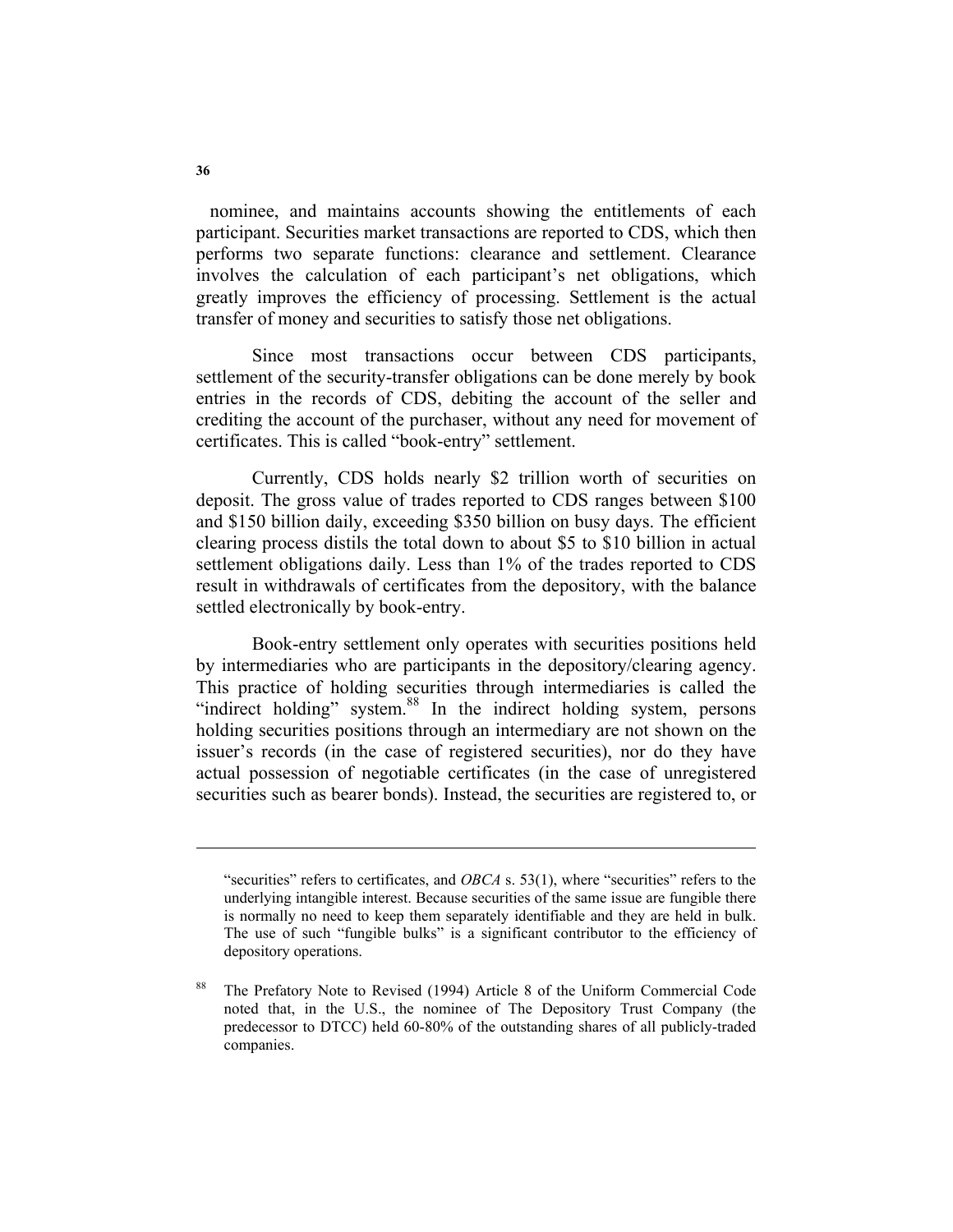in the actual possession of, CDS. The records of CDS show the securities held on behalf of its various participant brokers, banks and trust companies. The records of each such participant show the securities held on behalf of their individual customers.

The indirect holding system contrasts with the "direct holding" system, where such individual customers are registered on the records of the issuer, or in actual possession of unregistered negotiable certificates.

Book-entry settlement, combined with improved clearance techniques, provides an extremely efficient system for processing securities transactions. Where 10-million-share-daily-trading-volumes on the New York Stock Exchange paralyzed the securities settlement system in the late 1960s, the book-entry system handled over 600-million-sharedaily volume during the October 1987 "market break".<sup>89</sup> It would be impossible to settle the current daily volume of transactions by actual delivery of certificates.

Because many securities trades occur "back-to-back", reducing the time lag between trading and settlement reduces risk in the settlement system.<sup>90</sup> In June 1995 the settlement period for most securities transactions was shortened from 5 days to 3 days ("T+3").<sup>91</sup> In addition to reducing risk, this effectively forced all actively-traded securities into the indirect holding system. $^{92}$ 

<sup>89</sup> J.S. Rogers, "Policy Perspectives", *supra*, note 13 at 1445. On October 26, 2000 the combined trading volume of the NYSE and NASDAQ exceeded 3.5 billion shares.

<sup>90</sup> J.S. Rogers, "Policy Perspectives", *supra*, note 13 at 1438-41.

The SEC has asked the markets to move to T+1 settlement by June 2002, but implementation of this change may be delayed.

<sup>&</sup>lt;sup>92</sup> Shortly before the change to T+3, it was stated that:

<sup>&</sup>quot;Today, if the security is held in certificated form, sufficient time exists for the intermediary to deposit it to the book-based depository. When T+3 is implemented, this option will not be practical, so securities must be in book-entry form before they are traded."

Pierre Lizé, Chair of the Legal and Regulatory Working Group, Canadian Group of Thirty Working Committee, in G-30 News & Views, January 1995, p. 2.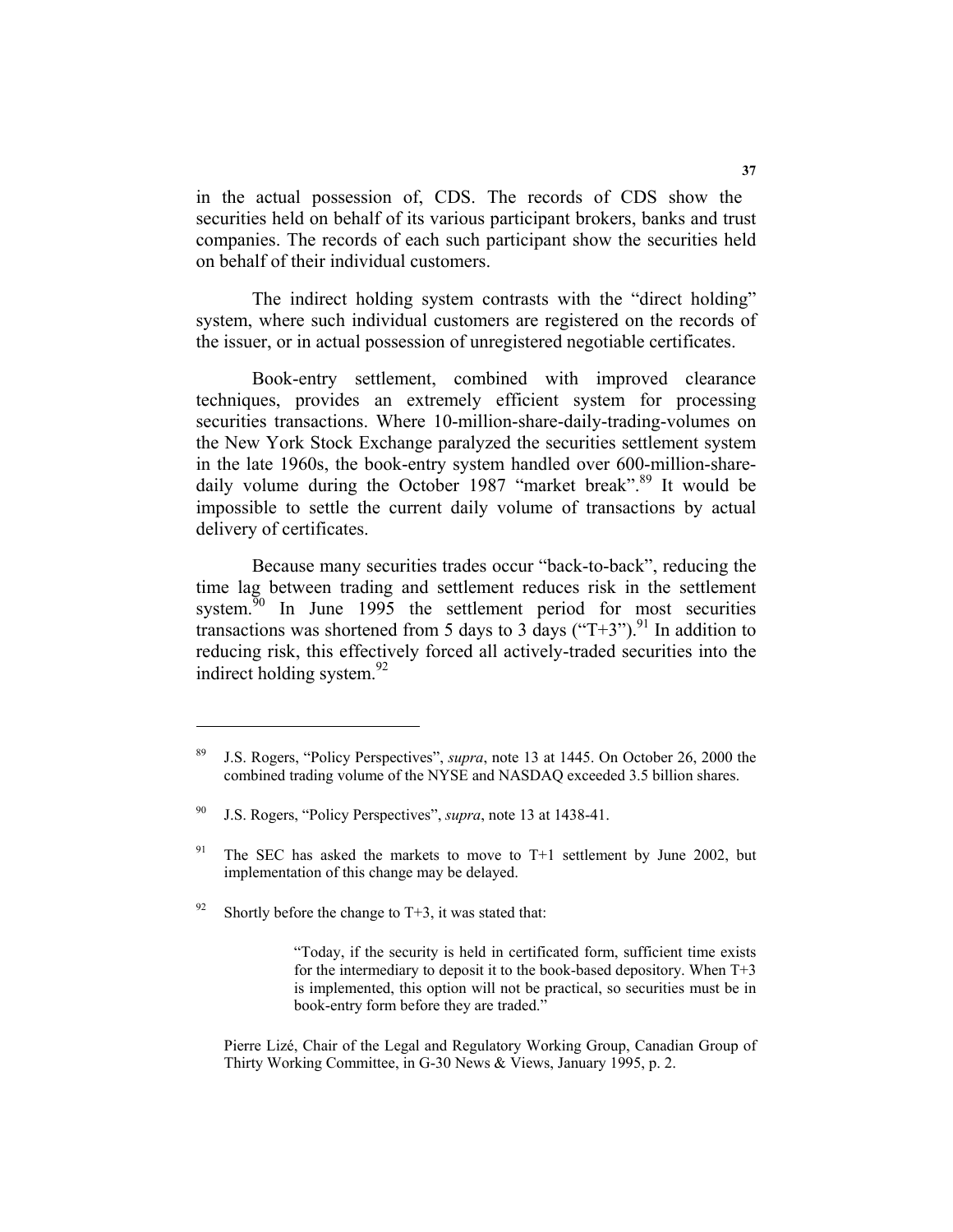### **Problems with Existing Canadian Law**

As noted above, current Canadian law and pre-1994 versions of UCC Article 8 rely upon the concepts of possession and delivery of negotiable certificates to complete a transfer or to perfect a pledge. This works very well for transfers or pledges within the direct holding system, because the direct holding system is supported by what is, essentially, a specialized negotiable instruments code that has been evolving ever since the 1909 Uniform Stock Transfer Act. Similar rules have been operating reliably for transfer or pledges within the direct holding system in Canada since the 1976 CBCA. The 1994 revision to Article 8 makes few changes to the direct holding system rules because few are needed.

The negotiability-based concepts of actual or deemed possession and delivery work less well when applied to the modern indirect holding system. This is not surprising, since they were not originally designed to describe indirect holding, but were pressed into service as the system evolved. They are essentially fictions, since there can be no actual possession or delivery of the intangible aspects of the property interest in the indirect holding system. They also rely upon equitable tracing rules that may be sound in theory, but very difficult to apply in practice, especially under the extreme conditions that arise during market disturbance or participant failure.

Uncertainties about the application of the old rules arose during the October 1987 stock market break. Details of this are complex and tedious,  $93$  but the problem was serious enough to prompt U.S. federal legislation and a major law reform project culminating in the 1994 revisions to Article 8.

**38** 

<sup>93</sup> The most thorough analysis is by C.W. Mooney in "Beyond Negotiability", *supra*, note 57. A more general discussion in the Canadian context is found in Chapter 6 of the ALRI Report, *supra*, note 17.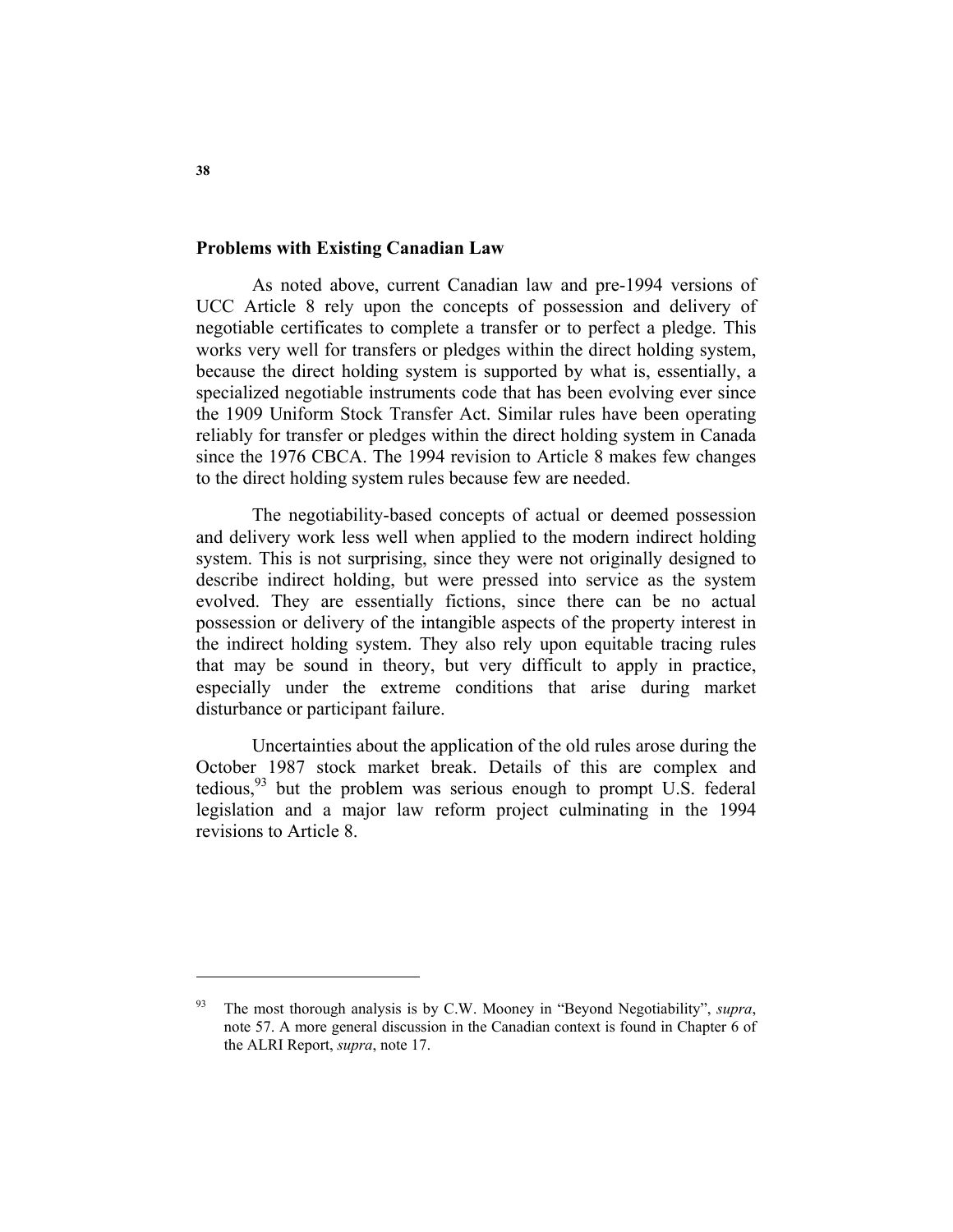## **Revised Article 8—Evolving Beyond Negotiability**

The objective of Rev8 was not to change securities holding practices, but to provide a clear and certain legal foundation for the practices that already dominated the market (the indirect holding system). The approach was to reform the rules to more accurately describe the special property interest of one who holds a book-entry security position through an intermediary, without the artificial constraints of negotiabilitybased concepts.

The Article 8 drafting technique was simple: first describe the special property interest, then name it.

Rev8 describes the relationship between the intermediary and the "entitlement holder" as follows: <sup>94</sup>

- the entitlement holder does not take credit risk of the intermediary's other business activities; that is, property held by the intermediary is not subject to the claims of the intermediary's general creditors;
- the intermediary will maintain a one-to-one match between the assets that it itself holds and all of the claims of its entitlement holders;
- the intermediary will pass through to the entitlement holder payments or distribution made with respect to the securities;
- the intermediary will exercise voting rights and other rights and privileges of ownership of the securities in the fashion directed by the entitlement holder;
- the intermediary will transfer or otherwise dispose of the positions at the direction of the entitlement holder; and
- the intermediary will act at the direction of the entitlement holder to convert the position into any other available form of securities holding, e.g. obtain and deliver a certificate.

<sup>94</sup> J.S. Rogers, "Policy Perspectives", *supra*, note 13 at 1450-1.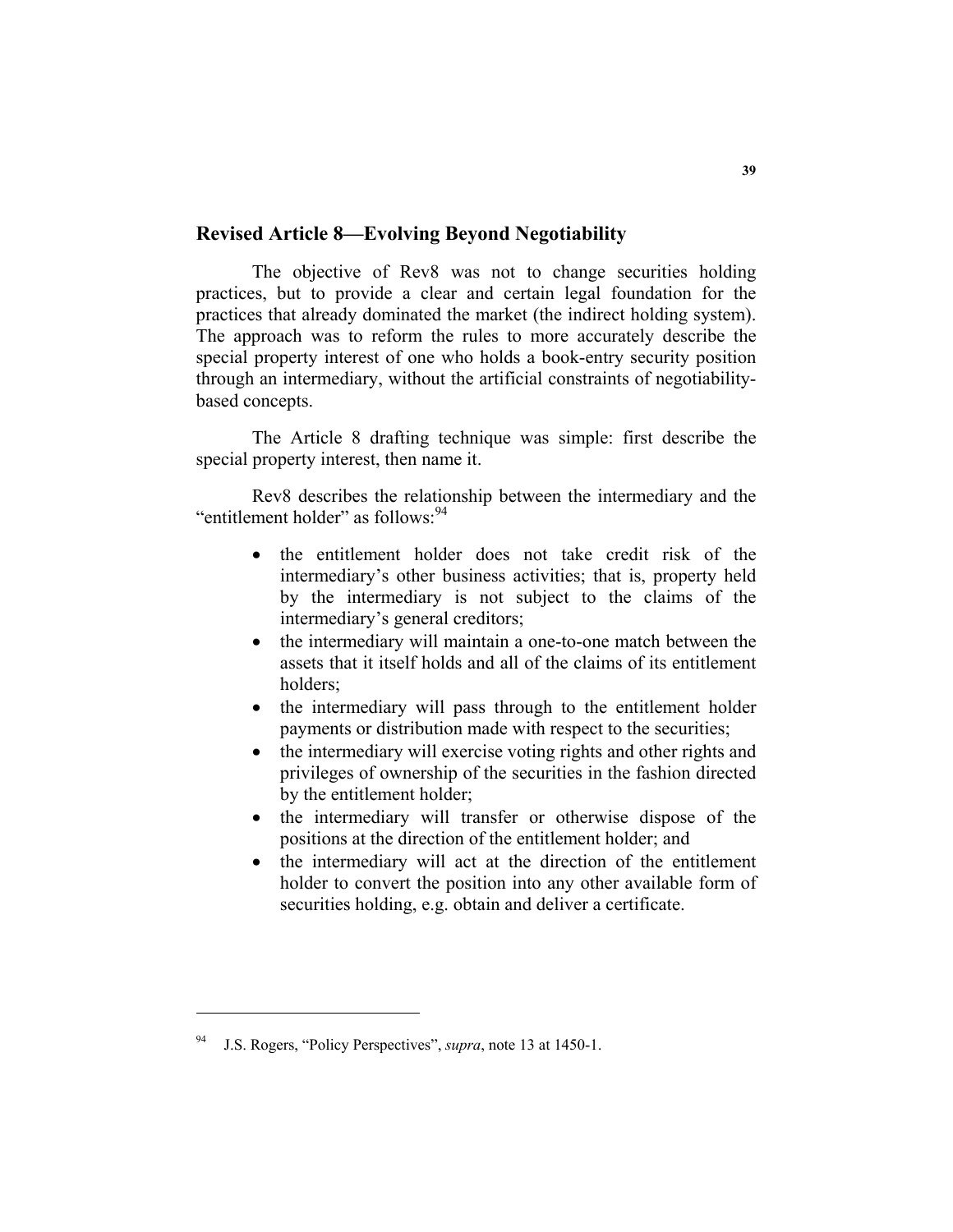This package of rights and duties is called a "security entitlement". It should be noted that the security entitlement is itself a unique form of property interest, not merely a personal claim against an intermediary.

The introduction of the security entitlement concept in Rev8 was a major evolutionary step in commercial law away from negotiability<sup>95</sup> This retreat from negotiability merely reflects the fact that the securities market has evolved past the point where the negotiability system can serve its needs.<sup>96</sup> The security entitlement cannot be properly understood or analyzed in terms of physical objects such as negotiable certificates. <sup>97</sup> The security entitlement represents a different legal paradigm, which has been described as the *law of financial accounts*. 98 This financial accounts paradigm is also incorporated in electronic funds transfers (Article 4A of the UCC) and the United Nations Commission on International Trade Law (UNCITRAL) Model Payment Law.<sup>99</sup>

#### **Advantages of the Security Entitlement Concept**

<sup>95</sup> See C. Mooney, "Beyond Negotiability", *supra*, note 57; and J.S. Rogers "Negotiability, Property, and Identity", *supra*, note 57 at 478-84.

<sup>96 &</sup>quot;The demise of negotiability in the world of investment securities nicely illustrates the various causes that are gradually but surely leading to the extinction of the doctrine in all of its applications. First, negotiability doctrine rests on the assumption that the best way to transfer abstract rights is to embody them in pieces of paper and then physically deliver the papers from person to person. As the volume and velocity of trading increases, the requirement of physical delivery becomes an intolerable burden; once we pass from paper to electronic recording of financial relationships, delivery becomes a metaphysical absurdity." J.S. Rogers, *ibid.* at 480.

See J.S. Rogers, "An Essay on Horseless Carriages and Paperless Negotiable Instruments: Some Lessons From the Article 8 Revision" (1995), 31 Idaho Law Rev. 689.

<sup>98</sup> See J.H. Sommer, "A Law of Financial Accounts", *supra*, note 35.

<sup>99</sup> *Ibid.* at 1191-2.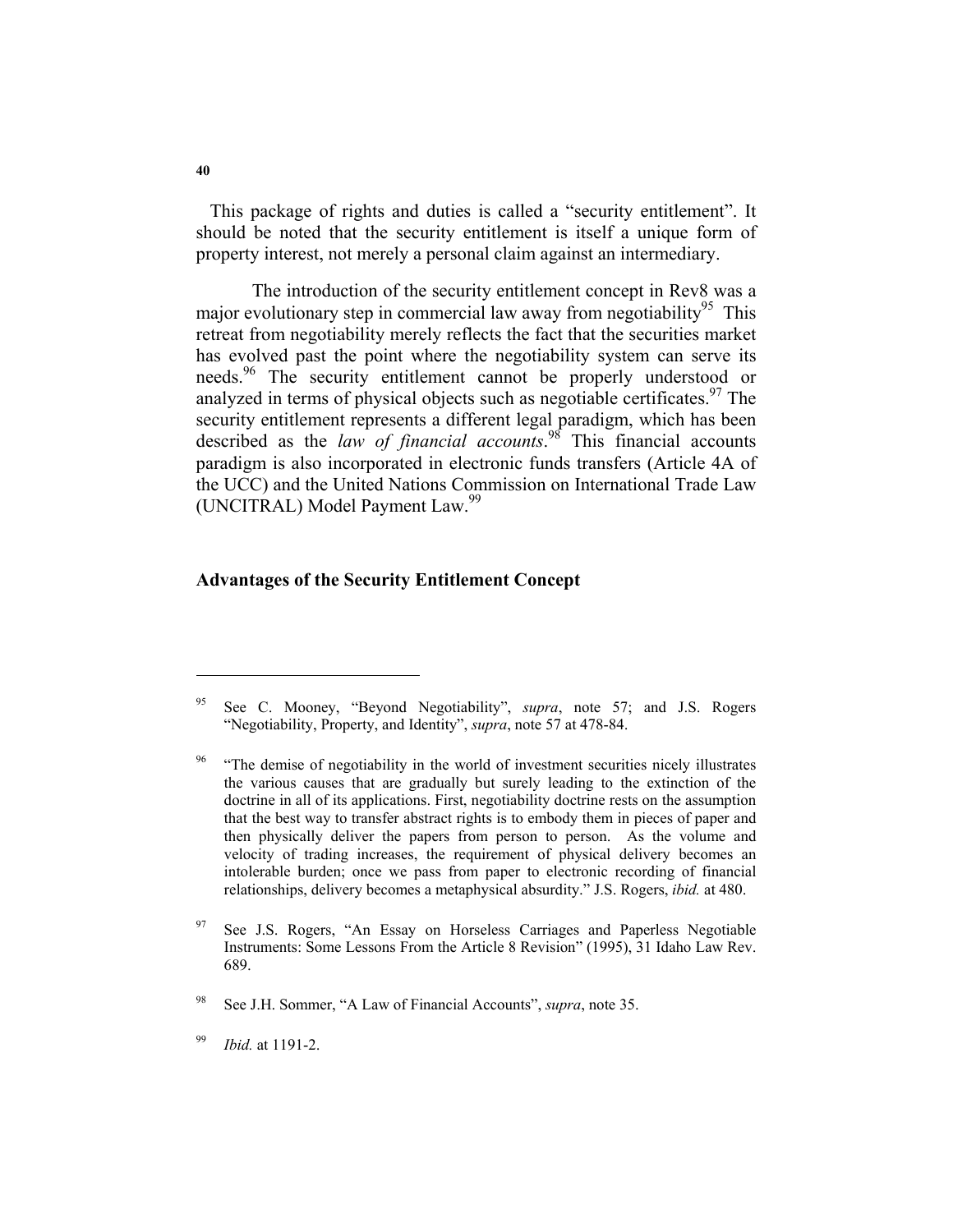The security entitlement concept provides a number of advantages over existing law. The advantages of the security entitlement concept derive from the simple fact that it is a more rational description of the unique property interest that is central to the indirect holding system. This produces clearer and more certain legal rules. What follows are specific examples of these advantages.

## **Distinguishing Direct vs. Indirect Instead of Certificated vs. Uncertificated**

The format of the old rules was confusing because there was no clear distinction between the rules governing the direct vs. indirect holding systems. There was a definite distinction between the rules governing certificated vs. uncertificated securities. The revised rules recognize that the much more important distinction is between the direct and indirect systems, so these rules are clearly separated.

The distinction between certificated and uncertificated securities is retained, but to a lesser extent. The distinction is relevant only to the relationship between the issuer and the registered owner. Uncertificated securities may be held in either the direct or indirect holding systems, so both systems include rules dealing with them.

This produces a number of organizational changes to the legislation which should make it easier to understand.

## **The Entitlement Holder's Rights Are Only Against Its Own Intermediary**

This is not a change in the law. It merely clarifies a reality of current practice that was obscured by the old rules.

Conceptually, the old rules define the property interest of an entitlement holder in terms of physical objects (certificates) that were normally held by an upper-tier intermediary (depository). This provides a legal foundation for the notion that the entitlement holder, or someone claiming through or against them, might be able to trace that property interest all the way to the depository. That notion is, however, impractical and inconsistent with the need for certainty in the settlement system.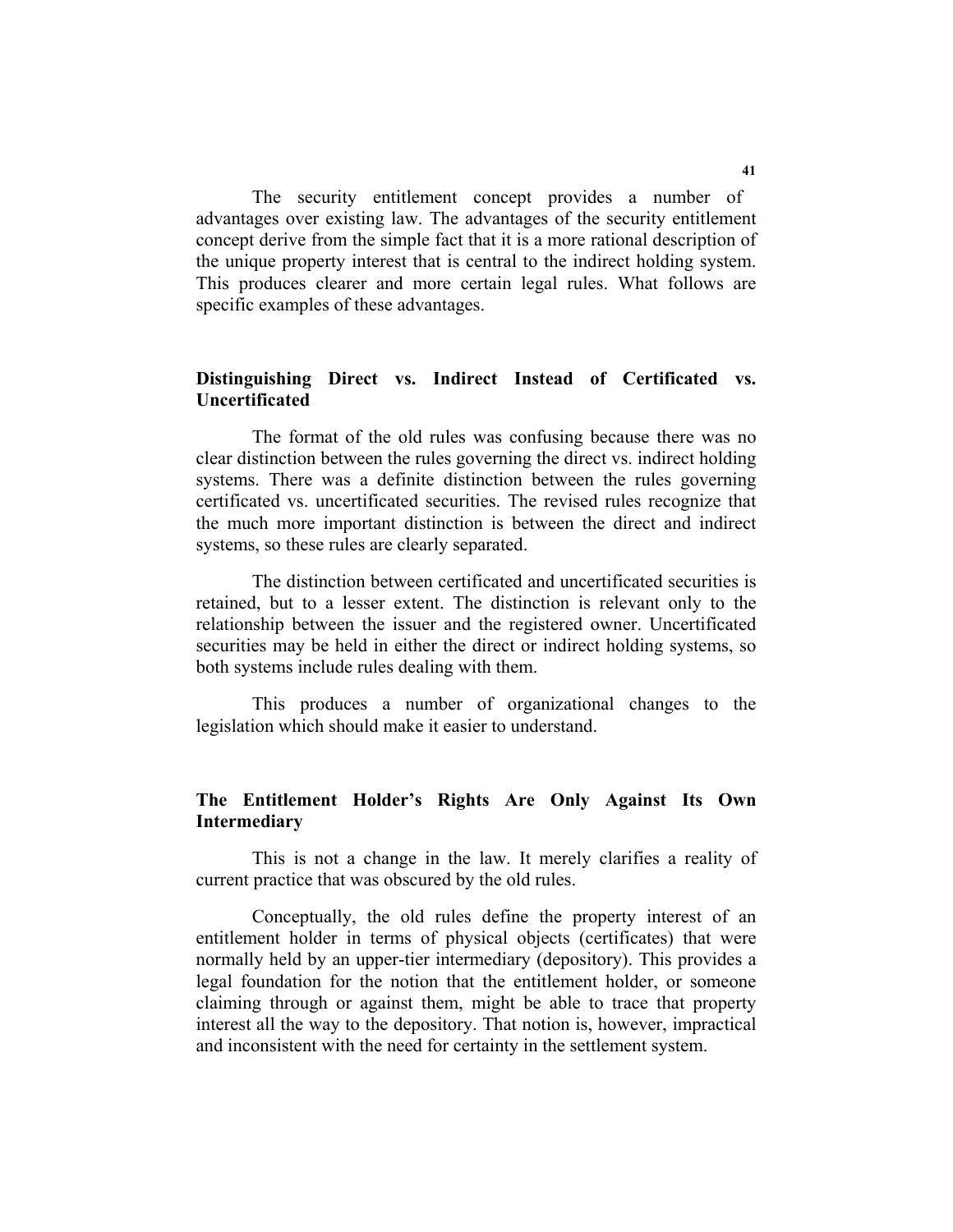The revised rules make it clear that the entitlement holder's rights may only be asserted against its own intermediary. This greatly simplifies the situation by identifying and locating the entitlement holder's property interest with their intermediary. So, for example, it becomes clear that a creditor wishing to seize the entitlement holder's property must deal with that intermediary.

### **Coherent Choice of Law Rules**

Choice of law rules are extremely important because, like other industrialized countries, Canada has experienced explosive growth in cross-border securities trading (transactions between residents and nonresidents).

# *Cross-border Trading of Bonds and Equities in Canada***. 100**

*(as a percentage of GDP)* 

| 1970 | 1975 | 1980 | 1985 | 1990 | 1993  |
|------|------|------|------|------|-------|
| 5.7  | 3.3  | 9.6  | 26.7 | 64.1 | 152.7 |

The old choice of law rules, using property-tracing concepts, cannot cope with the indirect holding system. For example, Canada's current pledging rules generally purport to apply the law of the jurisdiction where the collateral is located. For indirectly-held securities, that location

<sup>100</sup> Source: Bank For International Settlements, *Cross-Border Securities Settlements*, *supra*, note 12, Table 1, p. 9.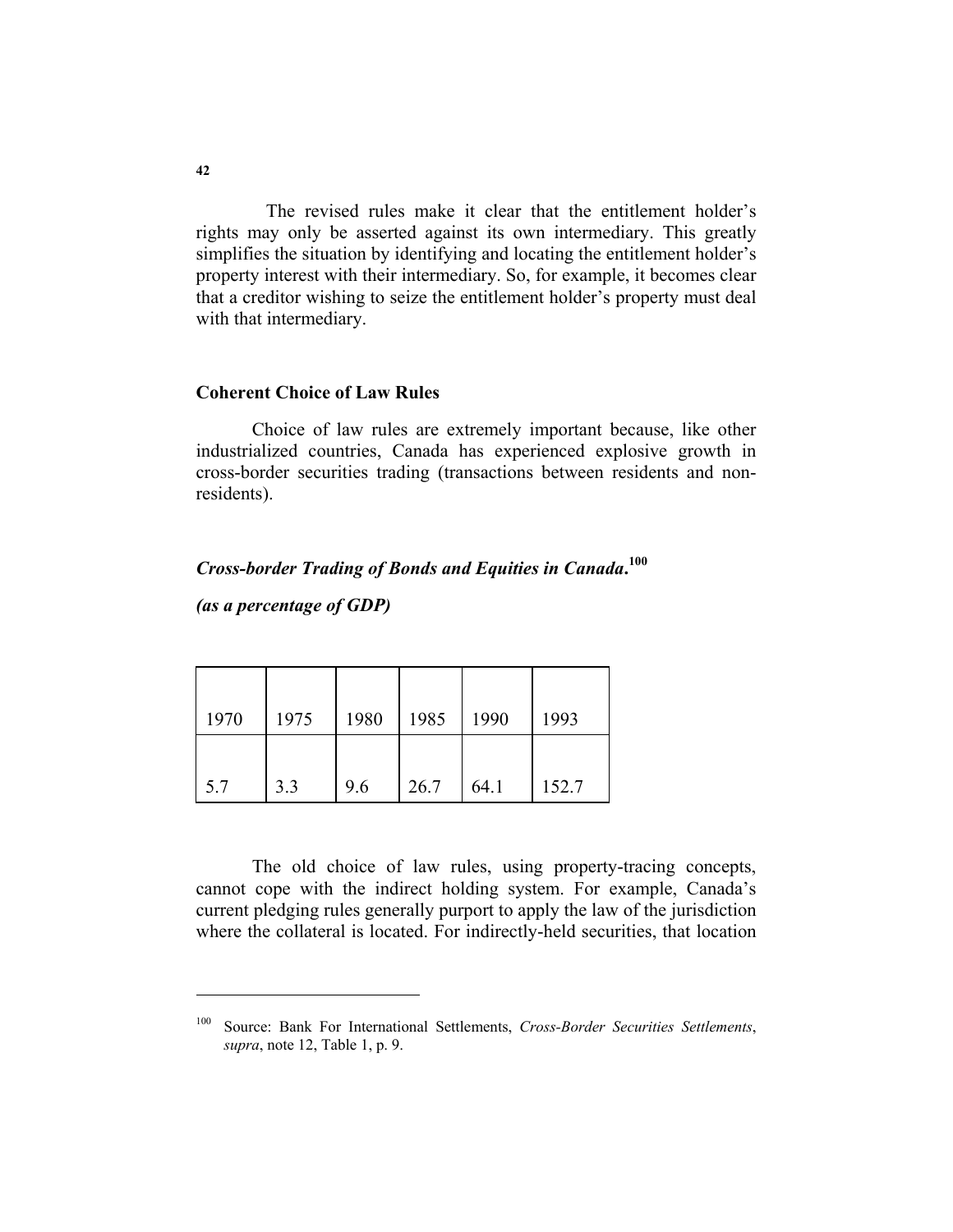is difficult to determine, and often has no meaningful connection to the transacting parties. This adds uncertainty and risk to transactions.

Rev8 provides much clearer choice of law rules. As described above, the security entitlement is identified and located with a particular intermediary. There are detailed rules, but generally speaking the entitlement is located where the securities intermediary and its customer specify that it is located. In the absence of a specific agreement, the rules provide that it is located where the securities account is served, which will ordinarily be the same place where the entitlement holder deals with the securities intermediary. This makes it easy to determine the location of the property and applicable law in advance.

#### **Finality of Settlement and the Reduction of Systemic Risk**

Finality of settlement means that the transfer of a security, if performed according to certain rules, cannot be unwound. Finality has been a key objective of settlement rules since long before the indirect holding system. The early transfer rules applied negotiable instruments principles to stock certificates, so that a bona fide purchaser for value without notice acquired shares free from all adverse claims.

Over the years, revisions to the transfer rules were designed, successfully, to extend the finality principle to other types of certificated securities. However, there were difficulties in both concept and practice arising from the old rules' application of negotiable instruments concepts to the indirect holding system.

Rev8 abandons the terms "bona fide purchaser" and "good faith" in favour of rules that more clearly state when a purchaser does (or does not) obtain protection against adverse claims. The new term used is "protected purchaser". Rev8 narrows, and thereby clarifies, the method of effectively asserting adverse claims and the rights and duties of intermediaries and issuers in respect of such claims.

Finality of settlement is just one component of a larger effort to control systemic risk throughout the financial system. Systemic risk is "the risk that the inability of one institution to meet its obligations when due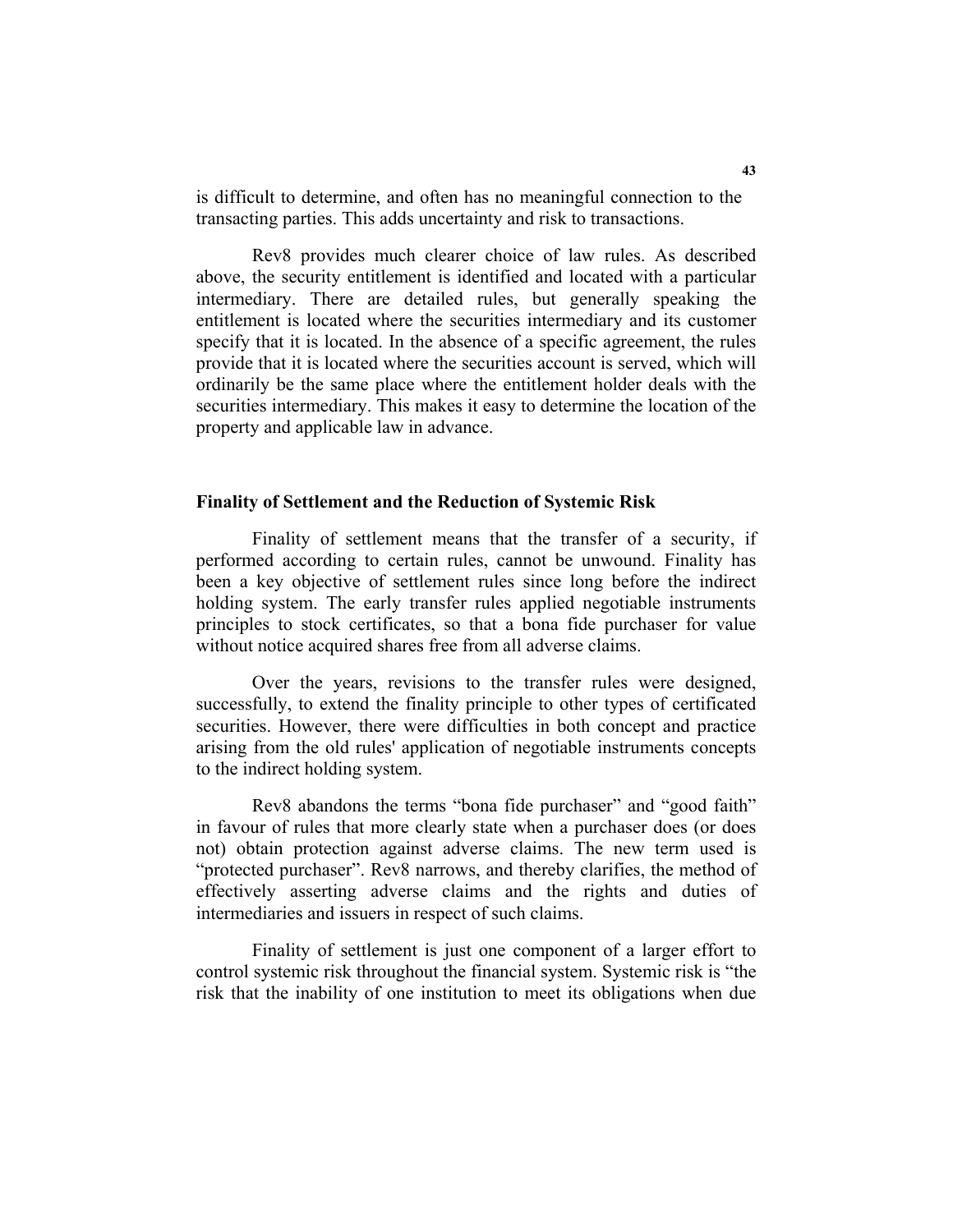will cause other institutions to be unable to meet their obligations when due".<sup>101</sup> In 1996, Canada enacted legislation designed to reduce systemic risk in the payment system.102 The reform of settlement rules is intended to reduce systemic risk in the securities settlement system.<sup>103</sup>

#### **Improved Rules Governing Secured Transactions**

The old rules apply pledge concepts that relied upon deemed delivery and possession to perfect a security interest in indirectly-held securities. Pledge concepts are inherently incompatible with the intangible rights of entitlement holders in the indirect holding system. This produces uncertainty. Using the security entitlement concept to precisely describe the property interest permits the revised rules to operate more clearly.

Under the revised rules, a security interest in "investment property" may be perfected by "control". "Investment property" includes most anything that might be held through a securities account: securities, interests in securities, interests in commodity contracts, and money. This is intended to facilitate the common practice of granting a creditor a charge against the entire contents of such an account.

"Control" means that the creditor has taken whatever steps are necessary to be in a position to sell the collateral without any further action by the debtor. This does not change the normal method of perfecting a pledge of directly-held certificated securities: possession is control. For security entitlements, the creditor may obtain control by

<sup>101</sup> See footnote 12, *supra*.

<sup>102</sup> See the *Payment Clearing and Settlement Act*, enacted by S.C. 1996, c.6, s.162. The payment system has been described as "essentially a part of the banking system"; see B. Crawford, "The Payment Clearing and Settlement Act, 1996" (1997), 28 C.B.L.J. 1, at 20.

<sup>&</sup>lt;sup>103</sup> For a comprehensive analysis of systemic, legal and other risk in cross-border securities trading see *Clearance and Settlement Systems in the World's Securities Markets* (New York: Group of Thirty, 1989); *Cross-Border Clearance*, *supra*, note 12 at 14-24; *Cross-Border Securities Settlements*, *supra*, note 12 at 17-30; and J.S. Rogers, "Policy Perspectives", *supra*, note 13 at 1436-8.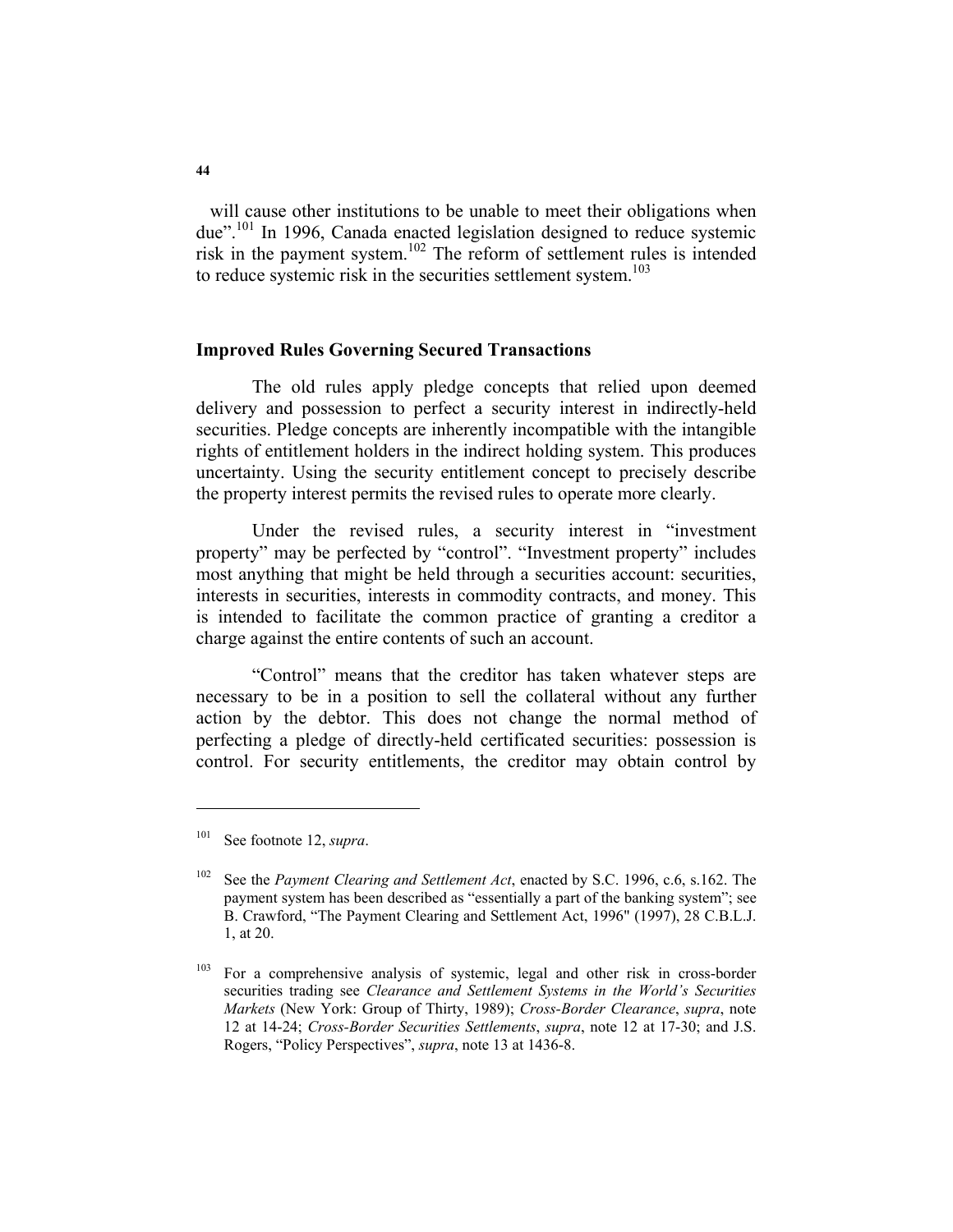agreement with the debtor's intermediary to act on the creditor's instructions, or by having the security entitlements transferred into the creditor's own account.

As part of the revision, the secured transaction rules were moved from Article 8 to Article 9, which also deals with secured transaction rules for other types of property. In Canada, comparable rules have generally been kept separate from security transfer rules, which is consistent with the current U.S. approach.

## **The Law of Financial Accounts**

As noted earlier, the security entitlement concept used in Rev8 represents the abandonment of negotiability concepts in favour of a new and different legal paradigm: the law of financial accounts. Joseph Sommer describes the laws of payment and securities transfer "as part of a unified commercial law of financial accounts, mostly contained in U.C.C. Articles 4A, 8 and 9", and outlines two "call and response themes" characteristic of this new law.<sup>104</sup>

First, this law calls for unparalleled legal clarity; the response is unparalleled legal formalism. Second, payment and securities holding systems are rife with intermediating institutions. The law of financial accounts responds with careful compartmentalization of legal responsibility.<sup>105</sup>

Because Mr. Sommer's two themes provide what may be the most generally-accessible framework for understanding Rev8 concepts, this section will briefly review these two themes with particular emphasis on their drafting implications.<sup>106</sup>

<sup>104</sup> J.H. Sommer, "A Law of Financial Accounts", *supra*, note 35 at 1182.

<sup>105</sup> *Ibid.*

<sup>106</sup> This entire section draws very heavily from Mr. Sommer's article, *ibid*. Wherever possible, I have punctuated and footnoted direct quotes from the article. Some of the material here consists of slight re-organization and re-phrasing of Mr. Sommer's material, to the extent that complete punctuation and footnoting would be distracting.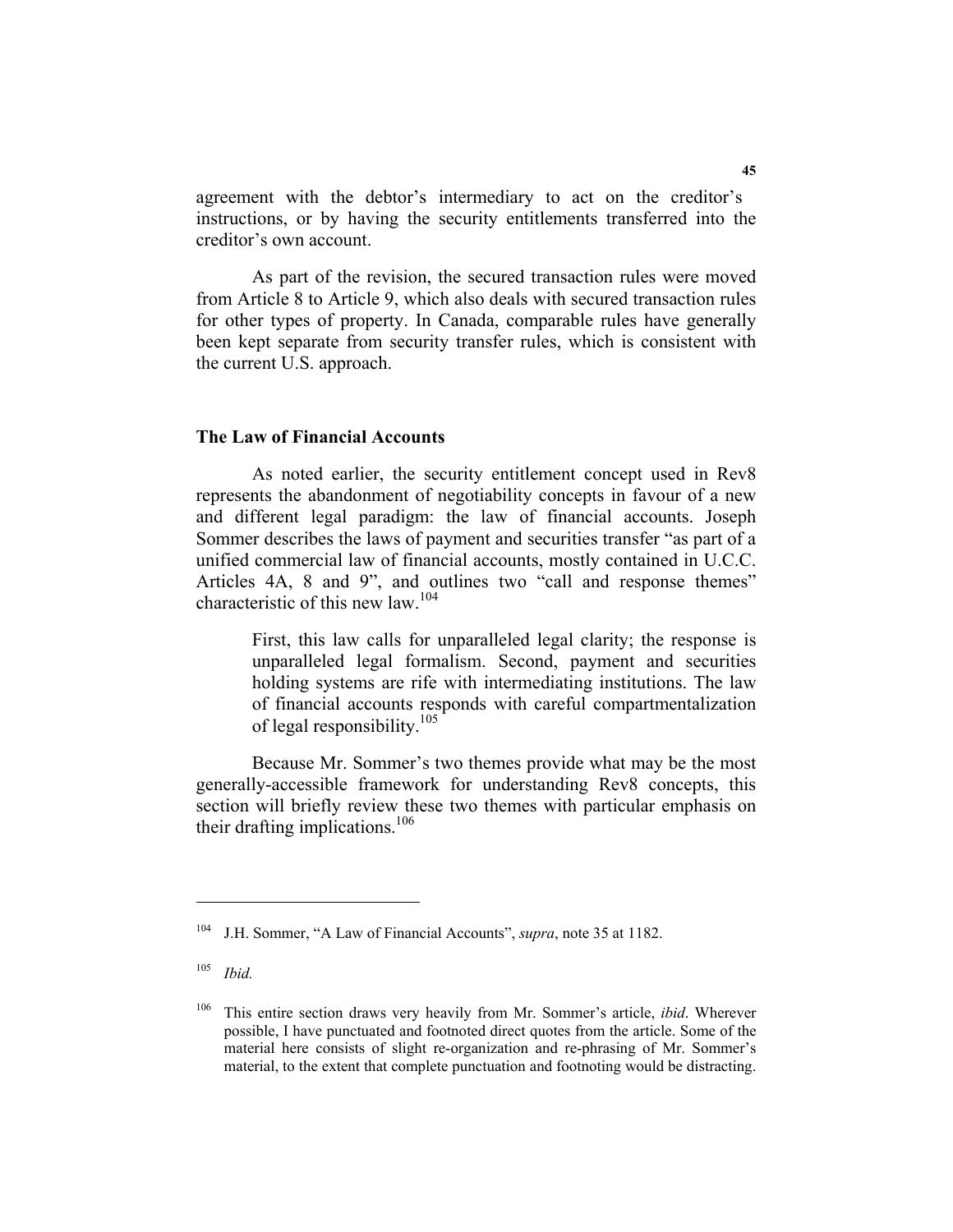### **Clarity and Formalism**

The new law of financial accounts is extremely formalistic because it needs tremendous clarity of result. This is true of the predecessor to the new law, the law of negotiable paper. It is even more true of the new law, however, for at least two reasons. First, accounts have no physical reality, so their governing law can ultimately refer to nothing other than the symbolic content of communications. Paper, at least, has some physical basis. Therefore, the physical relationship of the parties to the paper can—and does—have legal significance. But the new world of financial accounts is a world of symbolic communications alone. Symbols have no tangible existence. Therefore, all consequences in this new law must derive from the transmission, authenticity, and symbolic content of the communications. Second, the old paper-based law of negotiable instruments served two masters. It was not only a law of payments and securities transfer, it was also a law of commercial obligations. The same clarity required by payment a securities transfer law could be injustice in the enforcement of an ordinary debt. The clear edges of negotiable instruments law were, therefore, blunted by cases adjudicating the conjoint law of negotiable obligations. By sharing the same doctrine, both bodies of law suffered. In contrast, the new law does nothing but hold and transfer funds and securities. It, therefore, can be more clear that the old law of negotiable instruments. [footnotes omitted] $107$ 

Mr. Sommer draws an excellent analogy between payment and securities transfer law and plumbing.<sup>108</sup> He points out that commercial law has an essential, usually invisible, role in ensuring that money and

<sup>108</sup> *Ibid.* at 1194-7.

In those instances, the footnotes refer to the portions of Mr. Sommer's article so treated.

<sup>107</sup> *Ibid.* at 1182-3.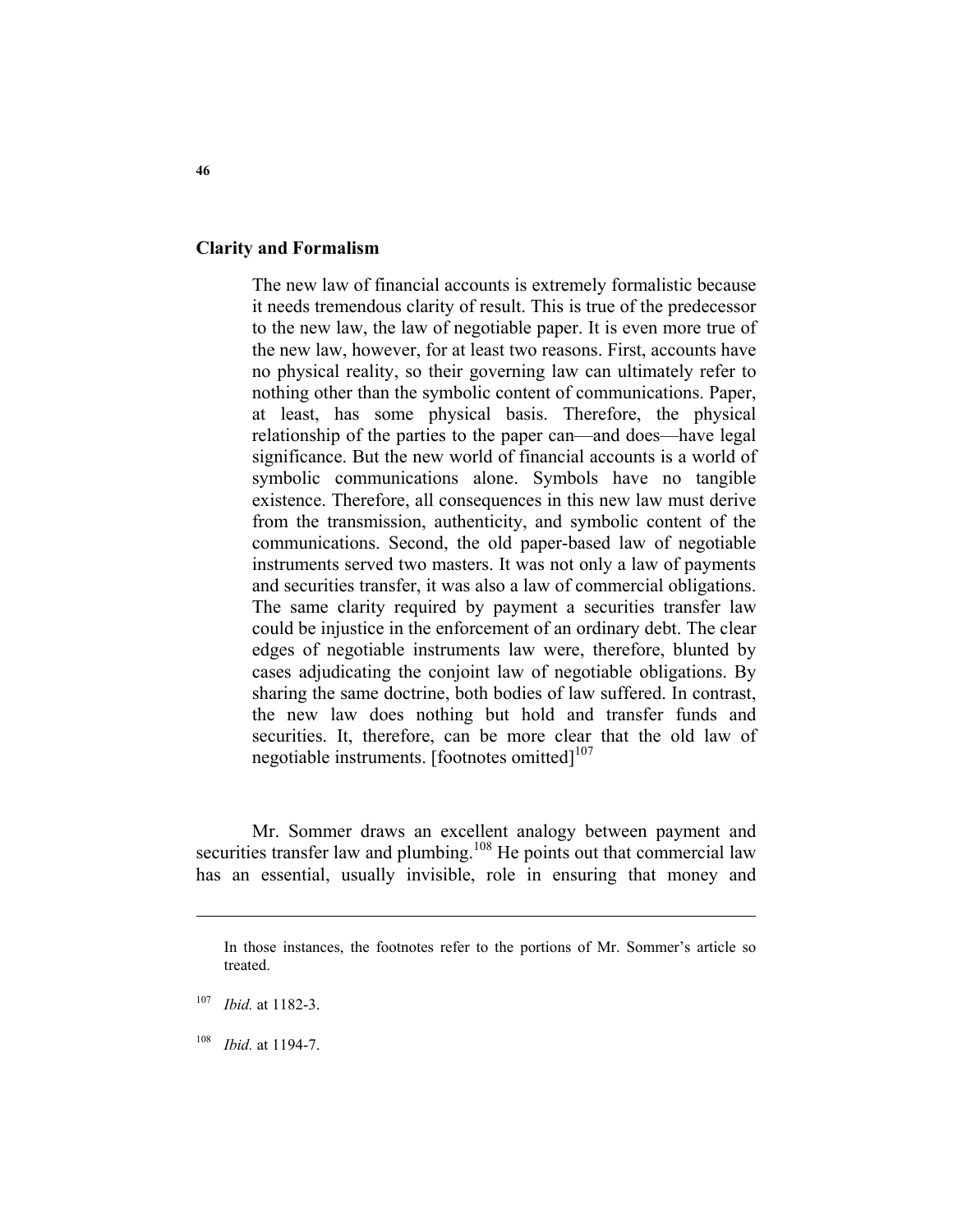securities remain liquid (i.e. fully usable without delay), and that we can view payments and securities settlements as a flow through a pipe.

Mr. Sommer points out that the commercial law governing payments and securities transfers is not invisible because it is unimportant—it is invisible because it works so well. Users only notice plumbing, or this law, when they break down (i.e. when the pipe leaks). Leakage of 0.001% of total flow (as a result of litigation costs, the wrong party winning, preventive law, etc.), which would be unbelievably good for ordinary law, would be disastrous for the law governing payments and securities transfers because the value and volume of transactions is so high. $109$ 

Mr. Sommer notes that the legal system has a limited ability to process disputed facts, and explains how the law of financial accounts provides an exceptional level of reliability by abolishing almost all disputable facts. $110^4$ 

The law of financial accounts is so formalistic that it does not operate on the ordinary sort of facts, but on symbols alone (this approach could more properly be called "nominalism"). If these symbols are appropriately communicated, authenticated, and preserved, then there is absolutely no room for ordinary factual disputes. This statement is as true for the old law of negotiable instruments as it is for the new law of accounts. The new electronic systems, however, are even better than paper. They provide for much stronger authentication, more reliable communication, and more stable record-keeping. [footnotes omitted] $111$ ]

<sup>&</sup>lt;sup>109</sup> Mr. Sommer uses the U.S. Federal Reserve's Fedwire system as an example. 1998 data showed that it clears about \$1.1 trillion in cash and \$650 billion in securities daily, so that leakage of 0.001% annually would amount to \$4.4 billion. The Fedwire is the single largest securities settlement system in terms of value, but other systems operating in industrialized countries collectively handle a larger daily volume of securities settlements than Fedwire. See J.H. Sommer, *ibid.* at 1195 and *Cross-Border Securities Settlements*, *supra*, note 12 at Table 3.

<sup>110</sup> Sommer, *ibid.* at 1198.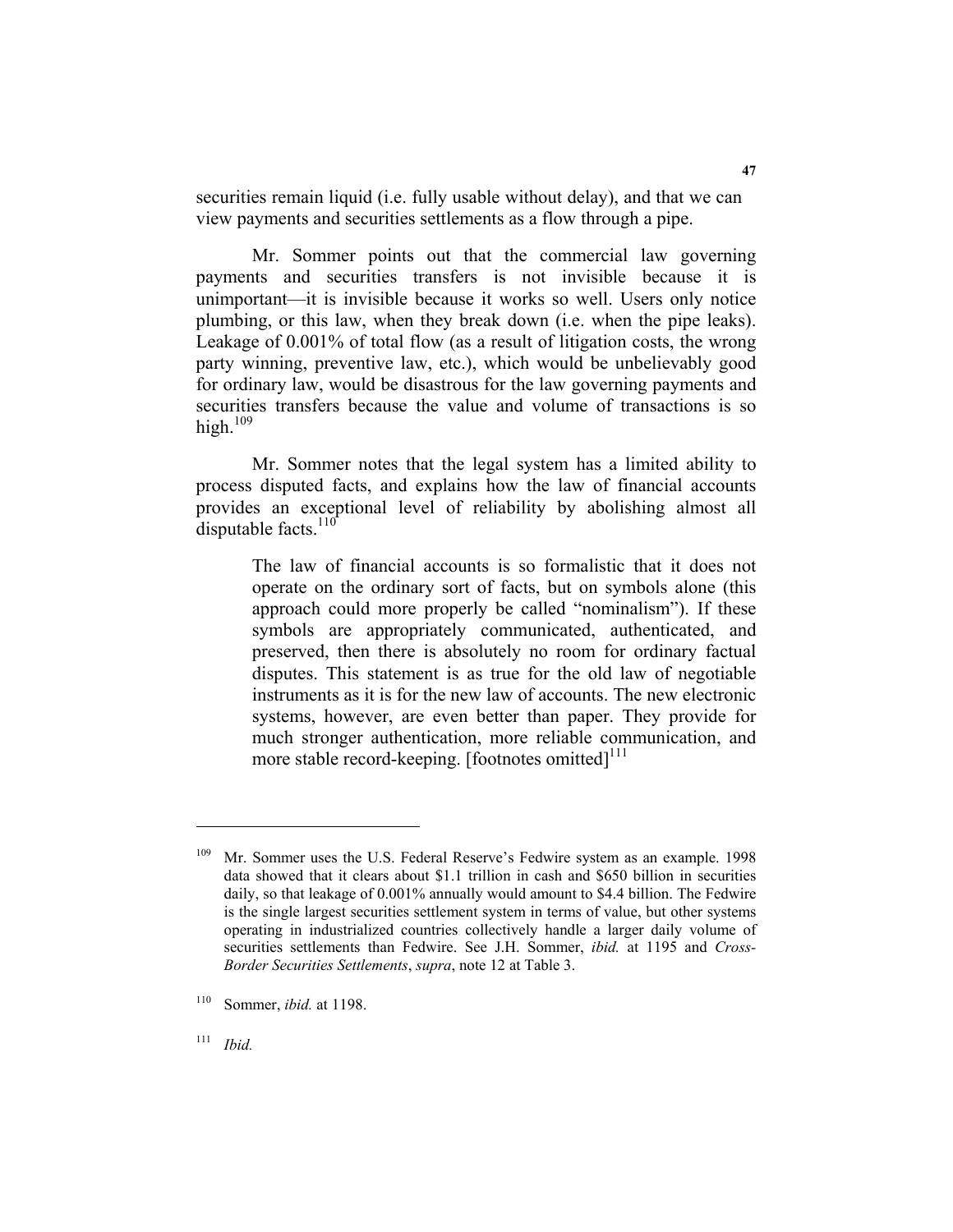Mr. Sommer points out an important characteristic of the law of financial accounts by comparing it to other information systems:

If all the legally relevant "facts" are symbols, payment and securities transfer systems resemble other information systems, such as computer programs. Payment and securities transfer systems adapt well to computerization, but this is not quite the point. More to the point is that these systems, like computer systems, rely on symbolic inputs. These systems all provide a logically determinative output based solely on the data content of the input. To reliably operate such a system, the inputs must be carefully controlled. This is, of course, accomplished operationally. Most payment and securities transfer systems are "closed"; the information flow is under bank or brokerage control from beginning to end. [footnotes omitted] $^{112}$ 

Mr. Sommer notes that the theme of clarity and formalism explains as much about the old negotiability-based law of securities transfers as it does about the new law of financial accounts.<sup>113</sup> He points out that negotiability "is almost purely a question of magic words, not external facts".<sup>114</sup> In other words, the law of financial accounts uses the same basic technique (formalism) to pursue the same fundamental policy objective (clarity) as the previous law.

## **Intermediation, Internationalization, and Privity**

The second theme of the modern law of financial accounts arises from intermediation. The U.C.C. contains a dazzling list of intermediaries.... Most transactions involve multiple intermediaries, often in multiple jurisdictions. The payment and securities transfer systems are *systems—*composed of many parties. If these systems are to work, the relations between these parties

<sup>112</sup> *Ibid.* at 1199.

<sup>113</sup> *Ibid.* at 1200.

<sup>114</sup> *Ibid.* at 1198.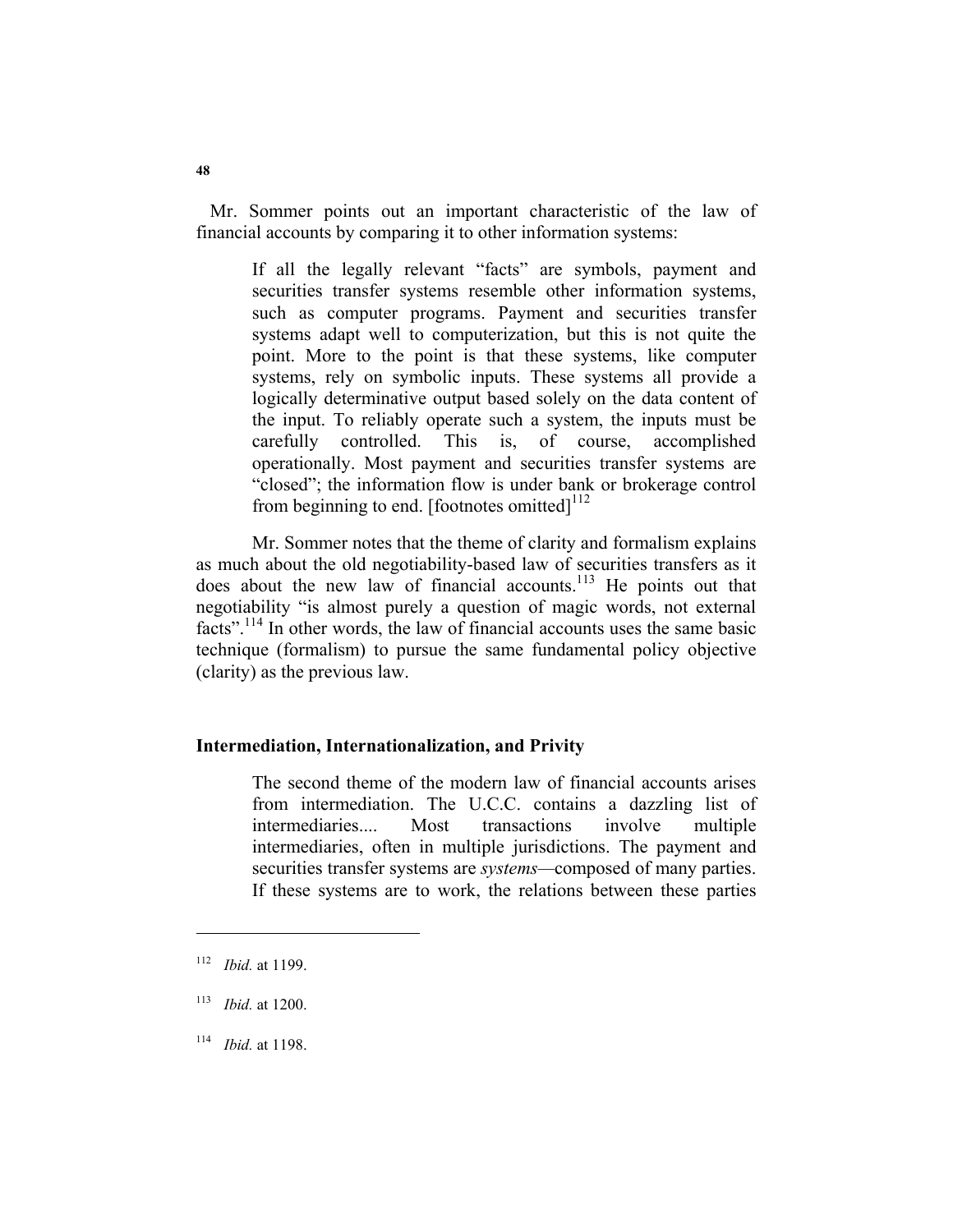must be as clear as the underlying legal rules of the system. The law of financial accounts has a characteristic device for ensuring clarity in the midst of diversity: careful compartmentalization of obligations. Just as formalism is the primary response to the need for clarity, compartmentalization is the response to intermediation.<sup>115</sup>

Mr. Sommer notes that the "old law did not formally recognize intermediation and ensured compartmentalization primarily through the property rights embedded in negotiable paper. The new law expressly provides for intermediaries and insists on strictly regulated privity."116

We have already seen that intermediation is central to the indirect holding system and book-entry settlement system, and that the vast bulk of securities are held through a multi-tiered pyramid of securities intermediaries. Mr. Sommer points out that "Apart from prevalence and tiering, intermediation has a third key dimension—internationalization. Banks and brokers are increasingly global firms. A single transaction, or holding, may span several borders." $117$ 

We have also already noted that each entitlement holder's rights are only against its own intermediary. This reflects the fact that the entitlement is an account between two parties, based on privity.<sup>118</sup> Mr. Sommer points out that:

<sup>115</sup> *Ibid.* at 1183-4.

<sup>116</sup> *Ibid.* at 1200. See also at 1184, n.17, referring to UCC §8-320 (1978). It might be more accurate to say that §8-320 and its counterpart in Canadian law (OBCA s. 85) provide for intermediation, but do so inadequately because of their failure to achieve sufficient compartmentalization of obligations.

<sup>117</sup> *Ibid.* at 1201. See also at 1208-09, where he describes an international securities holding system example involving eight different jurisdictions. Such examples are not extreme. See R.D. Guynn, "Modernizing Securities Ownership, Transfer and Pledging Laws", *supra*, note 11; and *The Oxford Colloquium on Collateral and Conflict of Laws*, Special Supplement to Butterworths Journal of International banking and Financial law, September 1998, Richard Potok—Rapporteur.

<sup>118</sup> *Ibid.* at 1202, citing J.S. Rogers, "Policy Perspectives", *supra*, note 13 at 1455-7.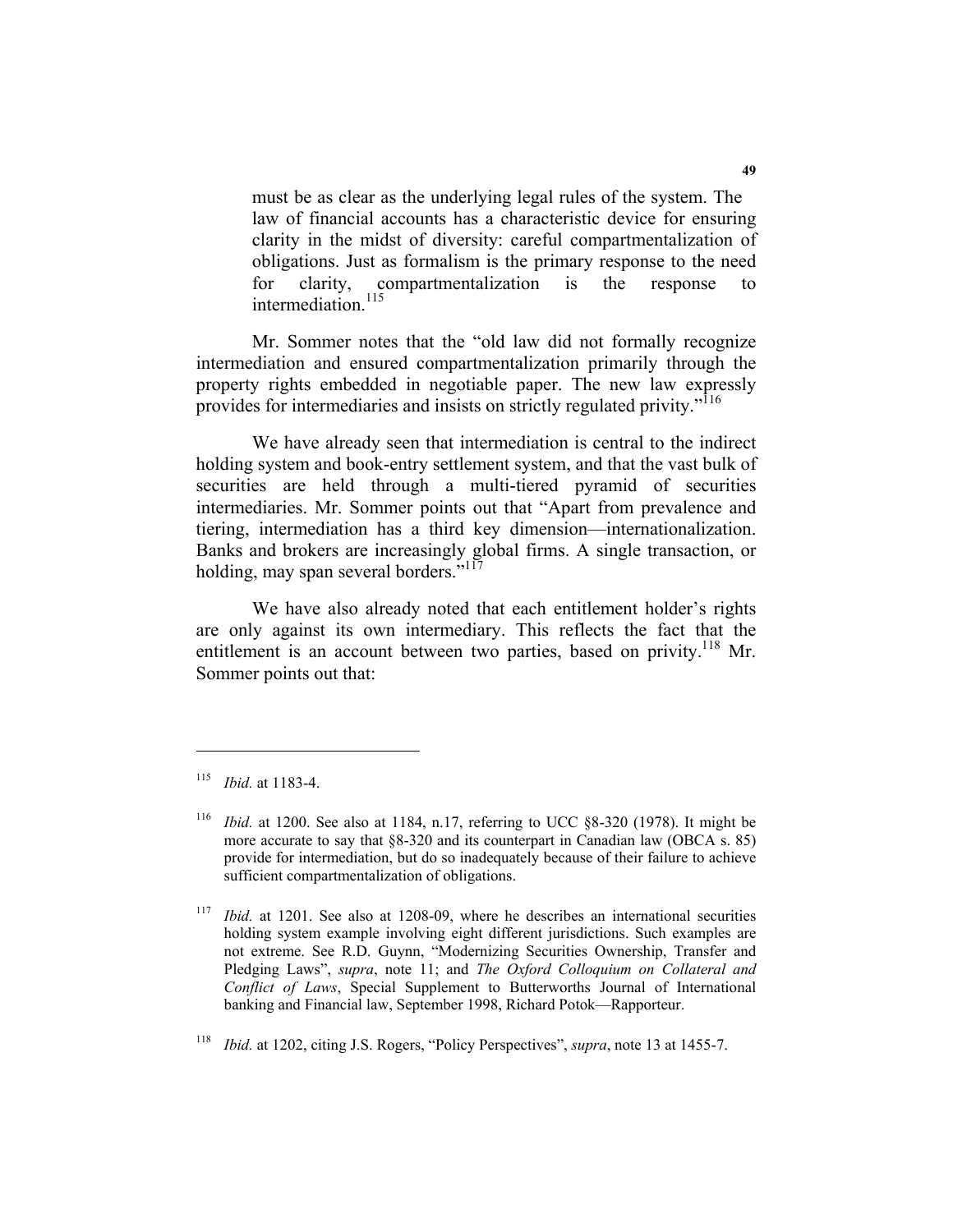[P]rivity is not a dyadic relation between two parties. Rather, privity is a triad: two parties and a system of law. Clear roles and rules are not enough in a world of international business and national borders. Each role must uniquely correspond to a precise rule, governed by the law of a precisely defined sovereign. In other words, the law of financial accounts demands determinate conflict-of-laws rules.<sup>119</sup>

Mr. Sommer explains the importance of privity in terms of risk management:

> Payment and securities transfer systems are just that—systems of many entities, some of which are intermediaries and some of which are end-users. The behaviour of each entity generates risks such as insolvency, operational failure, and security. These risks must be managed both locally and globally. Global risk management comes from regulators, clearing houses, and the like. This kind of risk management, although necessary for externalities such as systemic risk, is by itself inadequate. Intermediaries must practice their own risk management, for most of the reasons that decentralized markets work better than command economies. Third parties have neither adequate information nor the sharp incentive of a bottom line. To provide adequate information and incentives to the parties at interest, risk must be clearly defined, clearly allocated, and clearly transferred. To do so, privity is essential, virtually as a matter of mathematics.

> Strict privity ensures that most (but not all) risk within a system decomposes into a set of bilateral legal relations. This permits most of the risk in the system to be based on bilateral risk assessments, modified by the standard tools of bilateral contract and credit limits. [footnote omitted] $^{120}$

#### **Summary and Conclusion**

<sup>119</sup> *Ibid.* at 1205.

<sup>120</sup> *Ibid.* at 1205.